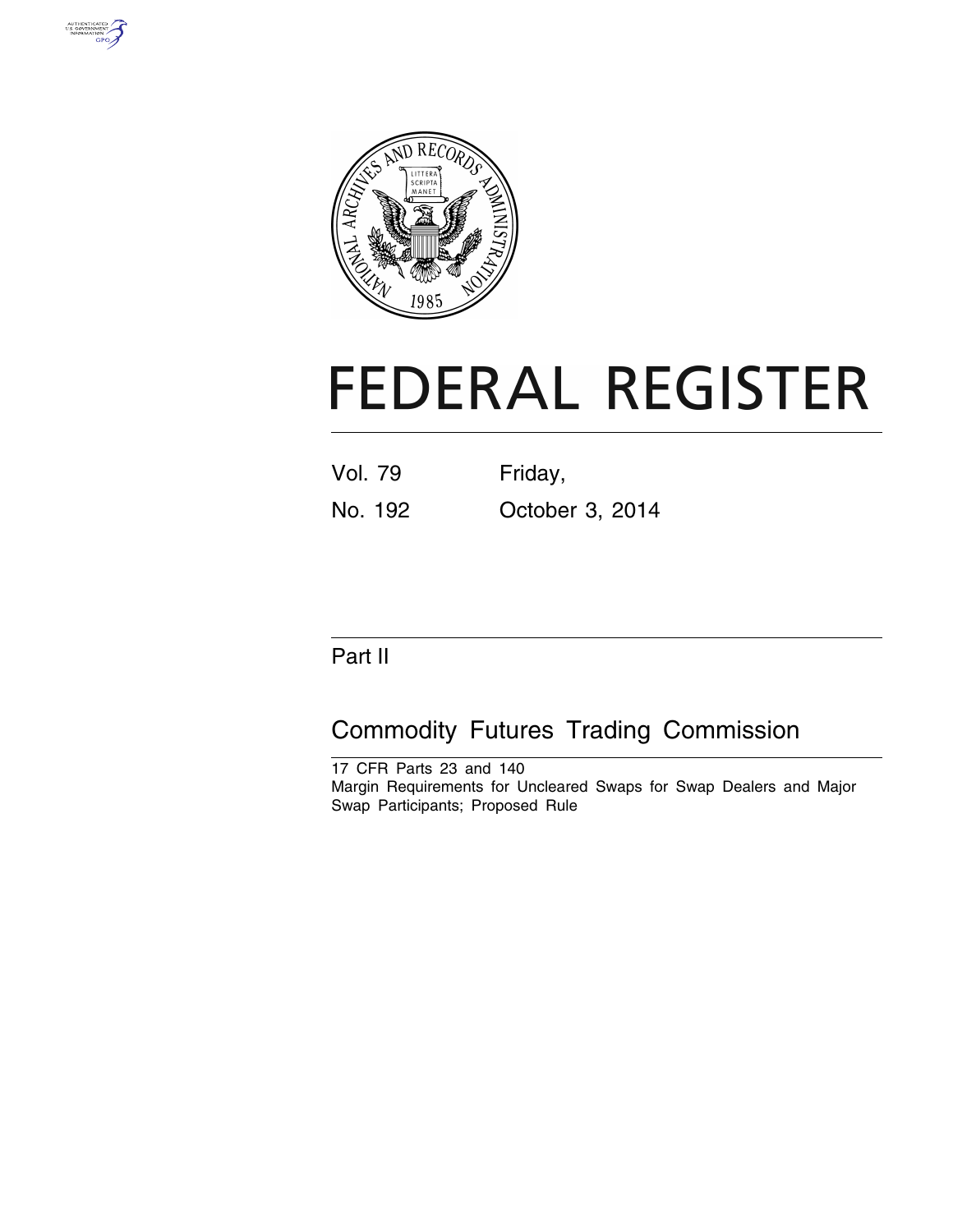# **COMMODITY FUTURES TRADING COMMISSION**

# **17 CFR Parts 23 and 140**

**RIN 3038–AC97** 

# **Margin Requirements for Uncleared Swaps for Swap Dealers and Major Swap Participants**

**AGENCY:** Commodity Futures Trading Commission.

**ACTION:** Proposed rule; advance notice of proposed rulemaking.

**SUMMARY:** The Commodity Futures Trading Commission (''Commission'' or "CFTC") is proposing regulations to implement section 4s(e) of the Commodity Exchange Act (''CEA''), as added by section 731 of the Dodd-Frank Wall Street Reform and Consumer Protection Act (''Dodd-Frank Act''). This provision requires the Commission to adopt initial and variation margin requirements for certain swap dealers (''SDs'') and major swap participants (''MSPs''). The proposed rules would establish initial and variation margin requirements for SDs and MSPs but would not require SDs and MSPs to collect margin from non-financial end users. In this release, the Commission is also issuing an Advance Notice of Proposed Rulemaking requesting public comment on the cross-border application of such margin requirements. The Commission is not proposing rules on this topic at this time. It is seeking public comment on several potential alternative approaches. **DATES:** Comments must be received on

or before December 2, 2014.

**ADDRESSES:** You may submit comments, identified by RIN 3038–AC97 and Margin Requirements for Uncleared Swaps for Swap Dealers and Major Swap Participants, by any of the following methods:

• Agency Web site, via its Comments Online process at *[http://](http://comments.cftc.gov) [comments.cftc.gov](http://comments.cftc.gov)*. Follow the instructions for submitting comments through the Web site.

• *Mail:* Send to Christopher Kirkpatrick, Secretary of the Commission, Commodity Futures Trading Commission, Three Lafayette Centre, 1155 21st Street NW., Washington, DC 20581.

• *Hand Delivery/Courier:* Same as Mail, above.

• *Federal eRulemaking Portal: [http://](http://www.regulations.gov)  [www.regulations.gov](http://www.regulations.gov)*. Follow the instructions for submitting comments.

Please submit your comments using only one of these methods.

All comments must be submitted in English, or if not, accompanied by an

English translation. Comments will be posted as received to *[http://](http://www.cftc.gov) [www.cftc.gov](http://www.cftc.gov)*. You should submit only information that you wish to make available publicly. If you wish the Commission to consider information that may be exempt from disclosure under the Freedom of Information Act, a petition for confidential treatment of the exempt information may be submitted according to the established procedures in § 145.9 of the Commission's regulations, 17 CFR 145.9.

The Commission reserves the right, but shall have no obligation, to review, pre-screen, filter, redact, refuse or remove any or all of your submission from *[www.cftc.gov](http://www.cftc.gov)* that it may deem to be inappropriate for publication, such as obscene language. All submissions that have been redacted, or removed that contain comments on the merits of the rulemaking will be retained in the public comment file and will be considered as required under the Administrative Procedure Act and other applicable laws, and may be accessible under the Freedom of Information Act.

**FOR FURTHER INFORMATION CONTACT:** John C. Lawton, Deputy Director, Division of Clearing and Risk, 202–418–5480, *[jlawton@cftc.gov](mailto:jlawton@cftc.gov)*; Thomas J. Smith, Deputy Director, Division of Swap Dealer and Intermediary Oversight, 202– 418–5495, *[tsmith@cftc.gov](mailto:tsmith@cftc.gov)*; Rafael Martinez, Financial Risk Analyst, Division of Swap Dealer and Intermediary Oversight, 202–418–5462, *[rmartinez@cftc.gov](mailto:rmartinez@cftc.gov)*; Francis Kuo, Attorney, Division of Swap Dealer and Intermediary Oversight, 202–418–5695, *[fkuo@cftc.gov](mailto:fkuo@cftc.gov)*; or Stephen A. Kane, Research Economist, Office of Chief Economist, 202–418–5911, *[skane@](mailto:skane@cftc.gov) [cftc.gov](mailto:skane@cftc.gov)*; Commodity Futures Trading Commission, 1155 21st Street NW., Washington DC 20581.

# **SUPPLEMENTARY INFORMATION:**

### **I. Background**

# *A. Statutory Authority*

On July 21, 2010, President Obama signed the Dodd-Frank Act.1 Title VII of the Dodd-Frank Act amended the CEA 2 to establish a comprehensive regulatory framework designed to reduce risk, to increase transparency, and to promote market integrity within the financial system by, among other things: (1) Providing for the registration and regulation of SDs and MSPs; (2) imposing clearing and trade execution

2 7 U.S.C. 1 *et seq.* 

requirements on standardized derivative products; (3) creating recordkeeping and real-time reporting regimes; and (4) enhancing the Commission's rulemaking and enforcement authorities with respect to all registered entities and intermediaries subject to the Commission's oversight.

Section 731 of the Dodd-Frank Act added a new section 4s to the CEA setting forth various requirements for SDs and MSPs. Section 4s(e) mandates the adoption of rules establishing margin requirements for SDs and MSPs.3 Each SD and MSP for which there is a Prudential Regulator, as defined below, must meet margin requirements established by the applicable Prudential Regulator, and each SD and MSP for which there is no Prudential Regulator must comply with the Commission's regulations governing margin.

The term Prudential Regulator is defined in section 1a(39) of the CEA, as amended by Section 721 of the Dodd-Frank Act. This definition includes the Federal Reserve Board (''FRB''); the Office of the Comptroller of the Currency (''OCC''); the Federal Deposit Insurance Corporation (''FDIC''); the Farm Credit Administration; and the Federal Housing Finance Agency.

The definition specifies the entities for which these agencies act as Prudential Regulators. These consist generally of federally insured deposit institutions, farm credit banks, federal home loan banks, the Federal Home Loan Mortgage Corporation, and the Federal National Mortgage Association. The FRB is the Prudential Regulator under section 4s not only for certain banks, but also for bank holding companies, certain foreign banks treated as bank holding companies, and certain subsidiaries of these bank holding companies and foreign banks. The FRB is not, however, the Prudential Regulator for nonbank subsidiaries of bank holding companies, some of which are required to be registered with the Commission as SDs or MSPs. In general, therefore, the Commission is required to establish margin requirements for all registered SDs and MSPs that are not subject to a Prudential Regulator. These include, among others, nonbank subsidiaries of bank holding companies, as well as certain foreign SDs and MSPs. Specifically, section 4s(e)(1)(B) of the

CEA provides that each registered SD

<sup>1</sup>*See* Dodd-Frank Wall Street Reform and Consumer Protection Act, Public Law 111–203, 124 Stat. 1376 (2010).

<sup>3</sup>Section 4s(e) also directs the Commission to adopt capital requirements for SDs and MSPs. The Commission proposed capital rules in 2011. Capital Requirements for Swap Dealers and Major Swap Participants, 76 FR 27802 (May 12, 2011). The Commission will address capital requirements in a separate release.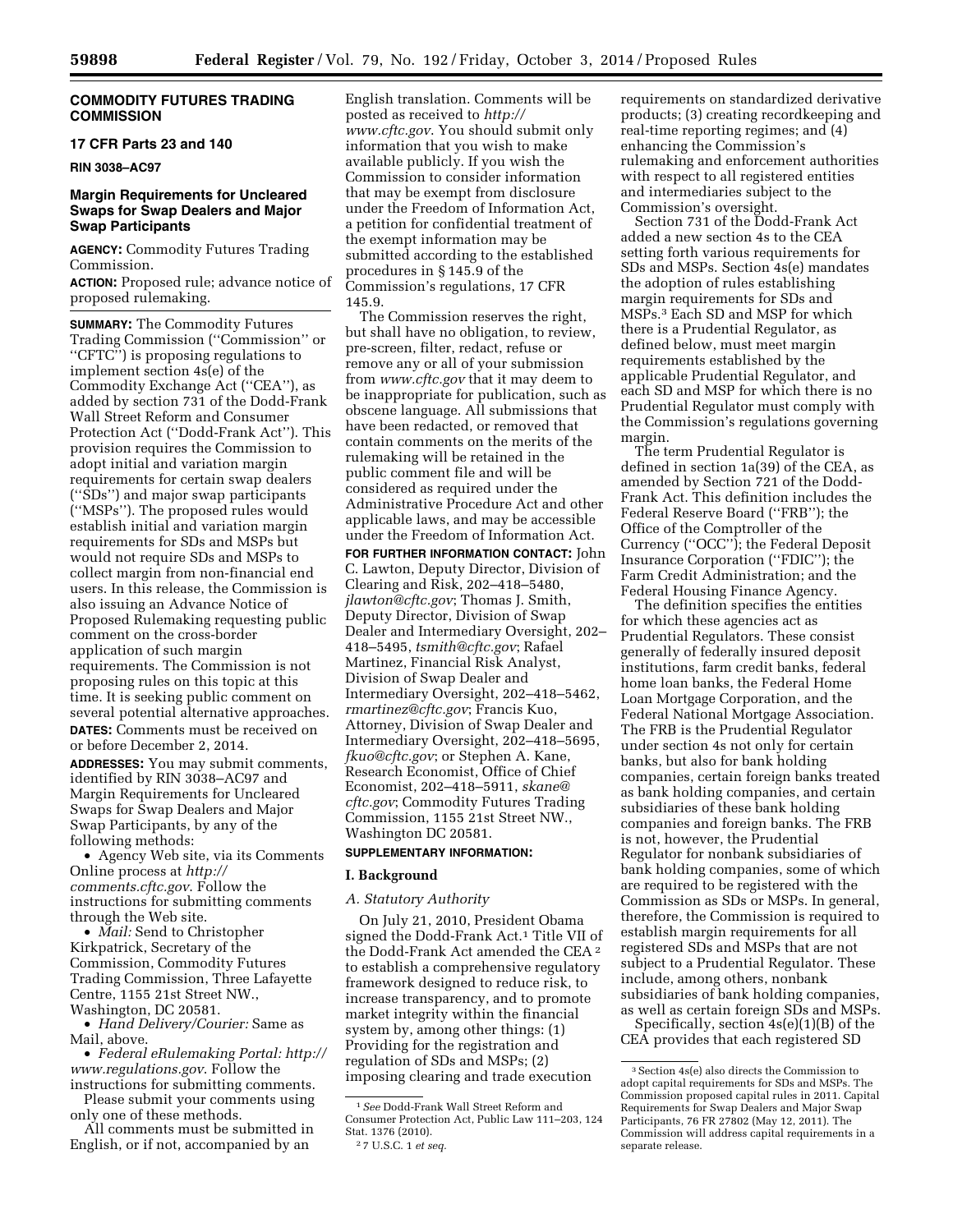and MSP for which there is not a Prudential Regulator shall meet such minimum capital requirements and minimum initial margin and variation margin requirements as the Commission shall by rule or regulation prescribe.

Section 4s(e)(2)(B) provides that the Commission shall adopt rules for SDs and MSPs, with respect to their activities as an SD or an MSP, for which there is not a Prudential Regulator imposing (i) capital requirements and (ii) both initial and variation margin requirements on all swaps that are not cleared by a registered derivatives clearing organization (''DCO'').

Section 4s(e)(3)(A) provides that to offset the greater risk to the SD or MSP and the financial system arising from the use of swaps that are not cleared, the requirements imposed under section 4s(e)(2) shall (i) help ensure the safety and soundness of the SD or MSP and (ii) be appropriate for the risk associated with the non-cleared swaps.

Section 4s(e)(3)(C) provides, in pertinent part, that in prescribing margin requirements the Prudential Regulator and the Commission shall permit the use of noncash collateral the Prudential Regulator or the Commission determines to be consistent with (i) preserving the financial integrity of markets trading swaps and (ii) preserving the stability of the United States financial system.

Section 4s(e)(3)(D)(i) provides that the Prudential Regulators, the Commission, and the Securities and Exchange Commission (''SEC'') shall periodically (but not less frequently than annually) consult on minimum capital requirements and minimum initial and variation margin requirements.

Section  $4s(e)(3)(D)(ii)$  provides that the Prudential Regulators, Commission and SEC shall, to the maximum extent practicable, establish and maintain comparable minimum capital and minimum initial and variation margin requirements, including the use of noncash collateral, for SDs and MSPs.

# *B. Previous Proposal*

Following extensive consultation and coordination with the Prudential Regulators, the Commission published proposed rules for public comment in 2011.4 The Prudential Regulators published substantially similar rules two weeks later.5

The Commission received 102 comment letters. The Prudential Regulators received a comparable

number. The commenters included financial services industry associations, agricultural industry associations, energy industry associations, insurance industry associations, banks, brokerage firms, investment managers, insurance companies, pension funds, commercial end users, law firms, public interest organizations, and other members of the public. The commenters addressed numerous topics including applicability of the rules to certain products, applicability to certain market participants, margin calculation methodologies, two-way vs. one-way margin, margin thresholds, permissible collateral, use of independent custodians, rehypothecation of collateral, and harmonization with other regulators.

The Commission has taken the comments it received into consideration in developing the further proposal contained herein. This proposal differs in a number of material ways from the previous proposal 6 and the Commission has determined that it is appropriate to issue a new request for comment. The Prudential Regulators have also decided to issue a new request for comment. The public is invited to comment on any aspect of the current proposal.

# *C. International Standards*

While the comments on the 2011 proposal were being reviewed, regulatory authorities around the world determined that global harmonization of margin standards was an important goal. The CFTC and the Prudential Regulators decided to hold their rulemakings in abeyance pending completion of the international efforts.

In October 2011, the Basel Committee on Banking Supervision (''BCBS'') and the International Organization of Securities Commissions (''IOSCO''), in consultation with the Committee on Payment and Settlement Systems (''CPSS'') and the Committee on Global Financial Systems (''CGFS''), formed a working group to develop international standards for margin requirements for uncleared swaps. Representatives of more than 20 regulatory authorities participated. From the United States, the CFTC, the FDIC, the FRB, the OCC, the Federal Reserve Bank of New York, and the SEC were represented.

In July 2012, the working group published a proposal for public

comment.7 In addition, the group conducted a Quantitative Impact Study (''QIS'') to assess the potential liquidity and other quantitative impacts associated with margin requirements.8

After consideration of the comments on the proposal and the results of the QIS, the group published a near-final proposal in February 2013 and requested comment on several specific issues.9 The group considered the additional comments in finalizing the recommendations set out in the report.

The final report was issued in September 2013.10 This report (the ''2013 international framework'') articulates eight key principles for noncleared derivatives margin rules, which are described below. These principles represent the minimum standards approved by BCBS and IOSCO and recommended to the regulatory authorities in member jurisdictions of these organizations.

1. Appropriate Margining Practices Should be in Place With Respect to all Non-Cleared Derivative Transactions

The 2013 international framework recommends that appropriate margining practices be in place with respect to all derivative transactions that are not cleared by central counterparties (''CCPs''). The 2013 international framework does not include a margin requirement for physically settled foreign exchange (''FX'') forwards and swaps. The framework also would not apply initial margin requirements to the fixed physically-settled FX component of cross-currency swaps.

2. Financial Firms and Systemically Important Nonfinancial Entities (Covered Entities) Must Exchange Initial and Variation Margin

The 2013 international framework recommends bilateral exchange of initial and variation margin for noncleared derivatives between covered entities. The precise definition of ''covered entities'' is to be determined by each national regulator, but in general should include financial firms and systemically important nonfinancial entities. Sovereigns, central banks, certain multilateral development banks, the Bank for International

<sup>4</sup>Margin Requirements for Uncleared Swaps for Swap Dealers and Major Swap Participants, 76 FR 23732 (April 28, 2011).

<sup>5</sup>Margin and Capital Requirements for Covered Swap Entities, 76 FR 27564 (May 11, 2011).

<sup>6</sup>These include, among others, the definition of financial end user, the definition of material swaps exposure, the requirement for two-way margin between SDs and financial end users, and the list of eligible collateral for initial margin.

<sup>7</sup>BCBS/IOSCO, Consultative Document, Margin requirements for non-centrally cleared derivatives (July 2012).

<sup>8</sup>BCBS/IOSCO, Quantitative Impact Study, Margin requirements for non-centrally cleared derivatives (November 2012).

<sup>9</sup>BCBS/IOSCO, Consultative Document, Margin requirements for non-centrally cleared derivatives (February 2013).

<sup>10</sup>BCBS/IOSCO, Margin requirements for noncentrally cleared derivatives (September 2013) (''BCBS/IOSCO Report'').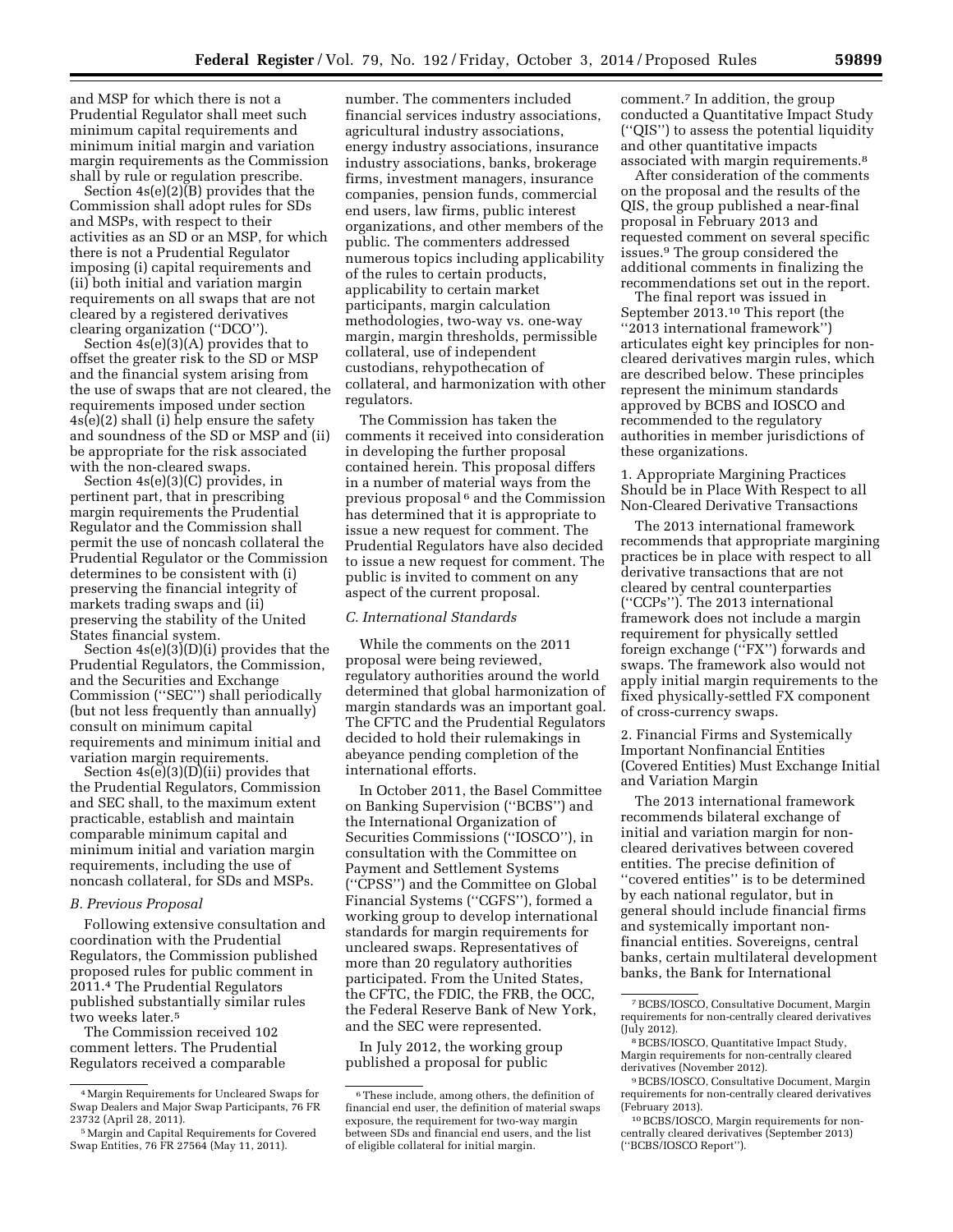Settlements (BIS), and non-systemic, non-financial firms are not included as covered entities.

Under the 2013 international framework, all covered entities that engage in non-cleared derivatives should exchange, on a bilateral basis, the full amount of variation margin with a zero threshold on a regular basis (*e.g.,*  daily). All covered entities are also expected to exchange, on a bilateral basis, initial margin with a threshold not to exceed  $$50$  million. The threshold applies on a consolidated group, rather than legal entity, basis. In addition, and in light of the permitted initial margin threshold, the 2013 international framework recommends that entities with a level of non-cleared derivative activity of  $\epsilon$ 8 billion notional or more would be subject to initial margin requirements.

3. The Methodologies for Calculating Initial and Variation Margin Should (i) Be Consistent Across Covered Entities, and (ii) Ensure That All Counterparty Risk Exposures Are Covered With a High Degree of Confidence

The 2013 international framework states that the potential future exposure of a non-cleared derivative should reflect an estimate of an increase in the value of the instrument that is consistent with a one-tailed 99% confidence level over a 10-day horizon (or longer, if variation margin is not collected on a daily basis), based on historical data that incorporates a period of significant financial stress.

The 2013 international framework permits the amount of initial margin to be calculated by reference to internal models approved by the relevant national regulator or a standardized margin schedule, but covered entities should not ''cherry pick'' between the two calculation methods. Models may allow for conceptually sound and empirically demonstrable portfolio risk offsets where there is an enforceable netting agreement in effect. However, portfolio risk offsets may only be recognized within, and not across, certain well-defined asset classes: credit, equity, interest rates and foreign exchange, and commodities. A covered entity using the standardized margin schedule may adjust the gross initial margin amount (notional exposure multiplied by the relevant percentage in the table) by a ''net-to-gross ratio,'' which is also used in the bank counterparty credit risk capital rules to reflect a degree of netting of derivative positions that are subject to an enforceable netting agreement.

4. To Ensure That Assets Collected as Collateral Can Be Liquidated in a Reasonable Amount of Time To Generate Proceeds That Could Sufficiently Protect Covered Entities From Losses in the Event of a Counterparty Default, These Assets Should Be Highly Liquid and Should, After Accounting for an Appropriate Haircut, be Able To Hold Their Value in a Time of Financial Stress

The 2013 international framework recommends that national supervisors develop a definitive list of eligible collateral assets. The 2013 international framework includes examples of permissible collateral types, provides a schedule of standardized haircuts, and indicates that model-based haircuts may be appropriate. In the event that a dispute arises over the value of eligible collateral, the 2013 international framework provides that both parties should make all necessary and appropriate efforts, including timely initiation of dispute resolution protocols, to resolve the dispute and exchange any required margin in a timely fashion.

5. Initial Margin Should be Exchanged on a Gross Basis and Held in Such a Way as to Ensure That (i) the Margin Collected Is Immediately Available to the Collecting Party in the Event of the Counterparty's Default, and (ii) the Collected Margin Is Subject to Arrangements That Fully Protect the Posting Party

The 2013 international framework provides that collateral collected as initial margin from a ''customer'' (defined as a ''buy-side financial firm'') should be segregated from the initial margin collector's proprietary assets. The initial margin collector also should give the customer the option to individually segregate its initial margin from other customers' margin. In very specific circumstances, the initial margin collector may use margin provided by the customer to hedge the risks associated with the customer's positions with a third party. To the extent that the customer consents to rehypothecation, it should be permitted only where applicable insolvency law gives the customer protection from risk of loss of initial margin in instances where either or both of the initial margin collector and the third party become insolvent. Where a customer has consented to rehypothecation and adequate legal safeguards are in place, the margin collector and the third party to which customer collateral is rehypothecated should comply with additional restrictions detailed in the

2013 international framework, including a prohibition on any further rehypothecation of the customer's collateral by the third party.

6. Requirements for Transactions Between Affiliates Are Left to the National Supervisors

The 2013 international framework recommends that national supervisors establish margin requirements for transactions between affiliates as appropriate in a manner consistent with each jurisdiction's legal and regulatory framework.

7. Requirements for Margining Non-Cleared Derivatives Should Be Consistent and Non-Duplicative Across Jurisdictions

Under the 2013 international framework, home-country supervisors may allow a covered entity to comply with a host-country's margin regime if the host-country margin regime is consistent with the 2013 international framework. A branch may be subject to the margin requirements of either the headquarters' jurisdiction or the host country.

8. Margin Requirements Should Be Phased in Over an Appropriate Period of Time

The 2013 international framework phases in margin requirements between December 2015 and December 2019. Covered entities should begin exchanging variation margin by December 1, 2015. The date on which a covered entity should begin to exchange initial margin with a counterparty depends on the notional amount of noncleared derivatives (including physically settled FX forwards and swaps) entered into both by its consolidated corporate group and by the counterparty's consolidated corporate group.

*Currency denomination.* The 2013 international framework recommends specific quantitative levels for several requirements such as the level of notional derivative exposure that results in an entity being subject to the margin requirements ( $\epsilon$ 8 billion), permitted initial margin thresholds  $(\epsilon 50$  million), and minimum transfer amounts  $(\text{\textsterling}500,000)$ . In the 2013 international framework, all such amounts are denominated in Euros. In this proposal all such amounts are denominated in U.S. dollars. The Commission is aware that, over time, amounts that are denominated in different currencies in different jurisdictions may fluctuate relative to one another due to changes in exchange rates.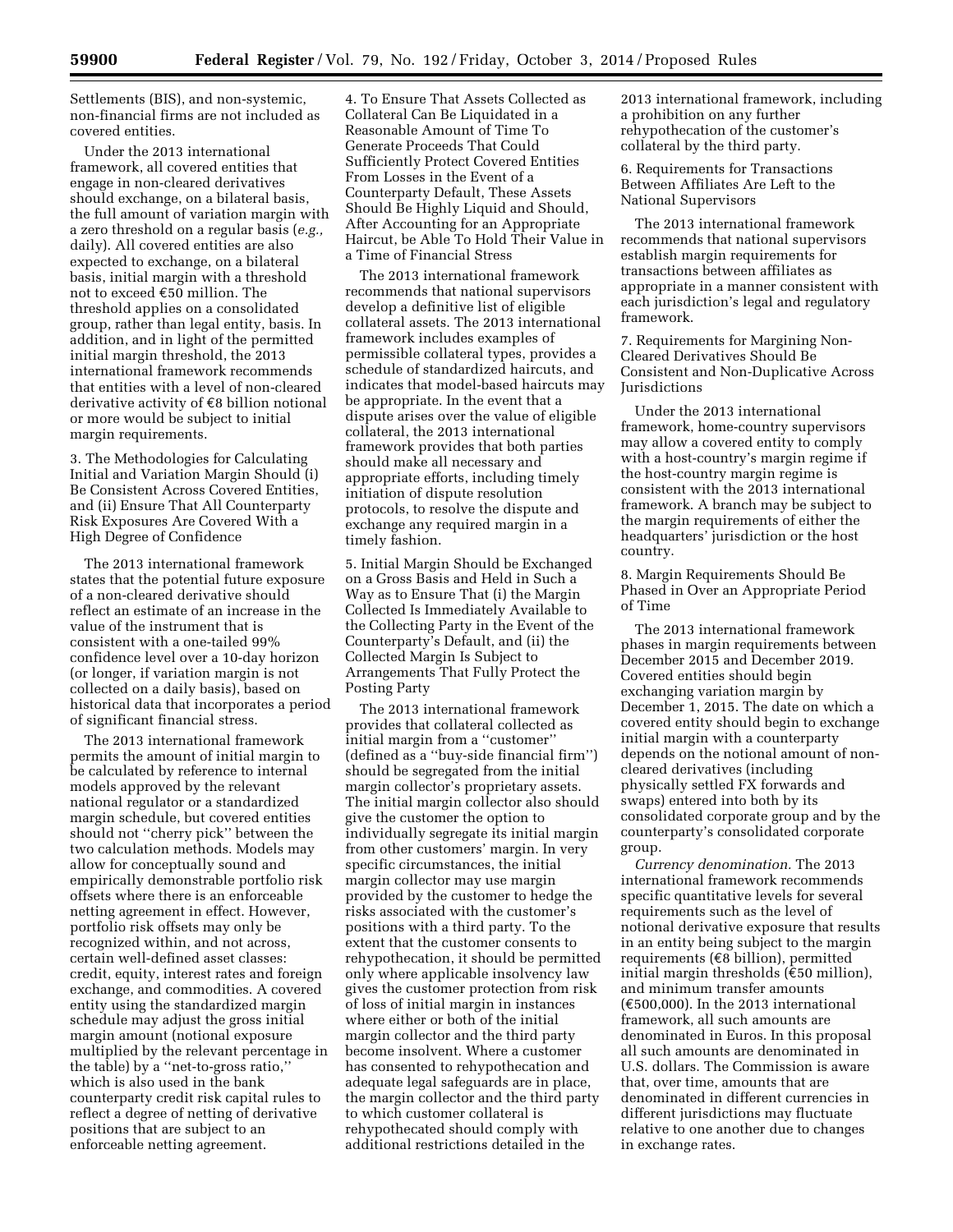The Commission seeks comment on whether and how fluctuations resulting from exchange rate movements should be addressed. In particular, should these amounts be expressed in terms of a single currency in all jurisdictions to prevent such fluctuations? Should the amounts be adjusted over time if and when exchange rate movements necessitate realignment? Are there other approaches to deal with fluctuations resulting from significant exchange rate movements? Are there other issues that should be considered in connection to the effects of fluctuating exchange rates?

#### **II. Proposed Margin Regulations**

# *A. Introduction*

During the financial crisis of 2008– 2009, DCOs met all their obligations without any financial support from the government. By contrast, significant sums were expended by governmental entities as the result of losses incurred in connection with uncleared swaps. For example, a unit of American International Group (''AIG'') entered into many credit default swaps and did not post initial margin or regularly pay variation margin on these positions.<sup>11</sup> AIG was unable to meet its obligations and the Federal Reserve and the Department of the Treasury expended large sums of money to meet these obligations.12

A key reason for this difference in the performance of cleared and uncleared swaps is that DCOs use variation margin and initial margin as the centerpiece of their risk management programs while these tools often were not universally used in connection with uncleared swaps. Consequently, in designing the proposed margin rules for uncleared swaps, the Commission has built upon the sound practices for risk management employed by central counterparties for decades.

Variation margin serves as a mechanism for periodically recognizing changes in the value of open positions and reducing unrealized losses to zero. Open positions are marked to their current market value each day and funds are transferred between the

parties to reflect any change in value since the previous time the positions were marked. This process prevents losses from accumulating over time and thereby reduces both the chance of default and the size of any default should one occur.

Initial margin serves as a performance bond against potential future losses. If a party fails to meet its obligation to pay variation margin, resulting in a default, the other party may use initial margin to cover some or all of any loss. Because the payment of variation margin prevents losses from compounding over an extended period of time, initial margin only needs to cover any additional losses that might accrue between the previous time that variation margin was paid and the time that the position is liquidated.

Well-designed margin systems protect both parties to a trade as well as the overall financial system. They serve both as a check on risk-taking that might exceed a party's financial capacity and as a resource that can limit losses when there is a failure by a party to meet its obligations.

The statutory provisions cited above reflect Congressional recognition that (i) margin is an essential risk-management tool and (ii) uncleared swaps pose greater risks than cleared swaps. As discussed further below, many commenters expressed concern that the imposition of margin requirements on uncleared swaps will be very costly for SDs and MSPs.13 However, margin has been, and will continue to be, required for all cleared products. Given the Congressional reference to the ''greater risk'' of uncleared swaps and the requirement that margin for such swaps ''be appropriate for the risk,'' the Commission believes that establishing margin requirements for uncleared swaps that are at least as stringent as those for cleared swaps is necessary to fulfill the statutory mandate. Within these statutory bounds the Commission has endeavored to limit costs appropriately, as detailed further below.

The discussion below addresses: (i) The products covered by the proposed rules; (ii) the market participants covered by the proposed rules; (iii); the nature and timing of the margin obligations; (iv) the methods of calculating initial margin; (v) the methods of calculating variation margin; (vi) permissible forms of margin; (vii) custodial arrangements; (viii) documentation requirements; (ix) the

implementation schedule; and (x) advance notice of proposed rulemaking on the cross-border application of the rules.

In developing the proposed rules, the Commission staff worked closely with the staff of the Prudential Regulators.14 In most respects, the proposed rules would establish a similar framework for margin requirements as the Prudential Regulators' proposal. Key differences are noted in the discussion below.

The proposed rules are consistent with the 2013 international framework. In some instances, as contemplated in the framework, the proposed rules provide more detail than the framework. In a few other instances, the proposed rules are stricter than the framework. Any such variations from the framework are noted in the discussion below.

# *B. Products*

As noted above, section 4s(e)(2)(B)(ii) of the CEA directs the Commission to establish both initial and variation margin requirements for SDs and MSPs ''on all swaps that are not cleared.'' The scope provision of the proposed rules 15 states that the proposal would cover swaps that are uncleared swaps 16 and that are executed after the applicable compliance date.17

The term ''cleared swap'' is defined in section 1a(7) of the CEA to include any swap that is cleared by a DCO registered with the Commission. The Commission notes, however, that SDs and MSPs also clear swaps through foreign clearing organizations that are not registered with the Commission. The Commission believes that a clearing organization that is not a registered DCO must meet certain basic standards in order to avoid creating a mechanism for evasion of the uncleared margin requirements. Accordingly, the Commission is proposing to include in the definition of cleared swaps certain swaps that have been accepted for clearing by an entity that has received a no-action letter from the Commission staff or exemptive relief from the Commission permitting it to clear such swaps for U.S. persons without being registered as a DCO.<sup>18</sup>

14As required by section 4s of the CEA, the Commission staff also has consulted with the SEC staff.

16The term uncleared swap is defined in proposed Regulation § 23.151.

<sup>11</sup>*See* The Financial Crisis Inquiry Commission, The Financial Crisis Inquiry Report: Final Report of the National Commission on the Causes of the Financial and Economic Crisis in the United States (Official Government Edition) at 265–268 (2011), available at *[http://fcic-static.law.stanford.edu/cdn](http://fcic-static.law.stanford.edu/cdn_media/fcic-reports/fcic_final_report_full.pdf)*\_ *[media/fcic-reports/fcic](http://fcic-static.law.stanford.edu/cdn_media/fcic-reports/fcic_final_report_full.pdf)*\_*final*\_*report*\_*full.pdf*.

<sup>12</sup> *Id.* at 344–352, 350. *See also* United States Department of the Treasury, Office of Financial Stability, Troubled Asset Relief Program, Four Year Retrospective: An Update on the Wind Down of TARP, *pp.* 3, 18–19. Treasury and the Federal Reserve committed \$182 billion to stabilize AIG. Ultimately all of this was recovered plus a return of \$22.7 billion.

<sup>13</sup>For purposes of this proposal, the term ''SD'' means any swap dealer registered with the Commission. Similarly, the term ''MSP'' means any major swap participant registered with the Commission.

<sup>15</sup>Proposed Regulation § 23.150.

 $^{\rm 17}\mathrm{A}$  schedule of compliance dates is set forth in proposed Regulation § 23.160.

<sup>18</sup>*See* CFTC Ltr. No. 14–107 (August 18, 2014) (granting no-action relief to Clearing Corporation of India Ltd.); CFTC Ltr. No. 14–87 (June 26, 2014) (granting no-action relief to Korea Exchange, Inc.); CFTC Ltr. No. 14–68 (May 7, 2014) (granting noaction relief to OTC Clearing Hong Kong Limited Continued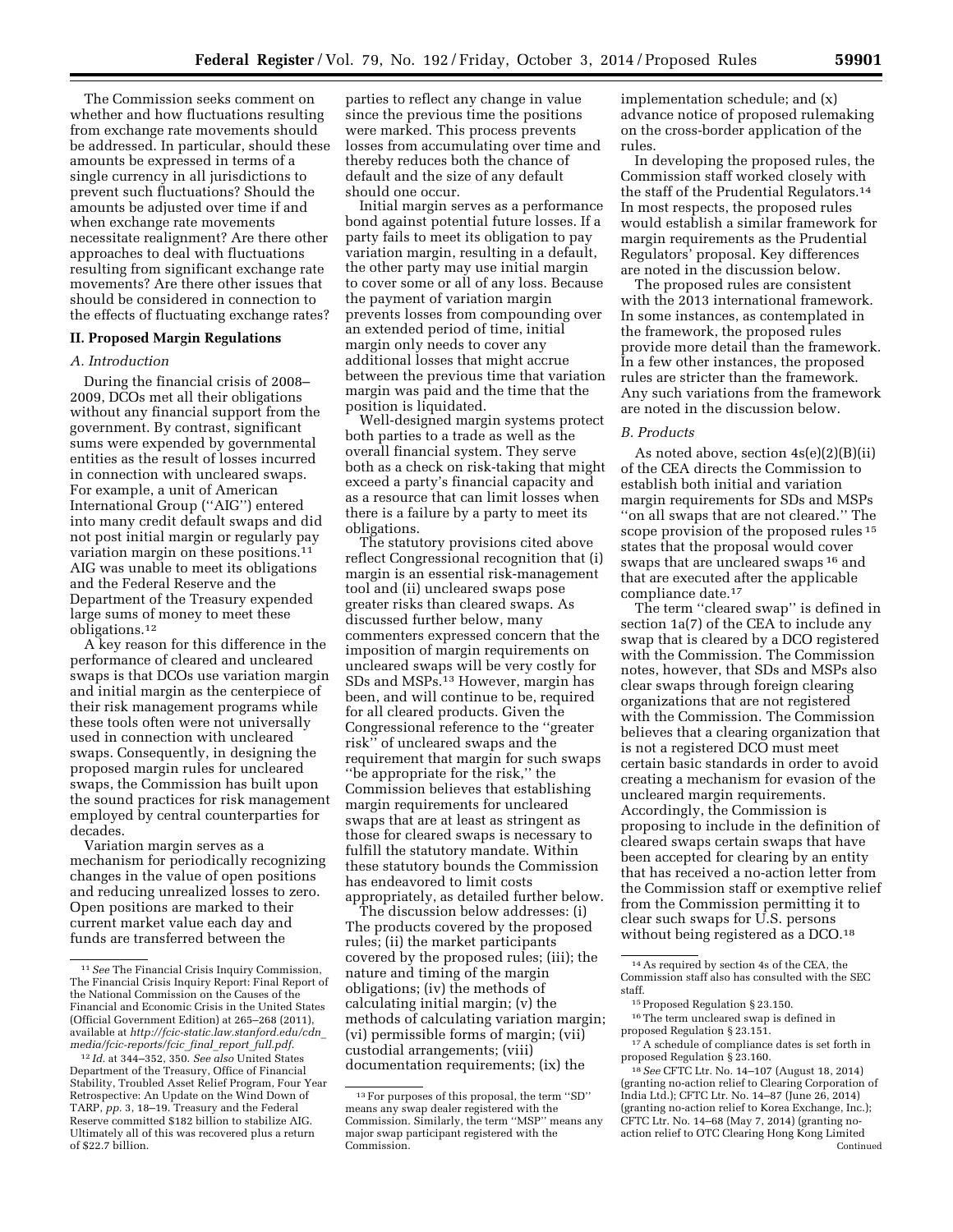The Commission requests comment on whether it is appropriate to exclude swaps that are cleared by an entity that is not a registered DCO. If so, the Commission further requests comment on whether the proposed rule captures the proper clearing organizations. For example, should the Commission require that the clearing organizations be qualifying central counterparties (''QCCPs'') 19 or be subject to regulation and supervision that is consistent with the CPSS–IOSCO Principles for Financial Market Infrastructures (''PFMIs'')?

Because the pricing of swaps reflects the credit arrangements under which they were executed, it could be unfair to the parties and disruptive to the markets to require that the rules apply to positions executed before the applicable compliance dates. The rules, however, would permit SDs and MSPs voluntarily to include swaps executed before the applicable compliance date in portfolios margined pursuant to the proposed rules.20 Many market participants might do so to take advantage of netting effects across transactions.

As a result of the determination by the Secretary of the Treasury to exempt foreign exchange swaps and foreign exchange forwards from the definition of swap,21 the following transactions would not be subject to the requirements: (i) Foreign exchange swaps; (ii) foreign exchange forwards; and (iii) the fixed, physically settled foreign exchange transactions associated with the exchange of principal in crosscurrency swaps.

In a cross-currency swap, the parties exchange principal and interest rate payments in one currency for principal and interest rate payments in another currency. The exchange of principal occurs upon the inception of the swap, with a reversal of the exchange of principal at a later date that is agreed upon at the inception of the swap. The

19A QCCP is a clearing organization that meets the standards to be designated as such set forth by the Basel Committee for Banking Supervision in the report ''Capital requirements for bank exposures to central counterparties'' (April 2014).

20*See* proposed Regulation § 23.154(b)(2) for initial margin and proposed Regulation § 23.153(c) for variation margin.

21 Determination of Foreign Exchange Swaps and Foreign Exchange Forwards Under the Commodity Exchange Act, 77 FR 69694 (Nov. 20, 2012).

foreign exchange transactions associated with the fixed exchange of principal in a cross-currency swap are closely related to the exchange of principal that occurs in the context of a foreign exchange forward or swap. Accordingly, the Commission is proposing to treat that portion of a cross-currency swap that is a fixed exchange of principal in a manner that is consistent with the treatment of foreign exchange forwards and swaps. This treatment of crosscurrency swaps is limited to crosscurrency swaps and does not extend to any other swaps such as non-deliverable currency forwards.

The Commission requests comment on the proposed treatment of products. In particular, commenters are invited to discuss the costs and benefits of the proposed approach. Commenters are urged to quantify the costs and benefits, if practicable. Commenters also may suggest alternatives to the proposed approach where the commenters believe that the alternatives would be appropriate under the CEA.

# *C. Market Participants*

#### 1. *SDs and MSPs*

As noted above, section 4s(e)(2)(B) of the CEA directs the Commission to impose margin requirements on SDs and MSPs for which there is no Prudential Regulator (''covered swap entities'' or ''CSEs'').22 This provision further states that the requirement shall apply to ''all swaps that are not cleared.'' Section  $4s(e)(3)(A)(2)$  states that the requirements must be ''appropriate to the risks associated with'' the swaps.

Because different types of counterparties can pose different levels of risk, the Commission's proposed requirements would differ depending on the category of counterparty. The proposed rules would establish three categories of counterparty: (i) SDs and MSPs, (ii) financial end users,<sup>23</sup> and (iii) non-financial end users.24 As discussed below, the nature of an SD/MSP's obligations under the rules would differ depending on whether the counterparty was a covered counterparty or a nonfinancial end user.

#### 2. *Financial End Users*

#### a. *Definition*

Financial end users would include any entity that (i) is specified in the definition, and (ii) is not an SD or MSP. The definition lists numerous entities whose business is financial in nature. The proposed rule also would permit the Commission to designate additional entities as financial end users if it identified additional entities whose activities and risk profile would warrant inclusion. As contemplated by the 2013 international framework, the CFTC proposal, which is the same as the Prudential Regulator's proposal, contains greater detail in defining financial end users than the international standards.25

In developing the definition, the Commission and the Prudential Regulators sought to provide clarity about whether particular counterparties would be subject to the margin requirements of the proposed rule. The definition is an attempt to strike a balance between the need to capture all financial counterparties that pose significant risk to the financial system and the danger of being overly inclusive.

The Commission believes that financial firms generally present a higher level of risk than other types of counterparties because the profitability and viability of financial firms is more tightly linked to the health of the financial system than other types of counterparties. Because financial counterparties are more likely to default during a period of financial stress, they pose greater systemic risk and risk to the safety and soundness of the CSE.

The list of financial entities is based to a significant extent on Federal statutes that impose registration or chartering requirements on entities that engage in specified financial activities. Such activities include deposit taking and lending, securities and swaps dealing, investment advisory activities, and asset management.

Because Federal law largely looks to the States for the regulation of the business of insurance, the proposed definition broadly includes entities organized as insurance companies or supervised as such by a State insurance regulator. This element of the proposed definition would extend to reinsurance and monoline insurance firms, as well as insurance firms supervised by a foreign insurance regulator.

The proposal also would cover a broad variety and number of nonbank lending and retail payment firms that operate in the market. To this end, the proposal would include State-licensed or registered credit or lending entities

and certain of its clearing members); CFTC Ltr. No. 14–27 (Mar. 20, 2014) (extending previous grant of no-action relief to Eurex Clearing AG and certain of its clearing members); CFTC Ltr. No. 14–07 (Feb. 6, 2014) (granting no-action relief to ASX Clear (Futures) Pty Limited); and CFTC Ltr. No. 13–73 (Dec. 19, 2013) (extending previous grant of noaction relief to Japan Securities Clearing Corporation and certain of its clearing members).

<sup>22</sup>This term is defined in proposed Regulation § 23.151.

<sup>23</sup>This term is defined in proposed Regulation § 23.151.

<sup>24</sup>This term is defined in proposed Regulation § 23.151 to include entities that are not SDs, MSPs, or financial entities.

<sup>25</sup> ''The precise definition of financial firms, nonfinancial firms, and systemically important nonfinancial firms will be determined by appropriate national regulation.'' *See* BCBS/IOSCO Report at 9.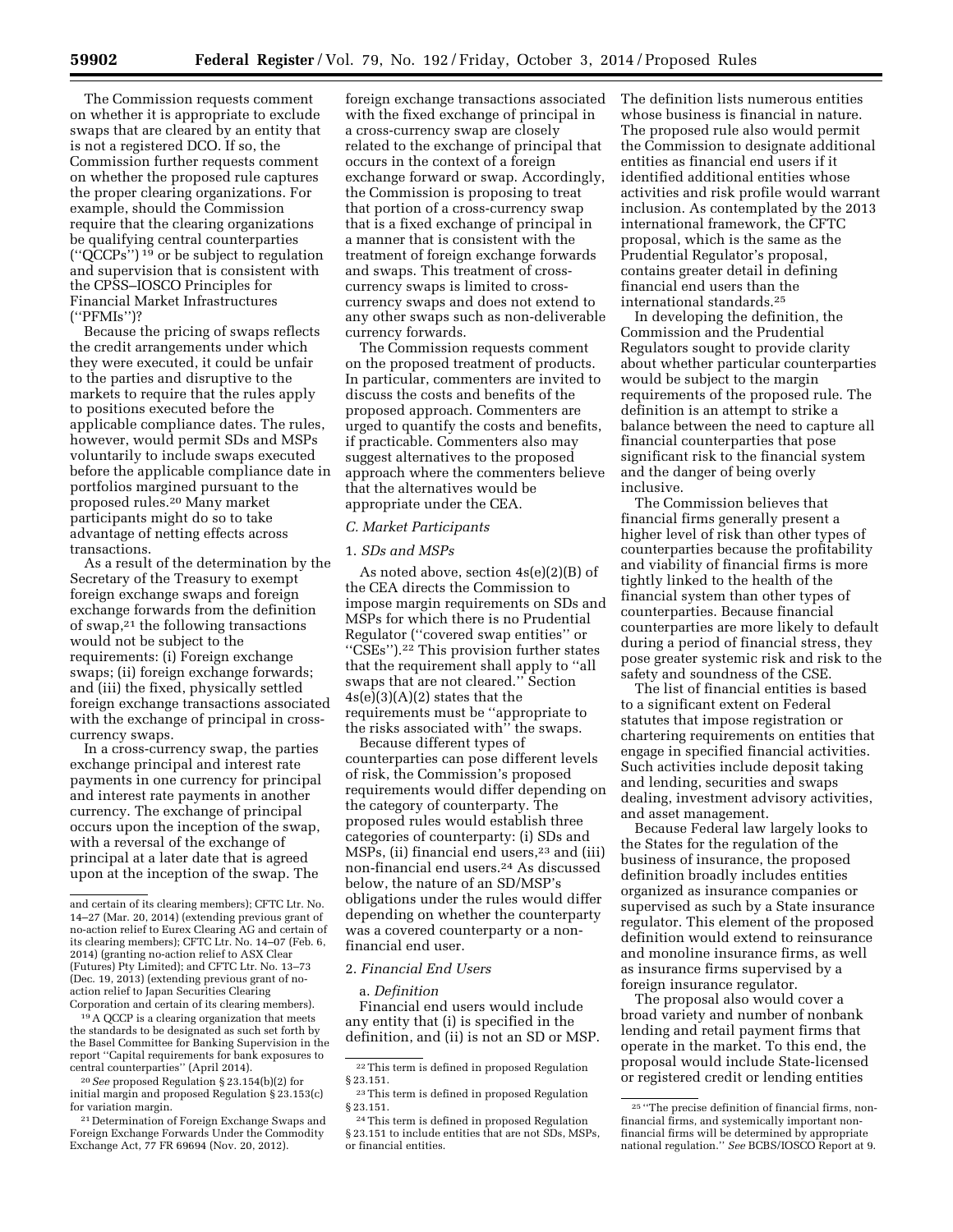and money services businesses, under proposed regulatory language incorporating an inclusive list of the types of firms subject to State law.26 However, the Commission recognizes that the licensing of nonbank lenders in some states extends to commercial firms that provide credit to the firm's customers in the ordinary course of business. Accordingly, the Commission is proposing to exclude an entity registered or licensed solely because it finances the entity's direct sales of goods or services to customers. The Commission requests comment on whether this aspect of the proposed rule adequately maintains a distinction between financial end users and commercial end users.

In addition, real estate investment companies would be financial end users, as they are entities that would be investment companies under section 3 of the Investment Company Act but for section 3(c)(5)(C). Furthermore, other securitization vehicles would be financial end users in cases where those vehicles are entities that are deemed not to be investment companies under section 3 of the Investment Company Act pursuant to Rule 3a–7. The Commission also notes that the category of investment companies registered with the SEC under the Investment Company Act would include registered investment companies as well as business development companies.

Under the proposed rule, those cooperatives that are financial institutions, such as credit unions, Farm Credit System banks and associations, and the National Rural Utilities Cooperative Finance Corporation would be financial end users because their sole business is lending and providing other financial services to their members, including engaging in swaps in connection with such loans.27 Cooperatives that are financial end users may qualify for an exemption from clearing,28 and therefore, they may enter

27Under the proposed rule, the financing subsidiaries or affiliates of producer or consumer cooperatives would be non-financial end users.

28Section 2(h)(7)(c)(ii) of the CEA and section 3C(g)(4) of the Securities Exchange Act of 1934 authorize the CFTC and the SEC, respectively, to exempt small depository institutions, small Farm Credit System institutions, and small credit unions with total assets of \$10 billion or less from the mandatory clearing requirements for swaps and security-based swaps. Additionally, the CFTC, pursuant to its authority under section 2(h)(1)(A) of the CEA, enacted 17 CFR 50.51, which allows

into non-cleared swaps with covered swap entities that are subject to the proposed rule.

The Commission remains concerned, however, that one or more types of financial entities might escape classification under the specific Federal or State regulatory regimes included in the proposed definition of a financial end user. Accordingly, the definition includes two additional prongs. First, the definition would cover an entity that is, or holds itself out as being, an entity or arrangement that raises money from investors primarily for the purpose of investing in loans, securities, swaps, funds or other assets for resale or other disposition or otherwise trading in loans, securities, swaps, funds or other assets. The Commission requests comment on the extent to which there are (or may be in the future) pooled investment vehicles that are not captured by the other prongs of the definition (such as the provisions covering private funds under the Investment Advisers Act or commodity pools under the CEA). The Commission also requests comment on whether this aspect of the definition of financial end user provides sufficiently clear guidance to covered swap entities and market participants as to its intended scope, and whether it adequately maintains a distinction between financial end users and commercial end users.

Second, the proposal would allow the Commission to require a swap dealer and major swap participant (''covered swap entity'') to treat an entity as a financial end user for margin purposes, even if the person is not specifically listed within the definition of ''financial end user'' or if the entity is excluded from the definition of financial end user as described below. This provision was included out of an abundance of caution to act as a safety mechanism in the event that an entity didn't fall squarely within one of the listed categories but was effectively acting as a financial end user.

To address the classification of foreign entities as financial end users, the proposal would require the covered swap entity to determine whether a foreign counterparty would fall within another prong of the financial end user definition if the foreign entity was organized under the laws of the United States or any State. The Commission recognizes that this approach would

impose upon covered swap entities the difficulties associated with analyzing a foreign counterparty's business activities in light of a broad array of U.S. regulatory requirements. The alternative, however, would require covered swap entities to gather a foreign counterparty's financial reporting data and determine the relative amount of enumerated financial activities in which the counterparty is engaged over a rolling period.29 The Commission requests comment on whether some other method or approach would adequately assure that the rule's objectives with respect to dealer safety and soundness and reductions of systemic risk can be achieved, in a fashion that can be more readily operationalized by covered swap entities. For example, would it be appropriate to have foreign counterparties certify to CSEs whether they are financial end users or not? This could be operationally simpler for the CSEs and would avoid the circumstance where one CSE, in good faith, deemed a foreign counterparty to be a financial end user and another CSE, in good faith, did not.

The definition of financial entities <sup>30</sup> would exclude the government of any country, central banks, multilateral development banks, the Bank for International Settlements, captive finance companies,31 and agent affiliates.32 The exclusion for sovereign entities, multilateral development banks and the Bank for International Settlements is consistent with the 2013 international framework and the proposal of the Prudential Regulators.

31A captive finance company is an entity that is excluded from the definition of financial entity under section 2(h)(7)(c)(iii) of the CEA for purposes of the requirement to submit certain swaps for clearing. That section describes it as ''an entity whose primary business is providing financing, and uses derivatives for the purpose of hedging underlying commercial risks related to interest rate and foreign currency exposures, 90 percent or more of which arise from financing that facilitates the purchase or lease of products, 90 percent or more of which are manufactured by the parent company or another subsidiary of the parent company.

32An agent affiliate is an entity that is an affiliate of a person that qualifies for an exception from the requirement to submit certain trades for clearing. Under section 2(h)(7)(D) of the CEA, ''an affiliate of a person that qualifies for an exception under subparagraph (A) (including affiliate entities predominantly engaged in providing financing for the purchase of the merchandise or manufactured goods of the person) may qualify for the exception only if the affiliate, acting on behalf of the person and as an agent, uses the swap to hedge or mitigate the commercial risk of the person or other affiliate of the person that is not a financial entity.''

<sup>26</sup>The Commission expects that financial cooperatives that provide financial services to their members, such as lending to their members and entering into swaps in connection with those loans, would be treated as financial end users, pursuant to this aspect of the proposed rule's coverage of credit or lending entities.

cooperative financial entities, including those with total assets in excess of \$10 billion, to elect an exemption from mandatory clearing of swaps that: (1) They enter into in connection with originating loans for their members; or (2) hedge or mitigate commercial risk related to loans or swaps with their members.

<sup>29</sup>*See e.g.,* Definitions of ''Predominantly Engaged In Financial Activities'' and ''Significant Nonbank Financial Company and Bank Holding Company'', 68 FR 20756 (April 5, 2013).

<sup>30</sup>Proposed Regulation § 23.151.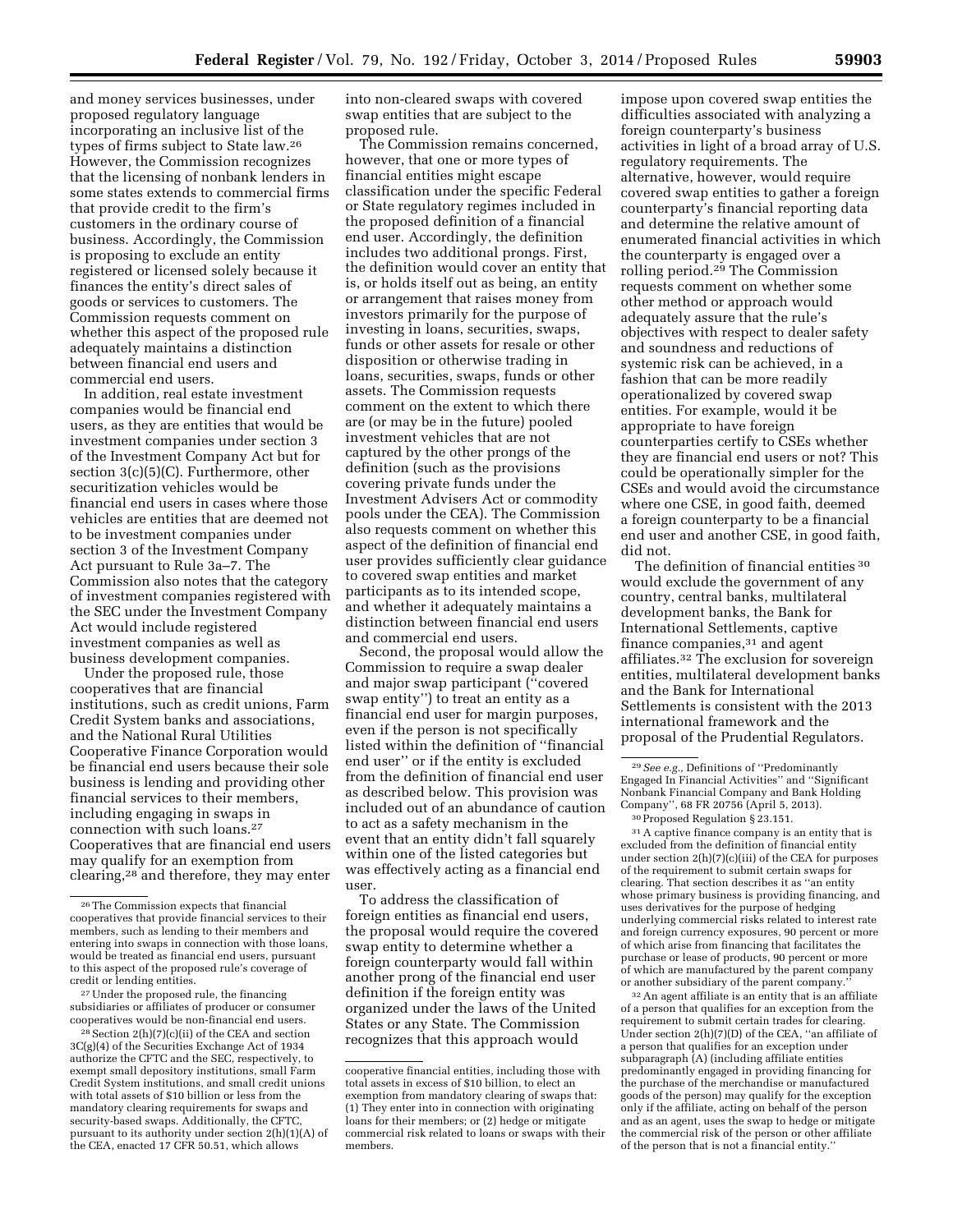Captive finance companies and agent affiliates were excluded by the Dodd-Frank Act from the definition of financial entity subject to mandatory clearing.

The Commission notes that States would not be excluded from the definition of financial end user, as the term ''sovereign entity'' includes only central governments. The categorization of a State or particular part of a State as a financial end user depends on whether that part of the State is otherwise captured by the definition of financial end user. For example, a State entity that is a ''governmental plan'' under ERISA would meet the definition of financial end user.

For a foreign entity that was not a central government, a foreign regulator could request a determination whether the entity was a financial end user. Such a determination could extend to other similarly situated entities in that jurisdiction.

The Commission seeks comment on all aspects of the financial end user definition, including whether the definition has succeeded in capturing all entities that should be included. The Commission requests comment on whether there are additional entities that should be included as financial end users and, if so, how those entities should be defined. Further, the Commission also requests comment on whether there are additional entities that should be excluded from the definition of financial end user and why those particular entities should be excluded. The Commission also requests comment on whether another approach to defining financial end user (*e.g.,* basing the financial end user definition on the financial entity definition as in the 2011 proposal) would provide more appropriate coverage and clarity, and whether covered swap entities could operationalize such an approach as part of their regular procedures for taking on new counterparties.

The Commission requests comment on the costs and benefits of the proposed definition of financial end user. Commenters are urged to quantify the costs and benefits, if practicable. Commenters also may suggest alternatives to the proposed approach where the commenters believe that the alternatives would be appropriate under the CEA.

#### b. Small Banks

As noted above, banks would be financial end users under the proposal. They would be subject to initial margin requirements if they entered into uncleared swaps with CSEs and, as

discussed below, had material swaps exposure. Staff of the Prudential Regulators have indicated that they expect that the proposed rule likely will have minimal impact on small banks.

Staff of the Prudential Regulators believe that the vast majority of small banks do not engage in swaps at or near that level of activity that would meet the material swaps exposure threshold. If, however, a small bank did exceed the threshold level, the Prudential Regulators believe it would be appropriate for the protection of both the CSE and the small bank for two-way initial margin to be posted. The Commission notes that, as discussed in more detail below, initial margin would only need to be posted to the extent it exceeded \$65 million.

The proposed rule would require a CSE to exchange daily variation margin with a small bank, regardless of whether the institution had material swap exposure. However, the covered swap entity would only be required to collect variation margin from a small bank when the amount of both initial margin and variation margin required to be collected exceeded \$650,000. The Prudential Regulators have indicated that they expect that the vast majority of small banks will have a daily margin requirement that is below this amount.

The Commission requests comment on all aspects of the proposed treatment of small banks. In particular, the Commission requests comment on the interaction of this proposal with clearing exemptions that have been granted.33

#### c. Affiliates of CSEs

The proposal generally would cover swaps between CSEs and their affiliates that are financial end users. The Commission notes that other applicable laws require transactions between banks and their affiliates to be on an arm's length basis. For example, section 23B of the Federal Reserve Act provides that many transactions between a bank and its affiliates must be on terms and under circumstances, including credit standards, that are substantially the same or at least as favorable to the bank as those prevailing at the time for comparable transactions with or involving nonaffiliated companies.34 Consistent with that treatment, the Prudential Regulators and the Commission are proposing to apply the

34 12 U.S.C. 371c–1(a).

margin requirements to swaps between CSEs and their affiliates.

The Commission requests comment on all aspects of the proposed treatment of transactions with affiliates. In particular, the Commission requests comment on the interaction of this proposal with clearing exemptions that have been granted.

#### d. Multilateral Development Banks

The proposed definition of the term ''multilateral development bank,'' includes a provision encompassing ''[a]ny other entity that provides financing for national or regional development in which the U.S. government is a shareholder or contributing member or which the Commission determines poses comparable credit risk.'' The Commission seeks comment regarding this definition. In particular, is the criterion of comparability of credit risk appropriate for this definition? Should the Commission look to other characteristics of the entity in determining whether it should be within the definition of ''multilateral development bank''?

# e. Material Swaps Exposure

A CSE would not be required to exchange initial margin with a financial end user if the financial end user did not have ''material swaps exposure.'' 35 Material swaps exposure would be computed using the average daily aggregate notional amount of uncleared swaps, security-based swaps, foreign exchange forwards, and foreign exchange swaps<sup>36</sup> with all counterparties for June, July, and August of the previous calendar year. Essentially, a financial end user would have material swaps exposure if it held an aggregate gross notional amount of these products of more than \$3 billion.<sup>37</sup>

This provision recognizes that a financial end user that has relatively smaller positions does not pose the same risks as a financial end user with

36The 2013 international framework states that all uncleared derivatives, ''including physically settled FX forwards and swaps'' should be included in determining whether a covered entity should be subject to margin requirements. BCBS/IOSCO Report Paragraph 8.8. Although these products would not themselves be subject to margin requirements, they are uncleared derivatives that pose risks. It was the judgment of BCBS/IOSCO that they should be included in identifying significant market participants in the uncleared space. Consistent with international standards and with the Prudential Regulators' proposal, the Commission is proposing to include them for purposes of this calculation.

<sup>37</sup> Proposed Regulation § 23.151.

<sup>33</sup>*See* Commission Regulations §§ 50.50(d)(small banks), 50.51 (cooperatives), 50.52 (inter-affiliate trades), and CFTC Ltr. No. 13–22 (June 4, 2013) (treasury affiliates).

<sup>35</sup>Proposed Regulation § 23.152 applies to ''covered counterparties.'' Proposed Regulation § 23.151 defines that term to include financial entities with material swaps exposure.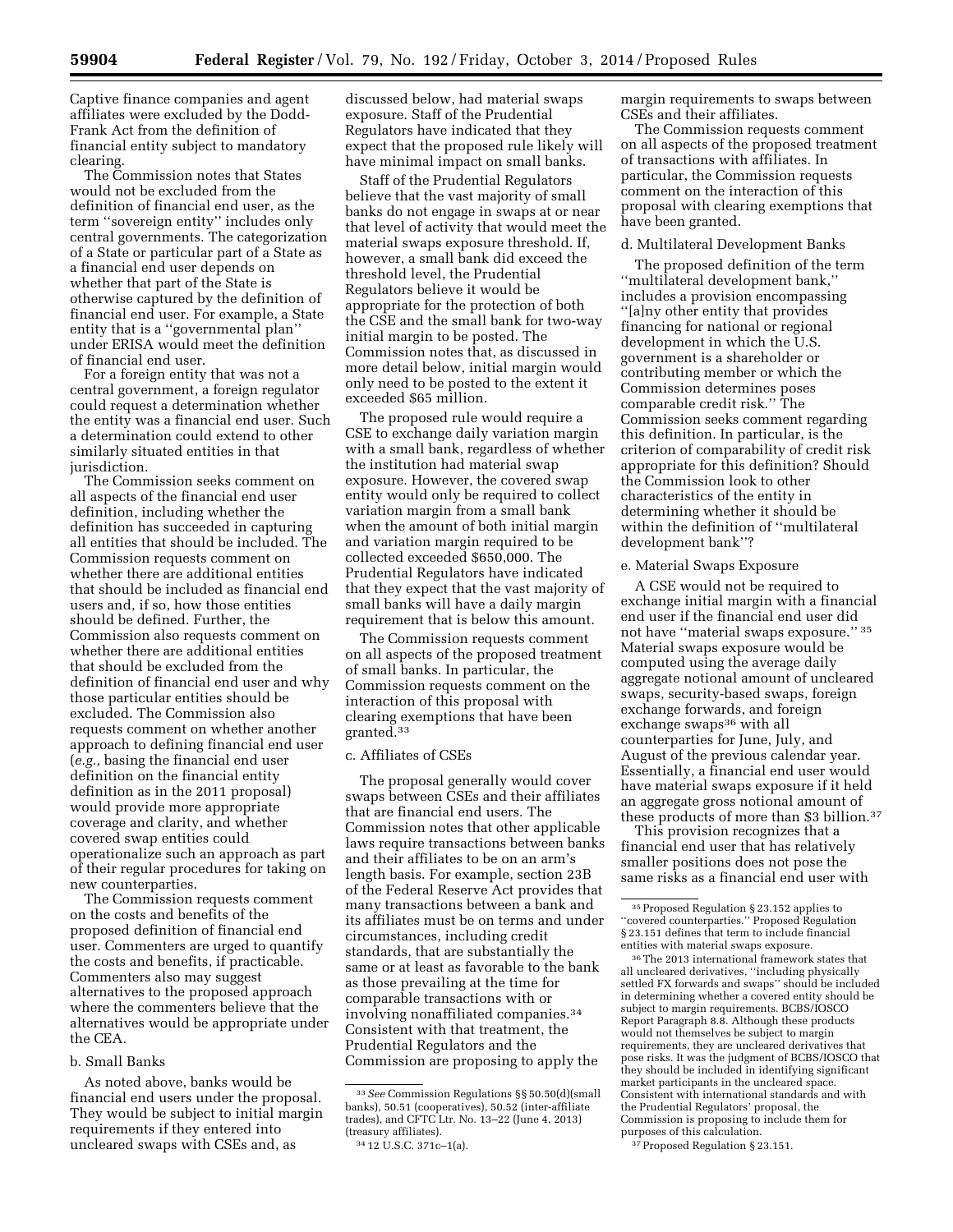larger positions. By reducing the number of market participants subject to certain margin requirements, it also addresses the concerns that have been expressed about the availability of sufficient collateral to meet these requirements.

While adoption of a material swaps exposure threshold is consistent with the 2013 international framework,38 the Commission and the Prudential Regulators, are proposing to set the materiality standard lower than the international standard. However, the lower standard was chosen in order to be consistent with the intent of the international standards, which was to require collection of margin only when the amount exceeds \$65 million, as explained below.

The 2013 international framework defines smaller financial end users as those counterparties that have a gross aggregate amount of covered swaps below  $\epsilon$ 8 billion, which, at current exchange rates, is approximately equal to \$11 billion. The preliminary view of

the Commission and the Prudential Regulators is that defining material swaps exposure as a gross notional exposure of \$3 billion, rather than \$11 billion, is appropriate because it reduces systemic risk without imposing undue burdens on covered swap entities, and therefore, is consistent with the objectives of the Dodd-Frank Act. This view is based on data and analyses that have been conducted since the publication of the 2013 international framework.

Specifically, the Commission and the Prudential Regulators have reviewed actual initial margin requirements for a sample of cleared swaps. These analyses indicate that there are a significant number of cases in which a financial end user would have a material swaps exposure level below \$11 billion but would have a swap portfolio with an initial margin collection amount that significantly exceeds the proposed permitted initial margin threshold amount of \$65 million. The intent of both the Commission and the 2013

international framework is that the initial margin threshold provide smaller counterparties with relief from the operational burden of measuring and tracking initial margin collection amounts that are expected to be below \$65 million. Setting the material swaps exposure threshold at \$11 billion appears to be inconsistent with this intent, based on the recent analyses.

The table below summarizes actual initial margin requirements for 4,686 counterparties engaged in cleared interest rate swaps. Each counterparty represents a particular portfolio of cleared interest rate swaps. Each counterparty had a swap portfolio with a total gross notional amount less than \$11 billion and each is a customer of a CCP's clearing member. Column (1) displays the initial margin amount as a percentage of the gross notional amount. Column (2) reports the initial margin, in millions of dollars that would be required on a portfolio with a gross notional amount of \$11 billion.

# INITIAL MARGIN AMOUNTS ON 4,686 CLEARED INTEREST RATE SWAP PORTFOLIOS

|                 | Column (1) initial margin<br>amount as percentage<br>of gross notional amount | Column (2) initial margin<br>amount on an \$11<br>billion gross notional<br>portfolio (\$MM) |
|-----------------|-------------------------------------------------------------------------------|----------------------------------------------------------------------------------------------|
| Average         | 2.1<br>0.6<br>4.۱                                                             | 231<br>66<br>154                                                                             |
| 75th Percentile |                                                                               | 297                                                                                          |

As shown in the table above, the average initial margin rate across all 4,686 counterparties, reported in Column (1), is 2.1 percent, which would equate to an initial margin collection amount, reported in Column (2), of \$231 million on an interest rate swap portfolio with a gross notional amount of \$11 billion. This average initial margin collection amount significantly exceeds the proposed permitted threshold amount of \$65 million. Seventy-five percent of the 4,686 cleared interest rate swap portfolios

exhibit an initial margin rate in excess of 0.6 percent, which equates to an initial margin amount on a cleared interest rate swap portfolio of \$66 million (approximately equal to the proposed permitted threshold amount).

The data above represent actual margin requirements on a sample of interest rate swap portfolios that are cleared by a single CCP. Some CCPs also provide information on the initial margin requirements on specific and representative swaps that they clear. The Chicago Mercantile Exchange

(''CME''), for example, provides information on the initial margin requirements for cleared interest rate swaps and credit default swaps that it clears. This information does not represent actual margin requirements on actual swap portfolios that are cleared by the CME but does represent the initial margin that would be required on specific swaps if they were cleared at the CME. The table below presents the initial margin requirements for two swaps that are cleared by the CME.

# INITIAL MARGIN AMOUNTS ON CME CLEARED INTEREST RATE AND CREDIT DEFAULT SWAPS

| Column (1) initial margin<br>amount as percentage<br>of gross notional amount<br>(% ) | Column (2) initial margin<br>amount on an \$11<br>billion gross notional<br>portfolio (\$MM) |
|---------------------------------------------------------------------------------------|----------------------------------------------------------------------------------------------|
| 2.0                                                                                   | 216                                                                                          |
| 1.9                                                                                   | 213                                                                                          |

<sup>38</sup>BCBS/IOSCO Report at 9.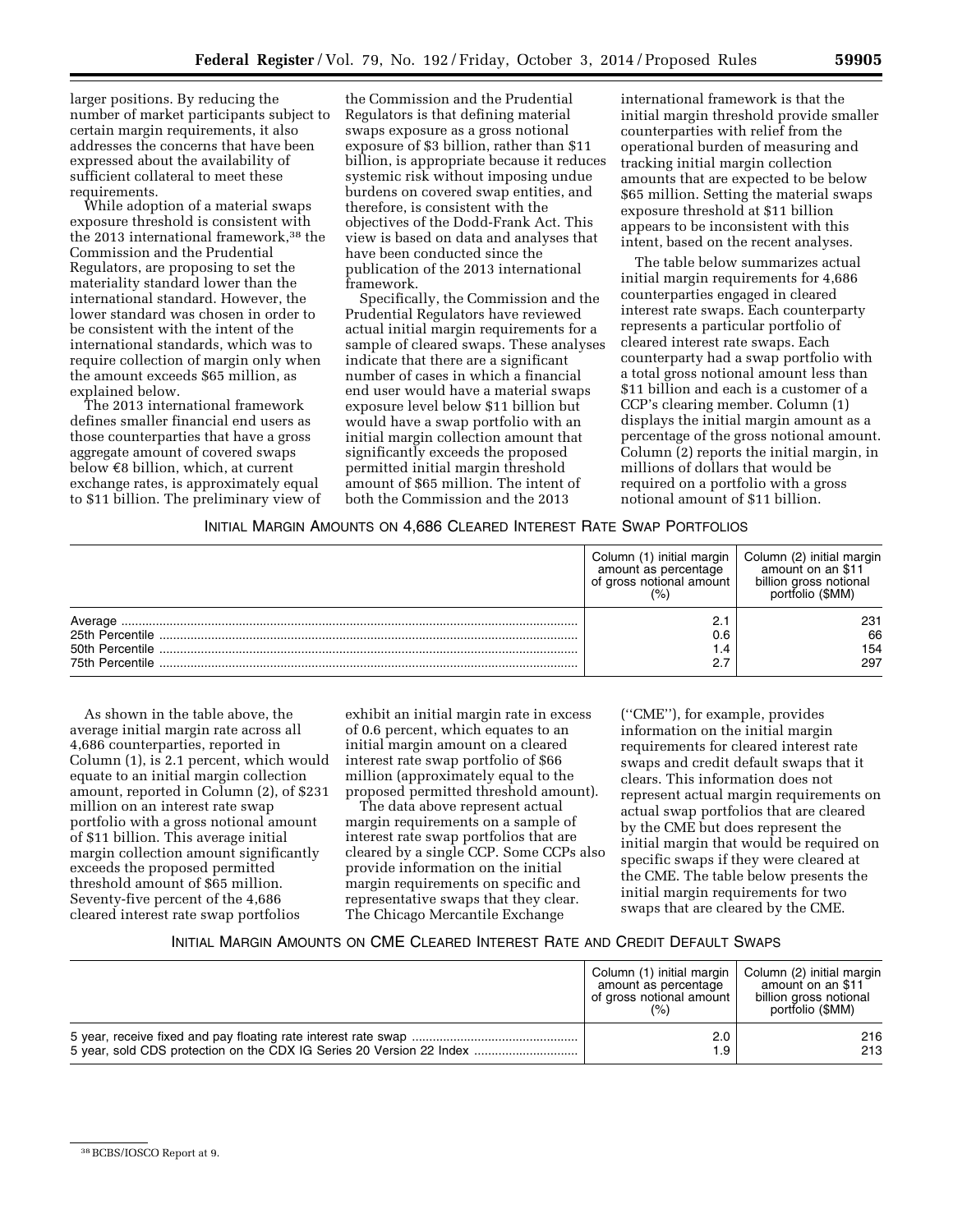According to the CME, the initial margin requirement on the interest rate swap and the credit default swap are both roughly two percent of the gross notional amount. This initial margin rate translates to an initial margin amount of roughly \$216 million on a swap portfolio with a gross notional amount of \$11 billion. Accordingly, this data also indicates that the initial margin collection amount on a swap portfolio with a gross notional size of \$11 billion could be significantly larger than the proposed permitted initial margin threshold of \$65 million.

In addition to the information provided in the tables above, the Commission's preliminary view is that additional considerations suggest that the initial margin collection amounts associated with uncleared swaps could be even greater than those reported in the tables above. The tables above represent initial margin requirements on cleared interest rate and credit default index swaps. Uncleared swaps in other asset classes, such as single name equity or single name credit default swaps, are likely to be riskier and hence would require even more initial margin. In addition, uncleared swaps often contain complex features, such as nonlinearities, that make them even riskier and would hence require more initial margin. Finally, uncleared swaps are generally expected to be less liquid than cleared swaps and must be margined, under the proposed rule, according to a ten-day close-out period rather than the five-day period required for cleared swaps. The data presented above pertains to cleared swaps that are margined according to a five-day and not a ten-day close-out period. The requirement to use a ten-day close-out period would further increase the initial margin requirements of uncleared versus cleared swaps.

In light of the data and considerations noted above, the Commission's preliminary view is that it is appropriate and consistent with the intent of the 2013 international framework to identify a material swaps exposure with a gross notional amount of \$3 billion rather than \$11 billion ( $\epsilon$ 8 billion) as is suggested by the 2013 international framework. Identifying a material swaps exposure with a gross notional amount of \$3 billion is more likely to result in an outcome in which entities with a gross notional exposure below the material swaps exposure amount would be likely to have an initial margin collection amount below the proposed permitted initial margin threshold of \$65 million. The Commission does recognize, however, that even at the lower amount of \$3 billion, there are

likely to be some cases in which the initial margin collection amount of a portfolio that is below the material swaps exposure amount will exceed the proposed permitted initial margin threshold amount of \$65 million. The Commission's preliminary view is that such instances should be relatively rare and that the operational benefits of using a simple and transparent gross notional measure to define the material swaps exposure amount are substantial.

The Commission notes that under the implementation schedule set out below, this requirement would not take effect until January 1, 2019.39 Parties with gross notional exposures around this amount would have several years notice before the requirements took effect.

The Commission requests comment on all aspects of the material swaps exposure provision. In particular, the Commission requests comment on the proposal to establish a level that is lower than the level set forth in the 2013 international framework. Are there alternative measurement methodologies that do not rely on gross notional amounts that should be used? Does the proposed rule's use and definition of the material swaps exposure raise any competitive equity issues that should be considered? Are there any other aspects of the material swaps exposure that should be considered by the Commission?

The Commission requests comment on the costs and benefits of the proposed definition of material swaps exposure. Commenters are urged to quantify the costs and benefits, if practicable. Commenters also may suggest alternatives to the proposed approach where the commenters believe that the alternatives would be appropriate under the CEA.

#### 3. Non-Financial End Users

Non-financial end users would include any entity that was not an SD, an MSP, or a financial end user. The proposal would not require CSEs to exchange margin with non-financial end users. The Commission believes that such entities, which generally are using swaps to hedge commercial risk, pose less risk to CSEs than financial entities. Therefore, under section 4s(e)(3)(A)(ii) of the CEA, applying a different standard to trades by CSEs with nonfinancial entities than to trades by CSEs with covered counterparties would be ''appropriate to the risk.''

This approach is consistent with Congressional intent. Senior Congressional leaders have stated that they do not believe that non-financial

end users should be required to post margin for uncleared swaps.40 In addition, the Dodd-Frank Act generally exempted non-financial end users from the requirement that they submit trades to clearing.41 If the Commission required them to post margin for uncleared trades, the clearing exemption could be weakened because the costs of clearing are likely to be less than the costs of margining an uncleared position. This approach is also consistent with international standards.42

The Commission's proposal is generally consistent with the proposal of the Prudential Regulators but differs in some particulars. The Prudential Regulators' proposal contains the following provision:

A covered swap entity is not required to collect initial margin with respect to any non-cleared swap or non-cleared securitybased swap with a counterparty that is neither a financial end user with material swaps exposure nor a swap entity but shall collect initial margin at such times and in such forms (if any) that the covered swap entity determines appropriately address the credit risk posed by the counterparty and the risks of such non-cleared swaps and noncleared security-based swaps.

The Commission's proposal does not contain this provision.

The Commission's proposal contains other provisions designed to address the mandate under section  $4s(e)(3)(A)(i)$  that Commission rules ''help ensure the safety and soundness'' of SDs and MSPs. First, as discussed further below, the rules would require CSEs to enter into certain documentation with all counterparties, including non-financial entities, to provide clarity about the parties' respective rights and obligations.43 CSEs and non-financial

<sup>39</sup>Proposed Regulation § 23.160.

<sup>40</sup>Letter from Chairman Debbie Stabenow, Committee on Agriculture, Nutrition and Forestry, U.S. Senate, Chairman Frank D. Lucas, Committee on Agriculture, United States House of Representatives, Chairman Tim Johnson, Committee on Banking, Housing, and Urban Affairs, U.S. Senate, and Chairman Spencer Bachus, Committee on Financial Services, United States House of Representatives to Secretary Timothy Geithner, Department of Treasury, Chairman Gary Gensler, U.S. Commodity Futures Trading Commission, Chairman Ben Bernanke, Federal Reserve Board, and Chairman Mary Shapiro, U.S. Securities and Exchange Commission (April 6, 2011); Letter from Chairman Christopher Dodd, Committee on Banking, Housing, and Urban Affairs, U.S. Senate, and Chairman Blanche Lincoln, Committee on Agriculture, Nutrition, and Forestry, U.S. Senate, to Chairman Barney Frank, Financial Services Committee, United States House of Representatives, and Chairman Collin Peterson, Committee on Agriculture, United States House of Representatives (June 30, 2010); *see also* 156 Cong. Rec. S5904 (daily ed. July 15, 2010) (statement of Sen. Lincoln).

<sup>41</sup>*See* section 2(h)(7) of the CEA.

<sup>42</sup>BCBS/IOSCO Report at pp. 7–8.

<sup>43</sup>Proposed Regulation § 23.158.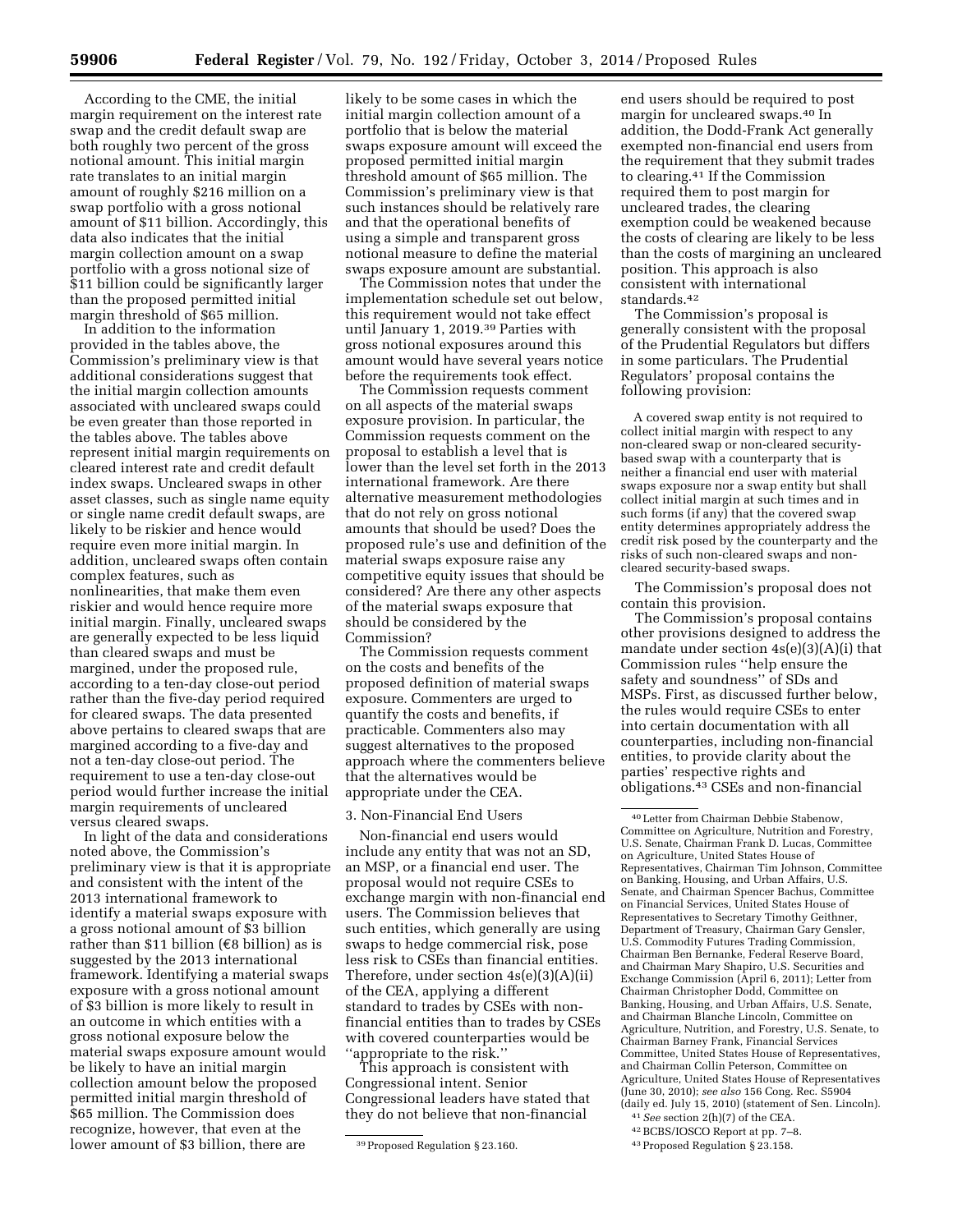entities would be free to set initial margin and variation margin requirements, if any, in their discretion

and any thresholds agreed upon by the parties would be permitted. Second, the proposal would require each CSE to calculate hypothetical initial and variation margin amounts each day for positions held by nonfinancial entities that have material swaps exposure to the covered counterparty.44 That is, the CSE must calculate what the margin amounts would be if the counterparty were another SD or MSP and compare them to any actual margin requirements for the positions.45 These calculations would serve as risk management tools to assist the CSE in measuring its exposure and to assist the Commission in conducting oversight of the CSE.

# *D. Nature and Timing of Margin Requirements*

# 1. Initial Margin

Subject to thresholds discussed below, the proposal would require each CSE to collect initial margin from, and to post initial margin with, each covered counterparty on or before the business day after execution 46 for every swap with that counterparty.<sup>47</sup> The proposal would require the CSEs to continue to post and to collect initial margin until the swap is terminated or expires.48

Recognizing that SDs and MSPs pose greater risk to the markets and the financial system than other swap market participants, Congress established a comprehensive regulatory scheme for them including registration, recordkeeping, reporting, margin, capital, and business conduct requirements. Accordingly, under the mandate of section 4s(e)(3)(C) to preserve the financial integrity of markets trading swaps and to preserve the stability of the United States financial system, the Commission is proposing to require SDs and MSPs to collect initial margin from, and to post initial margin with, one another.

Similarly, as discussed above, the Commission believes that financial end users with material swaps exposure potentially pose greater risk to CSEs and to the financial system than nonfinancial end users or financial end users with smaller aggregate exposures. Accordingly, under the mandate of section 4s(e)(3)(A) to help ensure the safety and soundness of SDs and MSPs, the Commission is proposing to require SDs and MSPs to collect initial margin from, and to post initial margin with, financial end users.

Notably, the proposal would require both collecting and posting of initial margin by CSEs (''two-way margin''). Two-way margin helps to ensure the safety and soundness of CSEs. Daily collection of initial margin increases the safety and soundness of the CSE by providing collateral to cover potential future exposure from each counterparty. That is, if a counterparty fails to meet an obligation, the CSE can liquidate the initial margin that it holds to cover some or all of the loss. But daily posting of initial margin also helps to ensure the safety and soundness of a CSE by making it more difficult for the CSE to build up exposures that it cannot fulfill. That is, the requirement that a CSE post initial margin acts as a discipline on its risk taking. The requirement also would make it more difficult for a rogue trader to hide his positions.

In the wake of clearing mandates, uncleared swaps are likely to be more customized and consequently trade in a less liquid market than cleared swaps. As a result, uncleared swaps potentially might take a longer time and require a greater price premium to be liquidated than cleared swaps, particularly in distressed market conditions. Initial margin is designed to address these risks.

The proposal contains a provision stating that a CSE would not be deemed to have violated its obligation to collect initial margin if it took certain steps.49 Specifically, if a counterparty failed to pay the required initial margin to the CSE, the CSE would be required to make the necessary efforts to attempt to collect the initial margin, including the timely initiation and continued pursuit of formal dispute resolution mechanisms,50 or otherwise demonstrate upon request to the satisfaction of the Commission that it has made appropriate efforts to collect the required initial margin or commenced termination of the swap.

The Commission requests comment on all aspects of the proposal relating to the nature and timing of initial margin.

In particular, the Commission requests comment on two-way initial margin.

The Commission requests comment on the costs and benefits of the proposed approach. Commenters are urged to quantify the costs and benefits, if practicable. Commenters also may suggest alternatives to the proposed approach where the commenters believe that the alternatives would be appropriate under the CEA.

#### 2. Variation Margin

Subject to a minimum transfer amount discussed below, the proposal would require each CSE to collect variation margin from, and to pay variation margin to, each counterparty that is a swap entity or a financial end user, on or before the end of the business day after execution for each swap with that counterparty.51 The proposed rule would require the CSEs to continue to pay or collect variation margin each business day until the swap is terminated or expires.52

Two-way variation margin would protect the safety and soundness of CSEs for the same reasons discussed above in connection with initial margin. Two-way variation margin has been a keystone of the ability of DCOs to manage risk. Each day, starting on the day after execution, current exposure is removed from the market through the payment and collection of variation margin.

If two-way variation margin were not required for uncleared swaps between CSEs and counterparties that are swap entities or financial end users, current exposures might accumulate beyond the financial capacity of a counterparty. In contrast to initial margin, which is designed to cover potential future exposures, variation margin addresses actual current exposures, that is, losses that have already occurred. Unchecked accumulation of such exposures was one of the characteristics of the financial crisis which, in turn, led to the enactment of the Dodd-Frank Act.53 As with initial margin, the Commission believes that requiring covered swap entities both to collect and pay margin with these counterparties effectively reduces systemic risk by protecting both the covered swap entity and its

<sup>44</sup>Proposed Regulations §§ 23.154(a)(6) and  $23.155(a)(3)$ .

<sup>45</sup>This is consistent with the requirement set forth in section 4s(h)(3)(B)(iii)(II) of the CEA that SDs and MSPs must disclose to counterparties who are not SDs or MSPs a daily mark for uncleared swaps.

<sup>46</sup>Commission Regulation § 23.200(e) defines execution to mean, ''an agreement by the counterparties (whether orally, in writing, electronically, or otherwise) to the terms of the swap transaction that legally binds the counterparties to such terms under applicable law.'' 17 CFR 23.200(e).

<sup>47</sup>Proposed Regulation § 23.152(a).

<sup>48</sup>Proposed Regulation § 23.152(b).

<sup>49</sup>Proposed Regulation § 23.152(c).

<sup>50</sup>*See* Commission Regulation § 23.504(b)(4).

<sup>51</sup>Proposed Regulation § 23.153(a).

<sup>52</sup>Proposed Regulation § 23.153(b).

<sup>53</sup>*See* The Financial Crisis Inquiry Commission, The Financial Crisis Inquiry Report: Final Report of the National Commission on the Causes of the Financial and Economic Crisis in the United States (Official Government Edition) at 265–268 (2011), available at *[http://fcic-static.law.stanford.edu/cdn](http://fcic-static.law.stanford.edu/cdn_media/fcic-reports/fcic_final_report_full.pdf)*\_ *[media/fcic-reports/fcic](http://fcic-static.law.stanford.edu/cdn_media/fcic-reports/fcic_final_report_full.pdf)*\_*final*\_*report*\_*full.pdf.*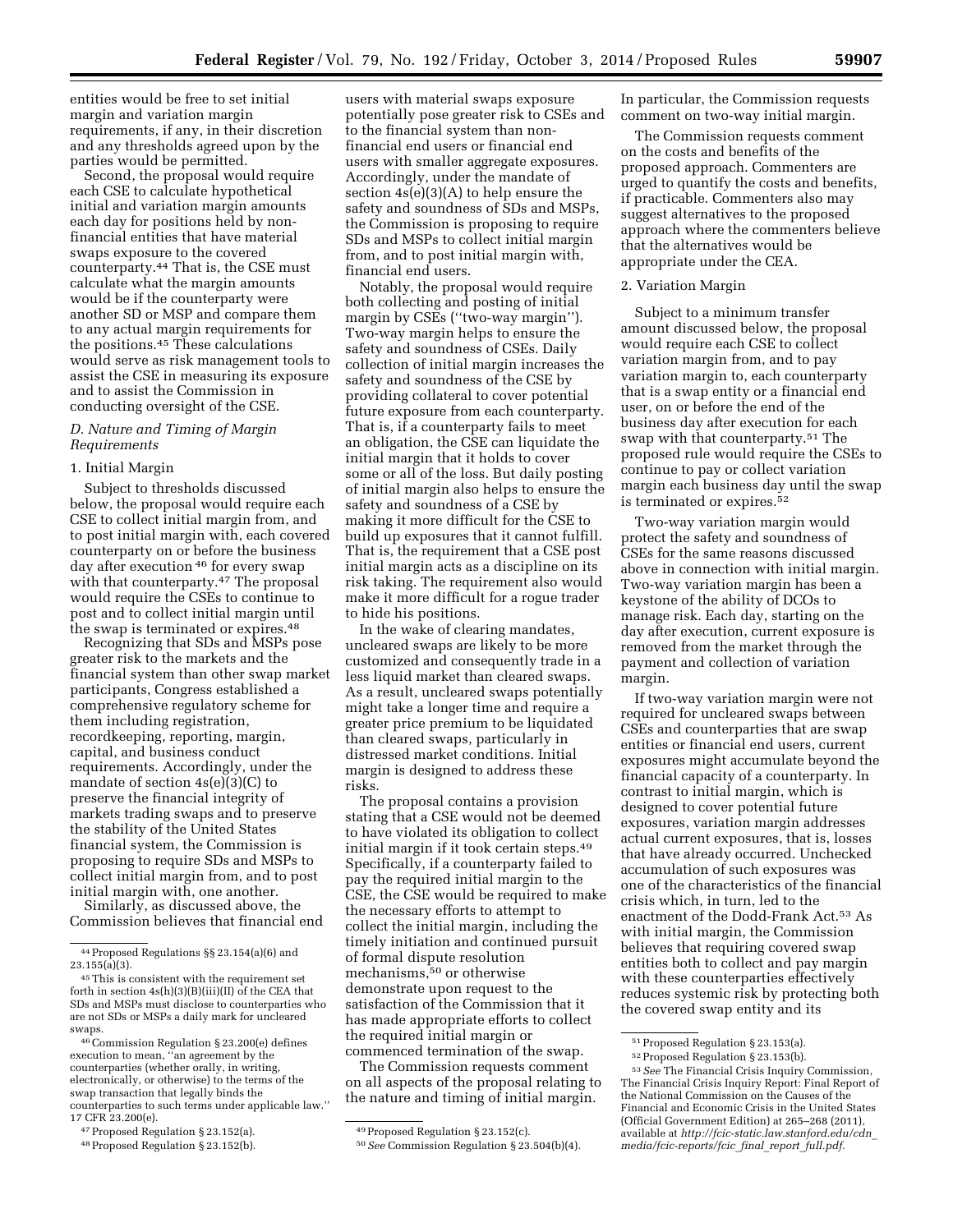counterparty from the effects of a default.

In contrast to the initial margin requirement, which would only apply to financial end users with material swaps exposure, the proposed variation margin requirement would apply to all financial end users regardless of whether the entity had material swaps exposure. This is consistent with international standards.54 It reflects the Commission's view that variation margin is an important risk mitigant that (i) reduces the build-up of risk that may ultimately pose systemic risk and (ii) imposes a lesser liquidity burden than does initial margin. Moreover, this approach is consistent with current market practice.

The proposal would permit netting of variation margin across swaps.55 Any netting would have to be done pursuant to an eligible master netting agreement.56 The agreement would create a single legal obligation for all individual transactions covered by the agreement upon an event of default. It would specify the rights and obligations of the parties under various circumstances.57

As is the case for initial margin, the proposal contains a provision stating that a CSE would not be deemed to have violated its obligation to collect variation margin if it took certain steps.58 Specifically, if a counterparty failed to pay the required variation margin to the CSE, the CSE would be required to make the necessary efforts to attempt to collect the variation margin, including the timely initiation and continued pursuit of formal dispute resolution mechanisms, including pursuant to Commission Regulation 23.504(b)(4), if applicable, or otherwise demonstrate upon request to the satisfaction of the Commission that it has made appropriate efforts to collect the required variation margin or commenced termination of the swap.

The Commission requests comment on all aspects of the proposal relating to the nature and timing of variation margin.

The Commission requests comment on the costs and benefits of the proposed approach. Commenters are urged to quantify the costs and benefits, if practicable. Commenters also may suggest alternatives to the proposed approach where the commenters believe that the alternatives would be appropriate under the CEA.

# *E. Calculation of Initial Margin*

#### 1. *Overview*

Under the proposed rules, a CSE could calculate initial margin using either a model-based method or a standardized table-based method.59 The required amount of initial margin would be the amount computed pursuant to the model or the table minus a threshold amount of \$65 million.<sup>60</sup> This amount could not be less than zero.<sup>61</sup> The initial margin specified under the rule would be a minimum requirement, and the parties would be free to require more initial margin.

When a CSE entered into a swap with a counterparty that was either another CSE or an SD/MSP subject to a Prudential Regulator, each party would bear the responsibility for calculating the amount that it would collect.<sup>62</sup> Thus, for such trades, the amount a party posted could differ from the amount it collected either because of differences in their respective methodologies or because the product has asymmetric risk. As a practical matter, the Commission understands that the industry is working to develop common standards that would minimize this for methodologies.

When, however, a CSE entered into a swap with a financial entity, the CSE would have responsibility for calculating both the amount it collected and the amount it posted.63 This is because the statute does not directly impose margin requirements on financial entities. They only come within the scope of section 4s when they trade with SDs or MSPs.

As noted, the rules would permit CSEs and their covered counterparties to establish margin thresholds of up to \$65 million. This means that the parties could agree not to post and/or to collect any margin amount falling below this threshold level. For covered entities that were part of a consolidated group, a single threshold would be applied across the consolidated group, not individually to each entity.64 This threshold is consistent with the 50 million Euro threshold set forth in the international standards as is the consolidated group requirement.65 The Prudential Regulators proposed the same treatment in this regard.

- 63Proposed Regulation § 23.154(b).
- 64Proposed Regulation § 23.151, definition of ''initial margin threshold amount.''

Concern has been expressed by some in the industry about the potential expense of two-way margin. The \$65 million threshold is designed to mitigate that expense while continuing to protect the financial integrity of CSEs and the financial system. Smaller exposures would be permitted to go uncollateralized, but a significant percentage of all large exposures would be supported by collateral.

For example, if the initial margin calculated for a particular trade were \$55 million, the CSE would not be required to post or to collect initial margin because the amount would be below the \$65 million threshold. If the margin amount were \$75 million, the CSE would only be required to post and to collect \$10 million, the amount the margin calculation exceeded the \$65 million threshold.

In order to reduce transaction costs, the proposal would establish a ''minimum transfer amount'' of \$650,000.66 Initial and variation margin payments would not be required to be made if the payment were below that amount. This amount is consistent with international standards.67 It represents an amount sufficiently small that the level of risk reduction might not be worth the transaction costs of transferring the money. It would affect only the timing of collection; it would not change the amount of margin that must be collected once the \$650,000 level was exceeded.

For example, if a party posted \$80 million as initial margin on Monday and the requirement increased to \$80,400,000 on Tuesday, the party would not be required to post additional funds on Tuesday because the \$400,000 increase would be less than the minimum transfer amount. If, however, on Wednesday, the requirement increased by another \$400,000 to \$80,800,000, the party would be required to post the entire \$800,000 additional amount.

The Commission requests comment on the \$65 million threshold and the \$650,000 minimum transfer amount. The Commission requests comment on the costs and benefits of the proposed approach. Commenters are urged to quantify the costs and benefits, if practicable. Commenters also may suggest alternatives to the proposed approach where the commenters believe that the alternatives would be appropriate under the CEA.

<sup>54</sup> BCBS/IOSCO Report at 9.

<sup>55</sup>Proposed Regulation § 23.153(c).

<sup>56</sup>Proposed Regulation § 23.151, definition of ''eligible master netting agreement.''

<sup>57</sup> *Id.* 

<sup>58</sup>Proposed Regulation § 23.153(d).

<sup>59</sup>Proposed Regulation § 23.154.

<sup>60</sup>Proposed Regulation § 23.151, definition of ''initial margin threshold amount.''

<sup>61</sup>Proposed Regulation § 23.154(a)(4).

<sup>62</sup>Proposed Regulation § 23.152(a).

<sup>65</sup>BCBS/IOSCO Report at 9.

<sup>66</sup>Proposed Regulation § 23.154(a)(3).

<sup>67</sup>BCBS/IOSCO Report at 9.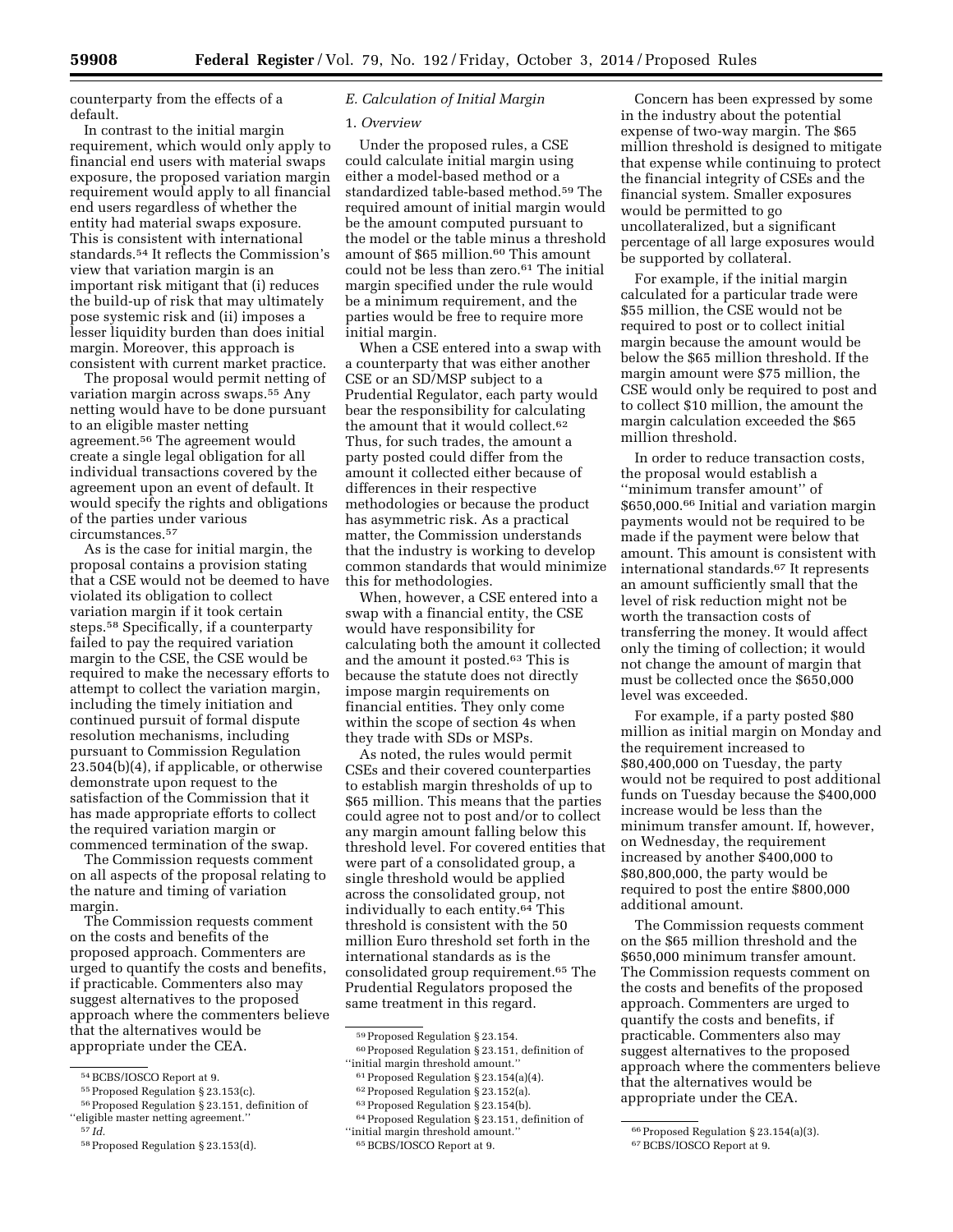# 2. Models

# a. Commission Approval

Consistent with international standards, the proposal would require CSEs to obtain the written approval of the Commission before using a model to calculate initial margin.68 Further, the CSE would have to demonstrate that the model satisfied all of the requirements of this section on an ongoing basis.69 In addition, a CSE would have to notify the Commission in writing before extending the use of a model that has been approved to an additional product type, making any change to any initial margin model that has been approved that would result in a material change in the CSE's assessment of initial margin requirements; or making any material change to assumptions used in the model.70 The Commission could rescind its approval of a model if the Commission determined that the model no longer complied with this section.71

Given the central place of modeling in most margin systems and the complexity of the process, the Commission believes that these oversight provisions are necessary. The resources that would be needed, however, to initially review and to periodically assess margin models present a significant challenge to the Commission. To address this issue, the Commission would seek to coordinate with both domestic and foreign authorities in the review of models.

In many instances, CSEs whose margin models would be subject to Commission review would be affiliates of entities whose margin models would be subject to review by one of the Prudential Regulators. In such situations, the Commission would coordinate with the Prudential Regulators in order to avoid duplicative efforts and to provide expedited approval of models that a Prudential Regulator had already approved. For example, if a Prudential Regulator had approved the model of a depository institution registered as an SD, Commission review of a comparable model used by a non-bank affiliate of that SD would be greatly facilitated. Similarly, the Commission would coordinate with the SEC for CSEs that are dually registered and would coordinate with foreign regulators that had approved margin models for foreign CSEs. For CSEs that that wished to use

models that were not reviewed by a Prudential Regulator, the SEC, or a foreign regulator, the Commission would coordinate, if possible, with the National Futures Association (''NFA'') as each CSE would be required to be a member of the NFA.

The Commission requests comment on all aspects of the proposed margin approval process. Specifically, the Commission requests comment on the appropriateness and feasibility of coordinating with the Prudential Regulators, the SEC, foreign regulators, and the NFA in this regard.

The Commission is also considering whether it would be appropriate to provide for provisional approval upon the filing of an application pending review. The Commission requests comment on the appropriateness of such an approach.

In order to expedite the review of models further, the Commission is proposing to delegate authority to staff to perform the functions described above. As is the case with existing delegations to staff, the Commission would continue to reserve the right to perform these functions itself at any time.

The Commission requests comment on whether additional procedural detail is appropriate. For example, should time frames be specified for completion of any of the functions?

# b. Applicability to Multiple Swaps

To the extent that more than one uncleared swap is executed pursuant to an eligible master netting agreement (''EMNA'') 72 between a CSE and a covered counterparty, the CSE would be permitted to calculate initial margin on an aggregate basis with respect to all uncleared swaps governed by such agreement.73 As explained below, however, only exposures in certain asset classes could be offset. If the agreement covered uncleared swaps entered into before the applicable compliance date, those swaps would have to be included in the calculation.74

The proposal defines EMNA as any written, legally enforceable netting agreement that creates a single legal obligation for all individual transactions covered by the agreement upon an event of default (including receivership, insolvency, liquidation, or similar proceeding) provided that certain conditions are met. These conditions include requirements with respect to the covered swap entity's right to terminate

the contract and to liquidate collateral and certain standards with respect to legal review of the agreement to ensure that it meets the criteria in the definition.

The Commission requests comment on all aspects of the proposed definition of EMNA. In particular, the Commission requests comment on whether the proposal provides sufficient clarity regarding the laws of foreign jurisdictions that provide for limited stays to facilitate the orderly resolution of financial institutions. The Commission also seeks comment regarding whether the provision for a contractual agreement subject by its terms to limited stays under resolution regimes adequately encompasses potential contractual agreements of this nature or whether this provision needs to be broadened, limited, clarified, or modified in some manner.

# c. Elements of a Model

The proposal specifies a number of conditions that a model would have to meet to receive Commission approval.75 They include, among others, the following.

## (i) Ten-Day Close-Out Period

The model must calculate potential future exposure using a one-tailed 99 percent confidence interval for an increase in the value of the uncleared swap or netting set of uncleared swaps due to an instantaneous price shock that is equivalent to a movement in all material underlying risk factors, including prices, rates, and spreads, over a holding period equal to the shorter of ten business days or the maturity of the swap.

The required 10-day close-out period assumption is consistent with counterparty credit risk capital requirements for banks. The calculation must be performed directly over a 10 day period. In the context of bank regulatory capital rules, a long horizon calculation (such as 10 days), under certain circumstances, may be indirectly computed by making a calculation over a shorter horizon (such as 1 day) and then scaling the result of the shorter horizon calculation to be consistent with the longer horizon. The proposed rule does not provide this option to covered swap entities using an approved initial margin model. The Commission's understanding is that the rationale for allowing such indirect calculations that rely on scaling shorter horizon calculations has largely been based on computational and cost considerations that were material in the

<sup>68</sup>Proposed Regulation § 23.154(b)(1). *See* BCBS/ IOSCO Report at 12: ''any quantitative model that is used for initial margin purposes must be approved by the relevant supervisory authority.''

<sup>69</sup> *Id.* 

<sup>70</sup> *Id.* 

<sup>71</sup> *Id.* 

<sup>72</sup>This term is defined in Proposed Regulation § 23.151.

<sup>73</sup>Proposed Regulation § 23.154(b)(2).

<sup>74</sup> *Id.* 75Proposed Regulation § 23.154(b)(3).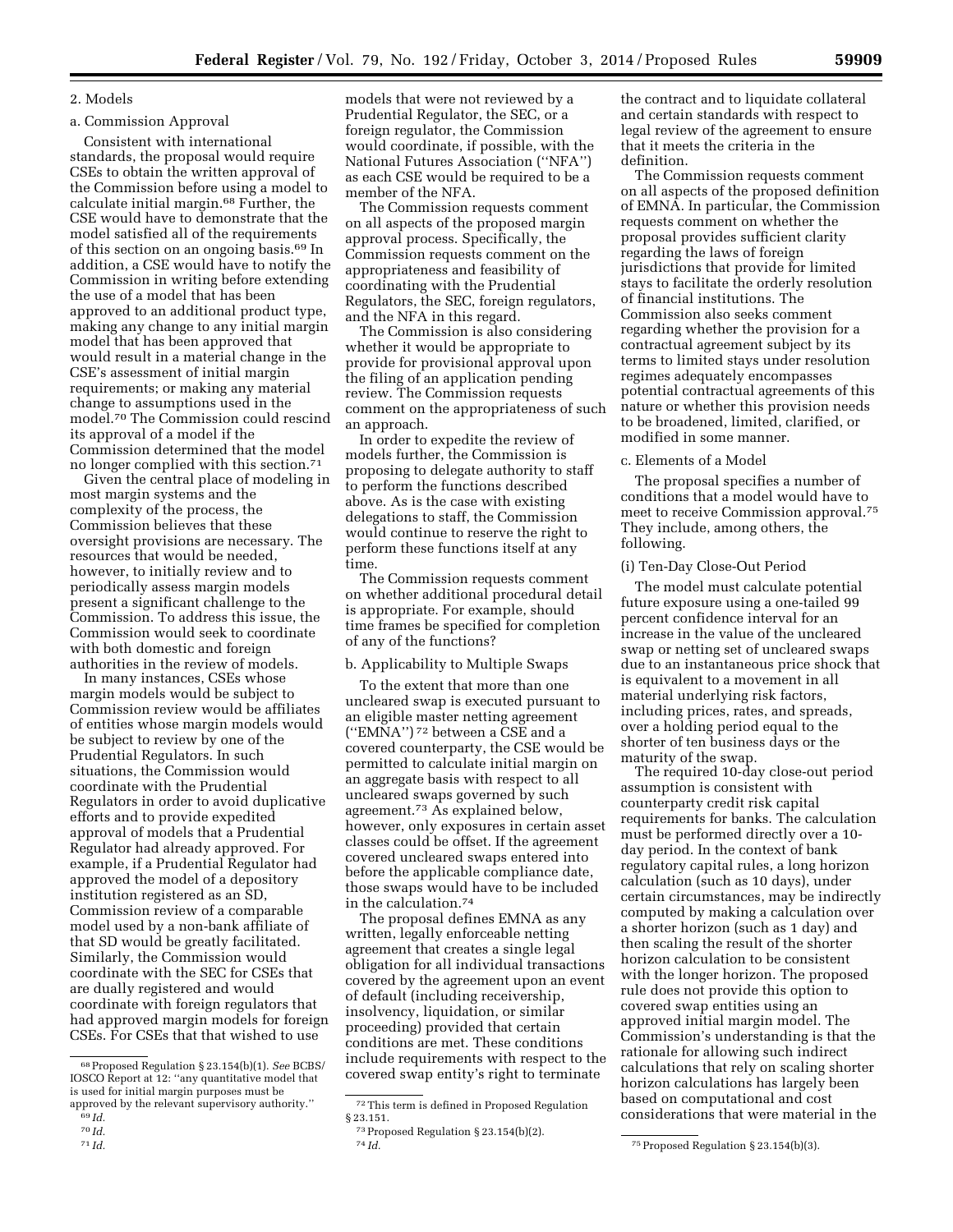past but are much less so in light of advances in computational speeds and reduced computing costs. The Commission seeks comment on whether the option to make use of such indirect calculations has a material effect on the burden of complying with the proposed rule, and whether such indirect methods are appropriate in light of current computing methods and costs.

#### (ii) Portfolio Offsets

The model may reflect offsetting exposures, diversification, and other hedging benefits for uncleared swaps that are governed by the same EMNA by incorporating empirical correlations within the broad risk categories, provided the covered swap entity validates and demonstrates the reasonableness of its process for modeling and measuring hedging benefits. The categories are agriculture, credit, energy, equity, foreign exchange/ interest rate, metals, and other. Empirical correlations under an eligible master netting agreement may be recognized by the model within each broad risk category, but not across broad risk categories. The sum of the initial margins calculated for each broad risk category must be used to determine the aggregate initial margin due from the counterparty.

For example, if a CSE entered into two credit swaps and two energy swaps with a single counterparty, the CSE could use an approved initial margin model to perform two separate calculations: the initial margin calculation for the credit swaps and the initial margin calculation for the energy commodity swaps. Each calculation could recognize offsetting and diversification within the credit swaps and within the energy commodity swaps. The result of the two separate calculations would then be summed together to arrive at the total initial margin amount for the four swaps (two credit swaps and two energy commodity swaps).

The Commission believes that the correlations of exposures across unrelated asset categories, such as credit and energy commodities, are not stable enough over time, and, in particular, during periods of financial stress, to be recognized in a regulatory margin model requirement. The Commission further believes that a single commodity asset class is too broad and that the relationship between disparate commodity types, such as aluminum and corn, are not stable enough to warrant hedging benefits within the initial margin model. The Commission seeks comment on this specific treatment of asset classes for initial

margin purposes and whether fewer or more distinctions should be made.

The Commission is aware that some swaps may be difficult to classify into one and only one asset class because some swaps may have characteristics that relate to more than one asset class. Under the proposal, the Commission expects that the CSE would make a determination as to which asset class best represents the swap based on a holistic view of the underlying swap. As a specific example, many swaps may have some sensitivity to interest rates even though most of the swap's sensitivity relates to another asset class such as equity or credit. The Commission seeks comment on whether or not this approach is reasonable and whether or not instances in which the classification of a swap into one of the broad asset classes described above is problematic and material. If such instances are material, the Commission seeks comment on alternative approaches to dealing with such swaps.

#### (iii) Stress Calibration

The proposed rule requires the initial margin model to be calibrated to a period of financial stress. In particular, the initial margin model must employ a stress period calibration for each broad asset class (agricultural commodity, energy commodity, metal commodity, other commodity, credit, equity, and interest rate and foreign exchange). The stress period calibration employed for each broad asset class must be appropriate to the specific asset class in question. While a common stress period calibration may be appropriate for some asset classes, a common stress period calibration for all asset classes would only be considered appropriate if it is appropriate for each specific underlying asset class. Also, the time period used to inform the stress period calibration must include at least one year, but no more than five years, of equallyweighted historical data.

This proposed requirement is intended to balance the tradeoff between shorter and longer data spans. Shorter data spans are sensitive to evolving market conditions but may also overreact to short-term and idiosyncratic spikes in volatility. Longer data spans are less sensitive to shortterm market developments but may also place too little emphasis on periods of financial stress, resulting in requirements that are too low. The requirement that the data be equally weighted is intended to establish a degree of consistency in model calibration while also ensuring that particular weighting schemes do not result in excessive margin requirements

during short-term bouts of heightened volatility.

The model must use risk factors sufficient to measure all material price risks inherent in the transactions for which initial margin is being calculated. The risk categories must include, but should not be limited to, foreign exchange or interest rate risk, credit risk, equity risk, agricultural commodity risk, energy commodity risk, metal commodity risk, and other commodity risk, as appropriate. For material exposures in significant currencies and markets, modeling techniques must capture spread and basis risk and incorporate a sufficient number of segments of the yield curve to capture differences in volatility and imperfect correlation of rates along the yield curve.

The initial margin model must include all material risks arising from the nonlinear price characteristics of option positions or positions with embedded optionality and the sensitivity of the market value of the positions to changes in the volatility of the underlying rates, prices, or other material risk factors.

#### (iv) Frequency of Margin Calculation

The proposed rule requires daily calculation of initial margin. The use of an approved initial margin model may result in changes to the initial margin amount on a daily basis for a number of reasons.

First, the characteristics of the swaps that have a material effect on their risk may change over time. As an example, the credit quality of a corporate reference entity upon which a credit default swap contract is written may undergo a measurable decline.

Second, any change to the composition of the swap portfolio that results in the addition or deletion of swaps from the portfolio would result in a change in the initial margin amount.

Third, the underlying parameters and data that are used in the model may change over time as underlying conditions change. For example, a new period of financial stress may be encountered in one or more asset classes. While the stress period calibration is intended to reduce the extent to which small or moderate changes in the risk environment influence the initial margin model's risk assessment, a significant change in the risk environment that affects the required stress period calibration could influence the margin model's overall assessment of the risk of a swap.

Fourth, quantitative initial margin models are expected to be maintained and refined on a continuous basis to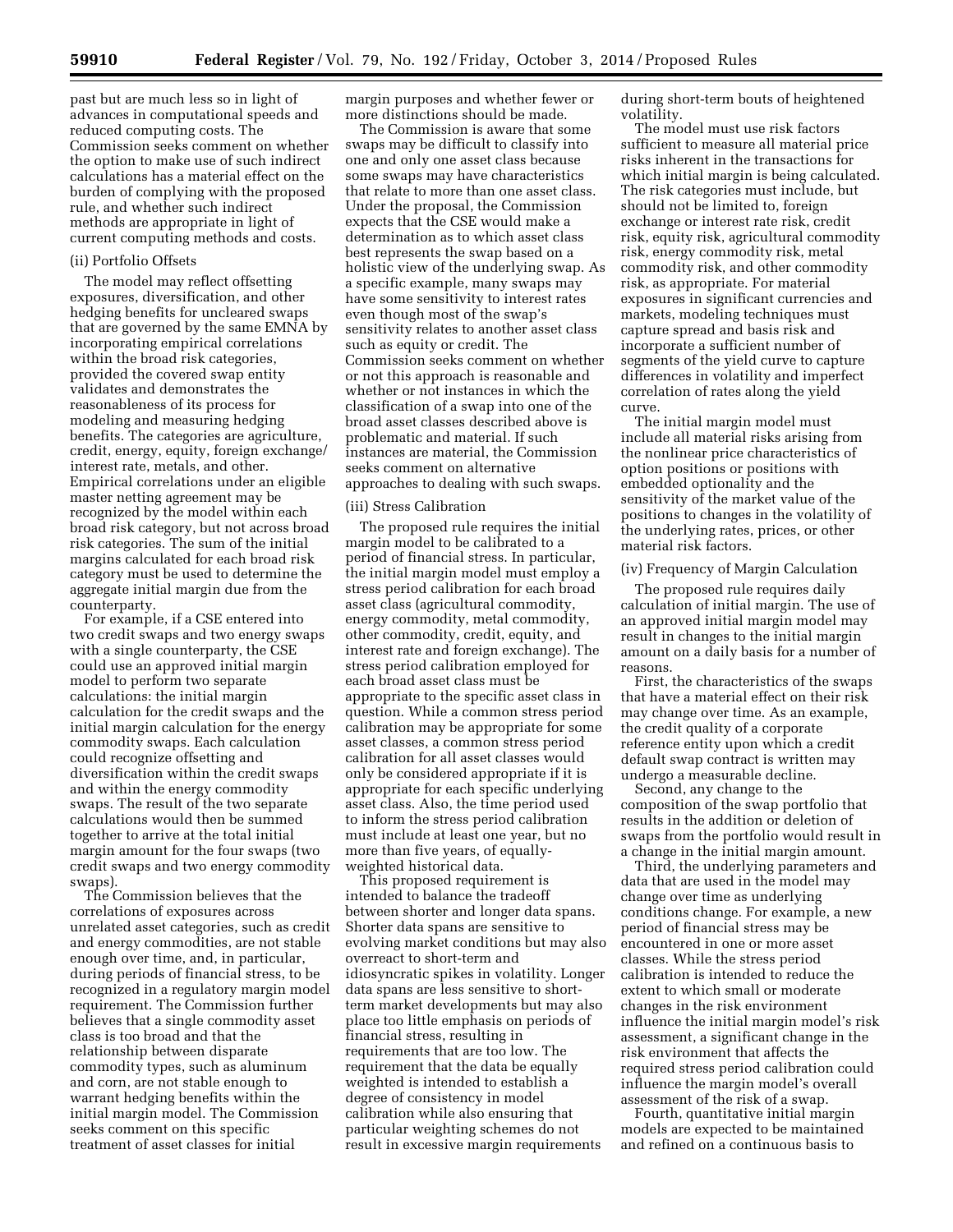reflect the most accurate risk assessment possible with available best practices and methods. As best practice risk management models and methods change, so too may the risk assessments of initial margin models.

#### (v) Benchmarking

The proposed rule requires that a model used for calculating initial margin requirements be benchmarked periodically against observable margin standards to ensure that the initial margin required is not less than what a CCP would require for similar transactions.76 This benchmarking requirement is intended to ensure that any initial margin amount produced by a model is subject to a readily observable minimum. It will also have the effect of limiting the extent to which the use of models might disadvantage the movement of certain types of swaps to DCOs by setting lower initial margin amounts for uncleared transactions than for similar cleared transactions.

# d. Control Mechanisms

The proposal would require CSEs to implement certain control mechanisms.77 They include, among others, the following.

The CSE must maintain a risk management unit in accordance with existing Commission Regulation 23.600(c)(4)(i) that reports directly to senior management and is independent from the business trading units.78 The unit must validate its model before implementation and on an ongoing basis. The validation process must include an evaluation of the conceptual soundness of the model, an ongoing monitoring process to ensure that the initial margin is not less than what a DCO would require for similar cleared products, and back testing.

If the validation process revealed any material problems with the model, the CSE would be required to notify the Commission of the problems, describe to the Commission any remedial actions being taken, and adjust the model to insure an appropriate amount of initial margin is being calculated.

The CSE must have an internal audit function independent of the business trading unit that at least annually

assesses the effectiveness of the controls supporting the model. The internal audit function must report its findings to the CSE's governing body, senior management, and chief compliance officer at least annually.

Given the complexity of margin models and the incentives to calculate lower margin amounts, the Commission believes that rigorous internal oversight is necessary to ensure proper functioning.

The Commission seeks comment on all aspects of the proposed standards for models and the proposed levels of regulatory review.

The Commission requests comment on the costs and benefits of the proposed approach. Commenters are urged to quantify the costs and benefits, if practicable. Commenters also may suggest alternatives to the proposed approach where the commenters believe that the alternatives would be appropriate under the CEA.

## 3. Table-Based Method

a. Method of Calculation

Some CSEs might not have the internal technical resources to develop initial margin models or have simple portfolios for which they want to avoid the complexity of modeling. The tablebased method would allow a CSE to calculate its initial margin requirements using a standardized table.<sup>79</sup> The table specifies the minimum initial margin amount that must be collected as a percentage of a swap's notional amount. This percentage varies depending on the asset class of the swap. Except as described below, a CSE would be required to calculate a minimum initial margin amount for each swap and sum up all the minimum initial margin amounts calculated under this section to arrive at the total amount of initial margin. The table is consistent with international standards.80

# b. Net-to-Gross Ratio Adjustment

The Commission recognizes that using a notional amount measure of initial margin without any adjustment for offsetting exposures, diversification, and other hedging benefits might not accurately reflect the size or risks of a CSE's swap-based positions in many situations. Moreover, not adequately recognizing the benefits of offsets, diversification, and hedging might lead to large disparities between modelbased and table-based initial margin requirements. These disparities might give rise to inequities between CSEs that elect to use an approved model and

CSEs that rely on the table for computing their respective initial margin requirements.

To address these potential inequities, the Commission is proposing an adjustment to the table-based initial margin requirement. Specifically, the Commission would allow a CSE to calculate a net-to-gross ratio adjustment.81

The net-to-gross ratio compares the net current replacement cost of the uncleared portfolio (in the numerator) with the gross current replacement cost of the uncleared portfolio (in the denominator). The net current replacement cost is the cost of replacing the entire portfolio of swaps that is covered under an eligible master netting agreement. The gross current replacement cost is the cost of replacing those swaps that have a strictly positive replacement cost.

For example, consider a portfolio that consists of two uncleared swaps in which the mark-to-market value of the first swap is \$10 (*i.e.,* the CSE is owed \$10 from its counterparty) and the markto-market value of the second swap is –\$5 (*i.e.,* the CSE owes \$5 to its counterparty). The net current replacement cost is \$5 (\$10–\$5), the gross current replacement cost is \$10, and the net-to-gross ratio would be 5/10 or 0.5.82

The net-to-gross ratio and gross standardized initial margin amounts provided in the table are used in conjunction with the notional amount of the transactions in the underlying swap portfolio to arrive at the total initial margin requirement as follows:

Standardized Initial Margin =  $0.4 \times$ Gross Initial Margin  $+0.6 \times NGR \times Gross$ Initial Margin where:

Gross Initial Margin = the sum of the notional value multiplied by the applicable initial margin requirement percentage from the table A for each uncleared swap in the portfolio and

<sup>76</sup>Proposed Regulation § 23.154(b)(5).

<sup>77</sup>Proposed Regulation § 23.154(b)(5).

<sup>78</sup>Commission Regulation § 23.600 requires each registered SD/MSP to establish a risk management program that identifies the risks implicated by the SD/MSP's activities along with the risk tolerance limits set by the SD/MSP. The SD/MSP should take into account a variety of risks, including market, credit, liquidity, foreign currency, legal, operational, settlement, and other applicable risks. The risks would also include risks posed by affiliates. *See* 17 CFR 23.600.

<sup>79</sup>Proposed Regulation § 23.154(c).

<sup>80</sup>BCBS/IOSCO Report at Appendix A.

<sup>81</sup>This calculation is set forth in proposed Regulation § 23.154(c)(2).

<sup>82</sup>Note that in this example, whether or not the counterparties have agreed to exchange variation margin has no effect on the net-to-gross ratio calculation, *i.e.,* the calculation is performed without considering any variation margin payments. This is intended to ensure that the netto-gross ratio calculation reflects the extent to which the uncleared swaps generally offset each other and not whether the counterparties have agreed to exchange variation margin. As an example, if a swap dealer engaged in a single sold credit derivative with a counterparty, then the netto-gross calculation would be 1.0 whether or not the dealer received variation margin from its counterparty.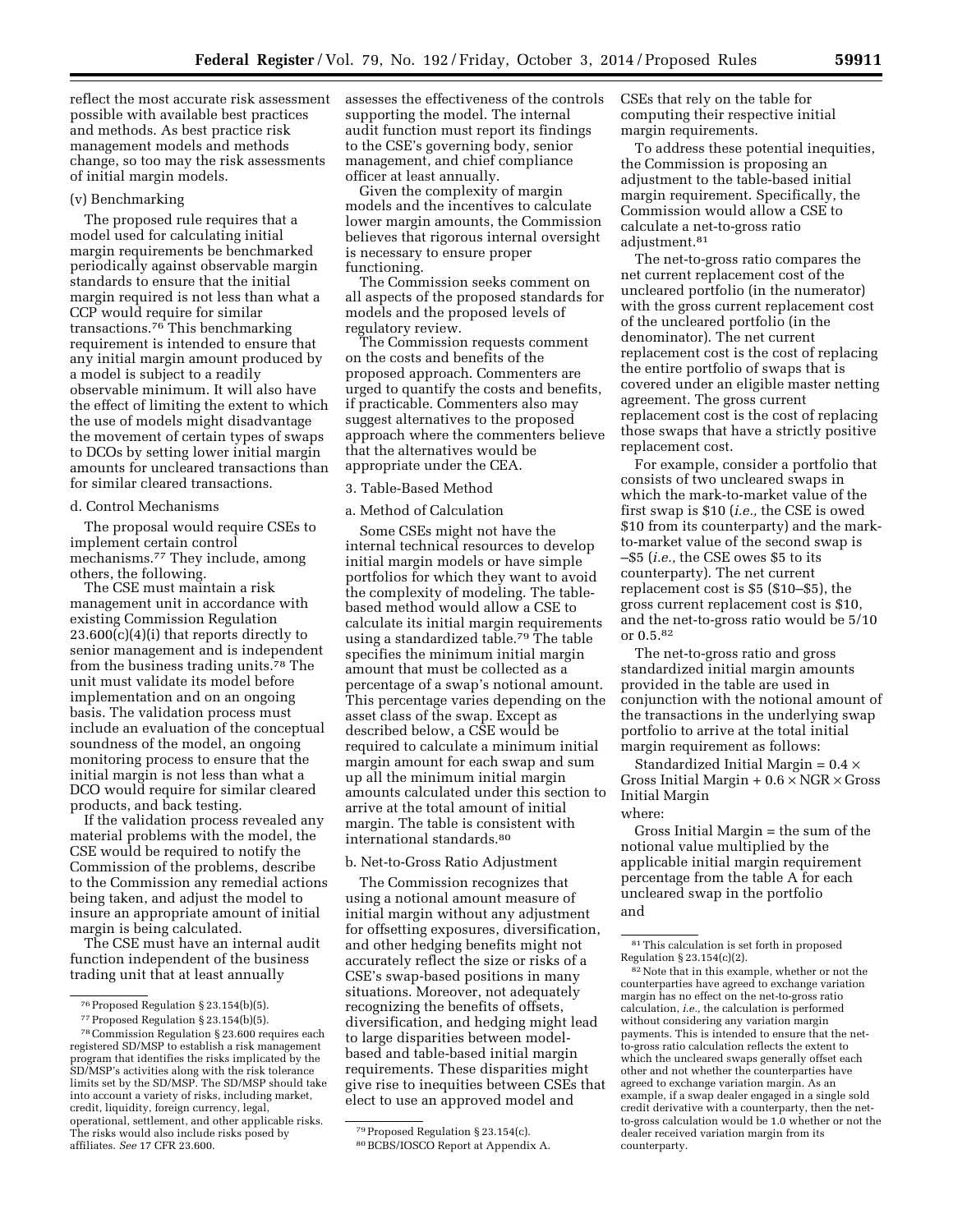#### NGR = Net-to-Gross Ratio

The Commission notes that the calculation of the net-to-gross ratio for margin purposes must be applied only to swaps subject to the same EMNA and that the calculation is performed across transactions in disparate asset classes within a single netting agreement. (Thus, all non-cleared swaps subject to the same EMNA can be netted against each other in the calculation of the netto-gross ratio. By contrast, under a model, netting is only permitted within each asset class). This approach is consistent with the standardized counterparty credit risk capital requirements.

The Commission also notes that if a counterparty maintains multiple swap portfolios under multiple EMNAs, the standardized initial margin amounts would be calculated separately for each portfolio with each calculation using the gross initial margin and net-to-gross ratio that is relevant to each portfolio. The total standardized initial margin would be the sum of the standardized initial margin amounts for each portfolio.

The proposed net-to-gross ratio adjustment is consistent with international standards.83 The proposed table and adjustment are the same as the Prudential Regulators' proposal.

The Commission seeks comment on all aspects of the proposed table-based approach. The Commission notes that the BCBS has recently adopted a new method for the purpose of capitalizing counterparty credit risk.84 The Commission seeks comment on whether the BCBS's recently adopted standardized approach would represent a material improvement relative to the proposed method that employs the netto-gross ratio.

The Commission requests comment on the costs and benefits of the proposed approach. Commenters are urged to quantify the costs and benefits, if practicable. Commenters also may suggest alternatives to the proposed approach where the commenters believe that the alternatives would be appropriate under the CEA.

#### *F. Calculation of Variation Margin*

#### 1. Means of Calculation

Under the proposal, each CSE would be required to calculate variation margin for itself and for each covered counterparty using a methodology and

inputs that to the maximum extent practicable and in accordance with existing Regulation 23.504(b)(4) rely on recently-executed transactions, valuations provided by independent third parties, or other objective criteria.85 In addition, each CSE would have to have in place alternative methods for determining the value of an uncleared swap in the event of the unavailability or other failure of any input required to value a swap.86

# 2. Control Mechanisms

The proposal would also set forth several control mechanisms.87 Each CSE would be required to create and maintain documentation setting forth the variation margin methodology with sufficient specificity to allow the counterparty, the Commission, and any applicable Prudential Regulator to calculate a reasonable approximation of the margin requirement independently. Each CSE would be required to evaluate the reliability of its data sources at least annually, and make adjustments, as appropriate. The proposal would permit the Commission to require a CSE to provide further data or analysis concerning the methodology or a data source.

These provisions are consistent with international standards 88 and the Prudential Regulators' proposed rules. The Commission's proposal, however, sets forth more detailed requirements. These requirements are consistent with an approach currently under consideration by an IOSCO working group.

The Commission believes that the accurate valuation of positions and the daily payment of variation margin to remove accrued risk is a critical element in assuring the safety and soundness of CSEs and in preserving the financial integrity of the markets. The Commission believes that its experience with cleared markets<sup>89</sup> coupled with the problems in the uncleared markets noted in section II.A. demonstrates this.

The Commission believes that the proposed provisions avoid potential miscalculations and would allow the variation margin calculations to be

85Proposed Regulation § 23.155(a)(1) and Commission Regulation § 23.504(b)(4).

- 86Proposed Regulation § 23.155(a)(2).
- <sup>87</sup> Proposed Regulation § 23.155(b).

89For example, in May 2000, a clearing member defaulted to the New York Clearing Corporation. A significant contributing factor was the lack of a rigorous settlement price procedure which allowed prices in an illiquid market to be mismarked and unrealized losses to accumulate. *See* Report on Lessons Learned from the Failure of Klein & Co, Division of Trading and Markets, Commodity Futures Trading Commission (July 2001).

monitored and, thereby, forestall potential problems that could exacerbate a crisis. These measures are designed to be prudent safeguards to be used to address weaknesses that may only become apparent over time.

The Commission seeks comment on all aspects of the proposed requirements for calculating variation margin.

The Commission requests comment on the costs and benefits of the proposed approach. Commenters are urged to quantify the costs and benefits, if practicable. Commenters also may suggest alternatives to the proposed approach where the commenters believe that the alternatives would be appropriate under the CEA.

#### *G. Forms of Margin*

#### 1. Initial Margin

In general, the Commission believes that margin assets should share the following fundamental characteristics. The assets should be liquid and, with haircuts, hold their value in times of financial stress. The value of the assets should not exhibit a significant correlation with the creditworthiness of the counterparty or the value of the swap portfolio.90

Guided by these principles, the Commission is proposing that CSEs may only post or accept certain assets to meet initial margin requirements to or from covered counterparties.91 These include: U.S. dollars; cash in a currency in which payment obligations under the swap are required to be settled; U.S. Treasury securities; certain securities guaranteed by the U.S.; certain securities issued or guaranteed by the European Central bank, a sovereign entity, or the BIS; certain corporate debt securities; certain equity securities contained in major indices; major currencies, 92 and gold.

These are assets for which there are deep and liquid markets and, therefore, assets that can be readily valued and easily liquidated. This list includes a number of assets that were not included in the 2011 proposal. This is responsive to a number of commenters who expressed concern about the narrowness of that list and the potential that there would be insufficient available collateral.

The Commission notes that any debt security issued by a U.S. Governmentsponsored enterprise that is not operating with capital support or another form of direct financial assistance from the U.S. government

<sup>83</sup>BCBS/IOSCO Report at 13.

<sup>84</sup>*See* the Basel Committee on Banking Supervision, ''The standardized approach for measuring counterparty credit risk exposures,'' (March 31, 2014), available at *[http://www.bis.org/](http://www.bis.org/publ/bcbs279.pdf) [publ/bcbs279.pdf.](http://www.bis.org/publ/bcbs279.pdf)* 

<sup>88</sup>BCBS/IOSCO Report at 14–15.

<sup>90</sup>*See* BCBS/IOSCO Report at 16.

<sup>91</sup>Proposed Regulation § 23.156(a)(1).

<sup>92</sup>Major currencies are defined in Proposed Regulation § 23.151.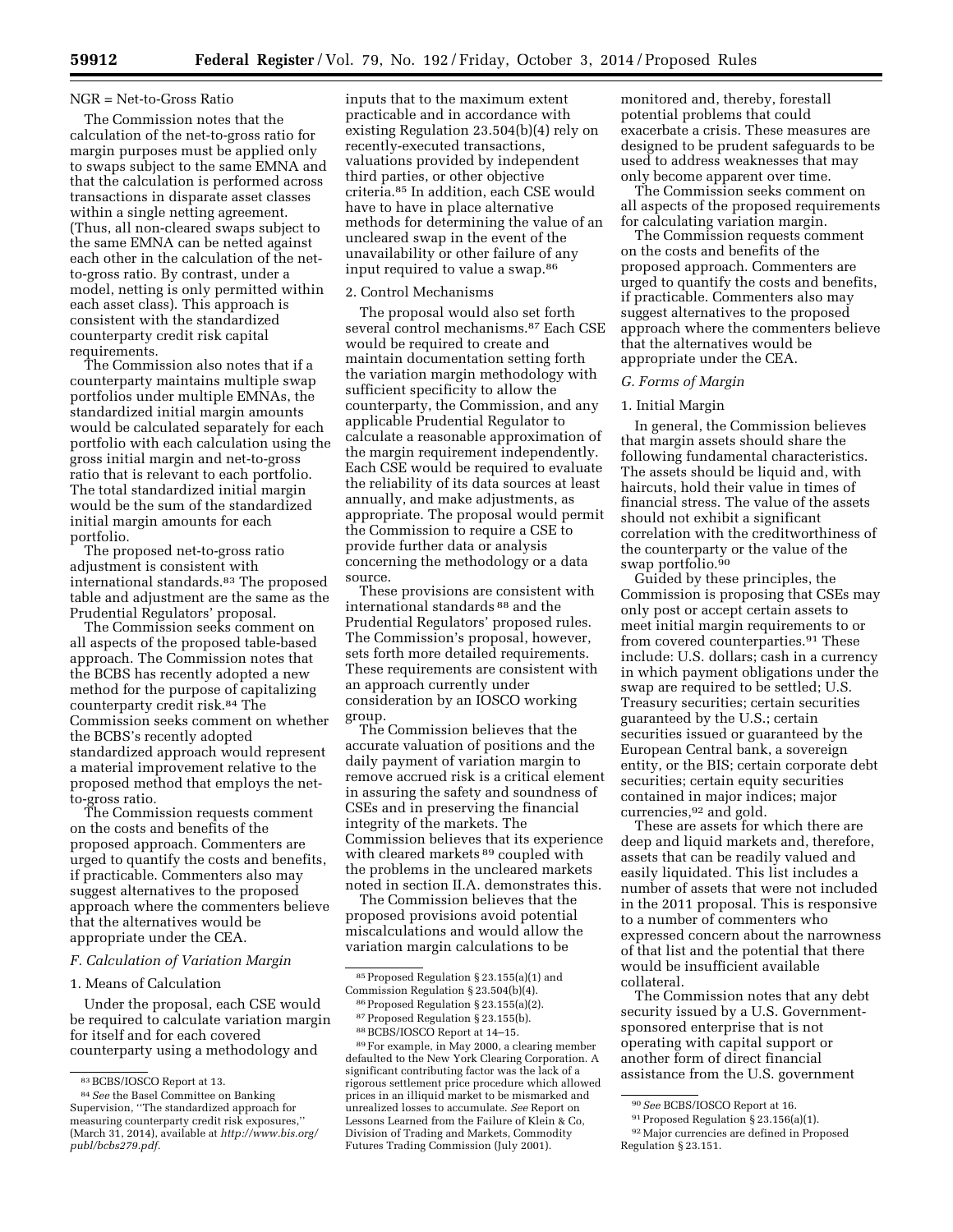would be eligible collateral only if the security met the requirements for corporate debt securities.

The Commission also notes that eligible collateral would include other publicly-traded debt that has been deemed acceptable as initial margin by a Prudential Regulator.<sup>93</sup> The Prudential Regulators have indicated that this would include securities that meet the terms of 12 CFR 1.2(d). That provision states that the issuer of a security must have adequate capacity to meet financial commitments under the security for the projected life of the asset or exposure. It further states an issuer has adequate capacity to meet financial commitments if the risk of default by the obligor is low and the full and timely payment of principal and interest is expected. For example, municipal bonds that meet this standard, as determined by a Prudential Regulator, would be eligible collateral.

Under the proposal, certain assets would be prohibited from use as initial margin.94 These include any asset that is an obligation of the party providing such asset or an affiliate of that party. These also include instruments issued by bank holding companies, depository institutions and market intermediaries. The use of such assets as initial margin could compound risk. These restrictions reflect the Commission's view that the price and liquidity of securities issued by the foregoing entities are very likely to come under significant pressure during a period of financial stress when a CSE may be resolving a counterparty's defaulted swap position and present an additional source of risk.

The Commission requests comment on the securities subject to this restriction, and, in particular, on whether securities issued by other entities, such as non-bank systemically important financial institutions designated by the Financial Stability Oversight Council, also should be excluded from the list of eligible collateral.

Counterparties that wished to rely on assets that do not qualify as eligible collateral under the proposed rule still would be able to pledge those assets with a lender in a separate arrangement, such as collateral transformation arrangements, using the cash or other eligible collateral received from that separate arrangement to meet the minimum margin requirements.

Moreover, the Commission notes that the proposal would not restrict the types of collateral that could be collected or posted to satisfy margin terms that are

bilaterally negotiated above required amounts. For example, if, notwithstanding the \$65 million threshold, a CSE decided to collect initial margin to protect itself against the credit risk of a particular counterparty, the CSE could accept any form of collateral.

Except for U.S. dollars and the currency in which the payment obligations of the swap is required, assets posted as required initial margin would be subject to haircuts in order to address the possibility that the value of the collateral could decline during the period that it took to liquidate a swap position in default. The proposed collateral haircuts have been calibrated to be broadly consistent with valuation changes observed during periods of financial stress.

Because the value of noncash collateral and foreign currency may change over time, the proposal would require a CSE to monitor the value of such collateral previously collected to satisfy initial margin requirements and, to the extent the value of such collateral has decreased, to collect additional collateral with a sufficient value to ensure that all applicable initial margin requirements remain satisfied.95

The Commission seeks comment on all aspects of the proposed requirements for eligible collateral for initial margin. In particular, the Commission requests comments on whether the list should be expanded or contracted in any way. If so, subject to what terms and conditions?

The Commission requests comment on the costs and benefits of the proposed approach. Commenters are urged to quantify the costs and benefits, if practicable. Commenters also may suggest alternatives to the proposed approach where the commenters believe that the alternatives would be appropriate under the CEA.

#### 2. Variation Margin

The proposal would require that variation margin be paid in U.S. dollars, or a currency in which payment obligations under the swap are required to be settled.96 When determining the currency in which payment obligations under the swap are required to be settled, a covered swap entity must consider the entirety of the contractual obligation. As an example, in cases where a number of swaps, each potentially denominated in a different currency, are subject to a single master agreement that requires all swap cash flows to be settled in a single currency,

such as the Euro, then that currency (Euro) may be considered the currency in which payment obligations are required to be settled.

The proposal is narrower than the 2011 proposal which also permitted U.S. Treasury securities.97 This change is designed to reinforce the concept that variation margin is paid and to reduce the potential for disputes to arise over the value of assets being used to meet this margin requirement. This proposed change is consistent with regulatory and industry initiatives to improve standardization and efficiency in the OTC derivatives market. For example, in June of 2013, ISDA published the 2013 Standard Credit Support Annex (''SCSA''). The SCSA provides for the sole use of cash as eligible collateral for variation margin. The Commission supports this and other ongoing regulatory and industry efforts at standardization that improve operational efficiency and reduce the differences between the bilateral and cleared OTC derivatives markets.

In this regard, the Commission notes that central counterparties generally require that variation margin be paid in cash. U.S. law applicable to cleared swaps is consistent with this practice. Section 5b(c)(2)(E) of the CEA requires derivatives clearing organizations to ''complete money settlements on a timely basis (but not less frequently than once each business day).'' CFTC Regulation 39.14(a)(1) defines ''settlement'' as, among other things, ''payment and receipt of variation margin for futures, options, and swaps.'' CFTC Regulation 39.14(b) requires that ''except as otherwise provided by Commission order, derivatives clearing organizations shall effect a settlement with each clearing member at least once each business day.''

The Commission believes that this change from the 2011 proposal is appropriate because it better reflects that counterparties to swap transactions generally view variation margin payments as the daily settlement of their exposure(s) to one another. Additionally, limiting variation margin to cash should sharply reduce the potential for disputes over the value of variation margin.

Under this proposed rule, the value of cash paid to satisfy variation margin requirements is not subject to a haircut. Variation margin payments reflect gains and losses on a swap transaction, and payment or receipt of variation margin generally represents a transfer of ownership. Therefore, haircuts are not a

<sup>93</sup>Proposed Regulation § 23.156(a)(1)(ix).

<sup>94</sup>Proposed Regulation § 23.156(a)(2).

<sup>95</sup>Proposed Regulation § 23.156(a)(4). 96 Proposed Regulation § 23.156(b). 97 76 FR 23732 at 23747.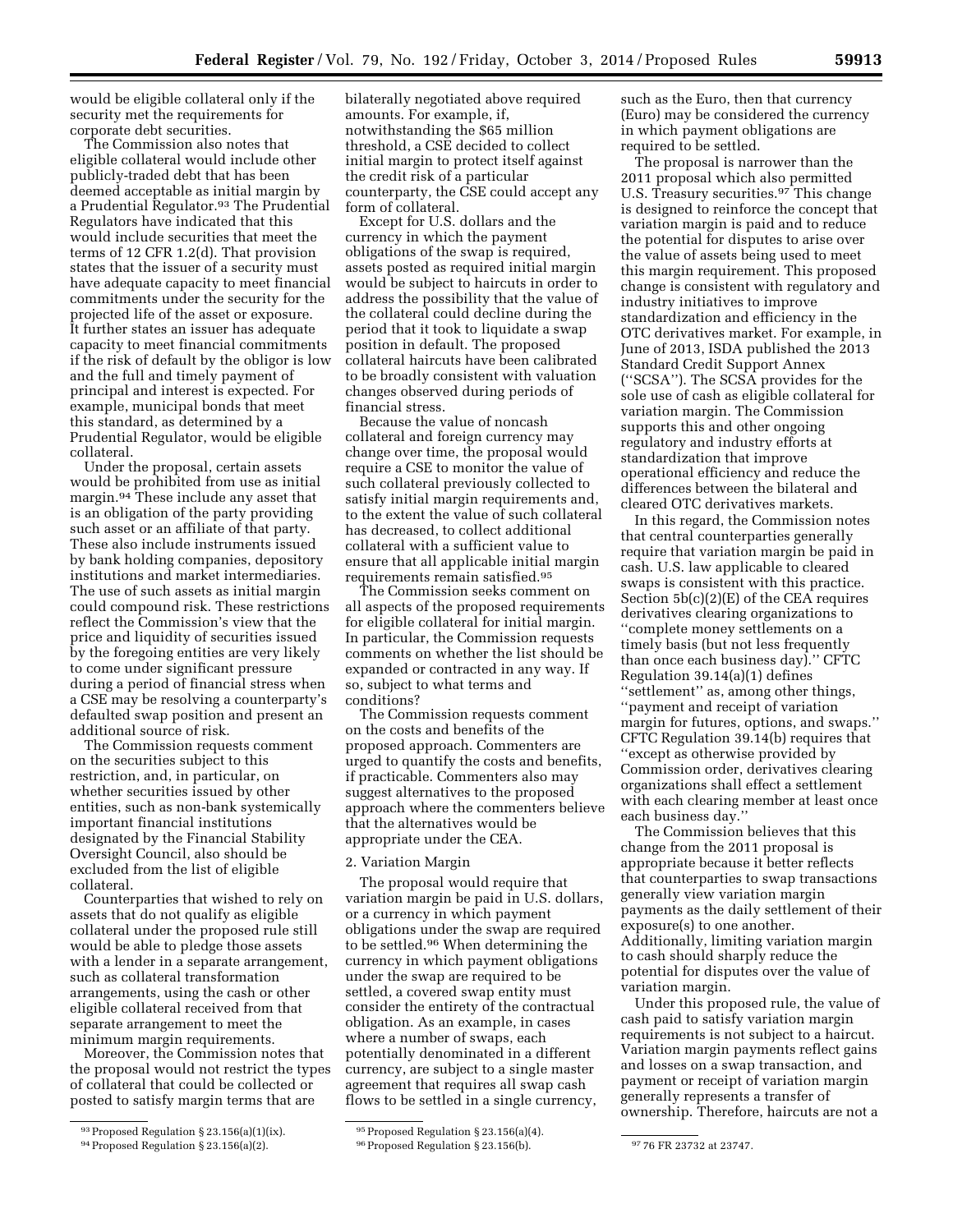necessary component of the regulatory requirements for cash variation margin.

The proposal is stricter than international standards which do not require that variation margin be in cash.98 It is the same as the Prudential Regulators' proposal.

The Commission seeks comment on all aspects of the proposed requirements for forms of variation margin.

The Commission requests comment on the costs and benefits of the proposed approach. Commenters are urged to quantify the costs and benefits, if practicable. Commenters also may suggest alternatives to the proposed approach where the commenters believe that the alternatives would be appropriate under the CEA.

#### *H. Custodial Arrangements*

The proposal sets forth requirements for the custodial arrangements for initial margin posted for transactions between CSEs and covered counterparties.99 Each CSE that posts initial margin with respect to an uncleared swap would be mandated to require that all funds or other property that it provided as initial margin be held by one or more custodians that were not affiliates of the CSE or the counterparty. Each CSE that collects initial margin with respect to an uncleared swap would be mandated to require that such initial margin be held at one or more custodians that were not affiliates of the CSE or the counterparty.

Each CSE would be required to enter into custodial agreements containing specified terms. These would include a prohibition on rehypothecating the margin assets and standards for the substitution of assets.

The proposed rules are consistent with international standards except that international standards would allow rehypothecation under certain circumstances.100 The proposal is the same as the Prudential Regulators' proposal. The Commission also notes that the European Supervisory Authorities have proposed to prohibit rehypothecation.101

The proposed approach is grounded in several provisions of section 4s(e) of the CEA. First, section  $4s(e)(3)(A)(i)$ mandates that margin rules ''help ensure the safety and soundness of [SDs] and [MSPs].'' Maintaining margin

collateral at an independent custodian subject to specified terms protects both parties to a transaction by preventing assets from being lost or misused. In particular, a prohibition on rehypothecation enhances safety by avoiding the possibility that a margin asset will be lost because of the failure of a third party who was not a party to the original transaction.

Second, section 4s(e)(3)(C) mandates that margin rules preserve ''the financial integrity of the markets trading swaps'' and ''the stability of the United States financial system.'' Maintaining margin collateral at an independent custodian preserves financial integrity and financial stability by preventing the same asset from supporting multiple positions. If an SD could take collateral posted by a counterparty for one swap and reuse it to margin a second swap with another SD, and that SD could, in turn, do the same, this would increase leverage in the system and create the possibility of a cascade of defaults if one of these firms failed.

Third, section 4s(e)(3)(A) refers to the ''greater risk'' to SDs, MSPs, and the financial system ''arising from the use of swaps that are not cleared.'' It mandates rules ''appropriate for the risk'' associated with uncleared swaps. Margin posted by customers to futures commission merchants (''FCMs'') and by FCMs to DCOs for cleared swaps is subject to segregation requirements.<sup>102</sup> It would be inappropriate to address the greater risk of uncleared swaps with a lesser standard.

The proposed rules can be harmonized with section 4s(l) of the CEA which authorizes counterparties of an SD or an MSP to request that margin be segregated. As discussed above, covered counterparties pose risk to the financial system. The primary purpose of the proposed custodial arrangements is preservation of the financial integrity of the markets and the U.S. financial system although the arrangements will also have the effect of protecting individual market participants. Section 4s(l) is not made superfluous by the proposed rules because it would still be available for financial end users with less than material swaps exposure, for financial end users that post initial margin in excess of the required amount, and for non-financial end users that post initial margin. Such entities would be posting margin, by agreement, with SDs or MSPs. Section 4s(l) would provide them with an opportunity to obtain additional protection if they desired.

The Commission previously adopted rules implementing section 4s(l).103 The Commission is now proposing to amend those rules to reflect the approach described above where segregation of initial margin would be mandatory under certain circumstances. The Commission is proposing three changes.

First, the proposal would amend § 23.701(a)(1) to read as follows: Notify each counterparty to such transaction that the counterparty has the right to require that any Initial Margin the counterparty provides in connection with such transaction be segregated in accordance with §§ 23.702 and 23.703 *except in those circumstances where segregation is mandatory pursuant to § 23.157.* (New language in italics.)

Second, the proposal would amend § 23.701(d) to read as follows: Prior to confirming the terms of any such swap, the swap dealer or major swap participant shall obtain from the counterparty confirmation of receipt by the person specified in paragraph (c) of this section of the notification specified in paragraph (a) of this section, and an election, *if applicable,* to require such segregation or not. The swap dealer or major swap participant shall maintain such confirmation and such election as business records pursuant to § 1.31 of this chapter. (New language in italics.)

Third, the proposal would amend § 23.701(f) to read as follows: A counterparty's election, *if applicable,* to require segregation of Initial Margin or not to require such segregation, may be changed at the discretion of the counterparty upon written notice delivered to the swap dealer or major swap participant, which changed election shall be applicable to all swaps entered into between the parties after such delivery. (New language in italics.)

The Commission seeks comment on all aspects of the proposed requirements regarding custodial arrangements.

The Commission requests comment on the costs and benefits of the proposed approach. Commenters are urged to quantify the costs and benefits, if practicable. Commenters also may suggest alternatives to the proposed approach where the commenters believe that the alternatives would be appropriate under the CEA.

#### *I. Documentation*

The proposal sets forth documentation requirements for CSEs.104 For uncleared swaps between a CSE and a covered counterparty, the

<sup>98</sup>BCBS/IOSCO Report at 14–15. The international standards do not distinguish between initial margin and variation margin in discussing eligible assets.

<sup>99</sup>Proposed Regulation § 23.157.

<sup>100</sup>BCBS/IOSCO Report at 19–20.

<sup>101</sup>*See* ''Draft Regulatory Technical Standards on Risk-mitigation Techniques for OTC-derivative Contracts Not Cleared by a CCP under Article 11(15) of Regulation (EU) No. 648/2012,'' pp. 11,

 $102$  Section 4d(f) of the CEA.

<sup>103</sup>Protection of Collateral of Counterparties to Uncleared Swaps; Treatment of Securities in a Portfolio Margining Account in a Commodity Broker Bankruptcy, 78 FR 66621 (Nov. 6, 2013).

<sup>104</sup>Proposed Regulation § 23.158.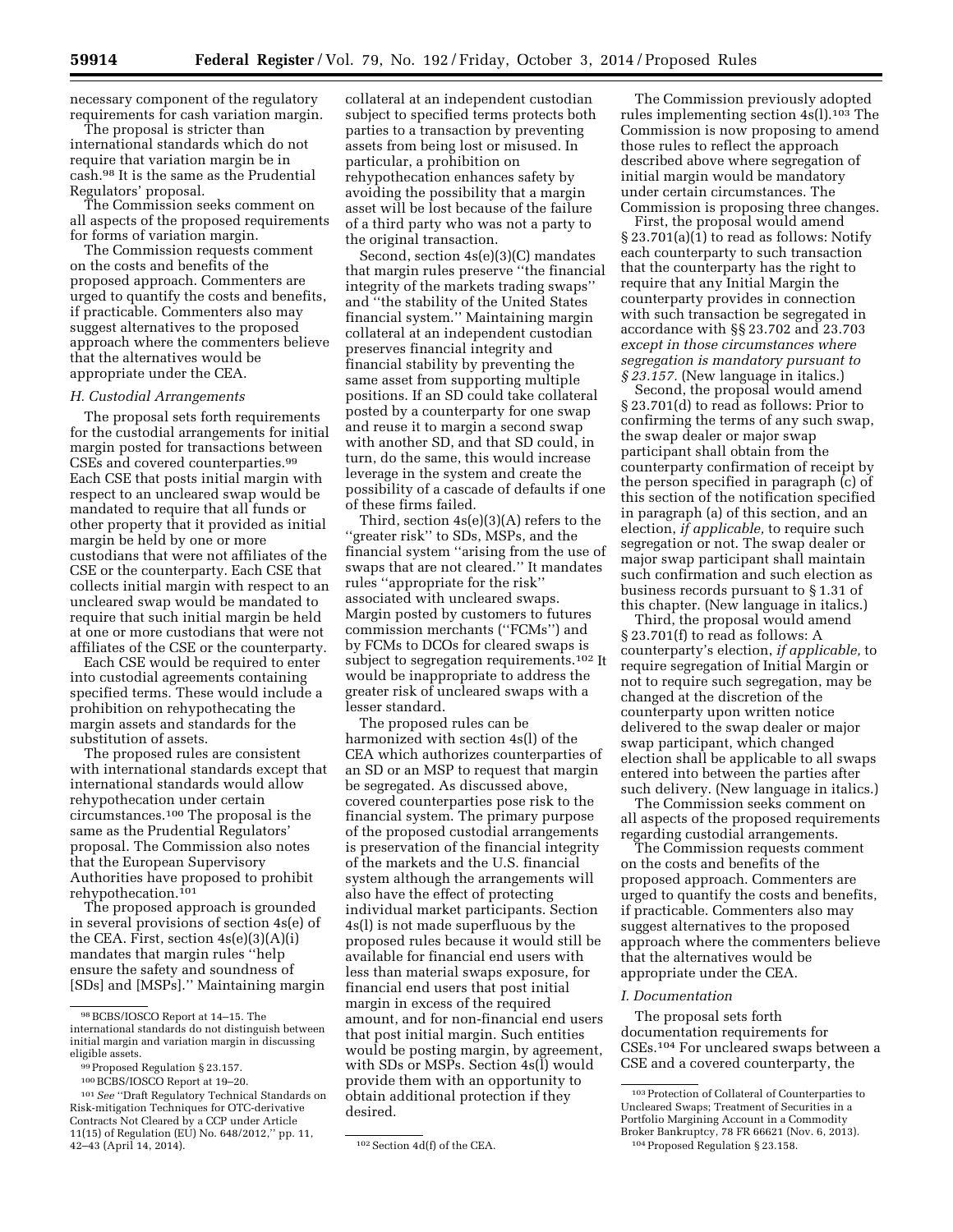documentation would be required to provide the CSE with the contractual right and obligation to exchange initial margin and variation margin in such amounts, in such form, and under such circumstances as are required by § 23.150 through § 23.160 of this part. For uncleared swaps between a CSE and a non-financial entity, the documentation would be required to specify whether initial and/or variation margin will be exchanged and, if so, to include the information set forth in the rule. That information would include the methodology and data sources to be used to value positions and to calculate initial margin and variation margin, dispute resolution procedures, and any margin thresholds.

The international standards do not contain a specific requirement for documentation. The requirements in the Prudential Regulators' proposal are consistent with the Commission proposal but the Commission proposal contains additional elements.

The Commission proposal contains a cross-reference to an existing Commission rule which already imposes documentation requirements on SDs and MSPs.105 Consistent with that rule, the proposal would apply documentation requirements not only to covered counterparties but also to nonfinancial end users. Having comprehensive documentation in advance concerning these matters would allow each party to a swap to manage its risks more effectively throughout the life of the swap and to avoid disputes regarding issues such as valuation during times of financial turmoil. This would benefit not only the CSE but the non-financial end user as well.

The Commission seeks comment on all aspects of the proposed requirements for documentation.

The Commission requests comment on the costs and benefits of the proposed approach. Commenters are urged to quantify the costs and benefits, if practicable. Commenters also may suggest alternatives to the proposed approach where the commenters believe that the alternatives would be appropriate under the CEA.

#### *J. Implementation Schedule*

The proposed rules establish the following implementation schedule: 106

December 1, 2015 for the requirements in § 23.153 for variation margin;

December 1, 2015 for the requirements in § 23.152 for initial

margin for any uncleared swaps where both (i) the CSE combined with all its affiliates and (ii) its counterparty combined with all its affiliates, have an average daily aggregate notional amount of uncleared swaps, uncleared securitybased swaps, foreign exchange forwards, and foreign exchange swaps in June, July, and August 2015 that exceeds \$4 trillion, where such amounts are calculated only for business days;

December 1, 2016 for the requirements in § 23.152 for initial margin for any uncleared swaps where both (i) the CSE combined with all its affiliates and (ii) its counterparty combined with all its affiliates, have an average daily aggregate notional amount of uncleared swaps, uncleared securitybased swaps, foreign exchange forwards, and foreign exchange swaps in June, July and August 2016 that exceeds \$3 trillion, where such amounts are calculated only for business days;

December 1, 2017 for the requirements in § 23.152 for initial margin for any uncleared swaps where both (i) the CSE combined with all its affiliates and (ii) its counterparty combined with all its affiliates have an average daily aggregate notional amount of uncleared swaps, uncleared securitybased swaps, foreign exchange forwards, and foreign exchange swaps in June, July and August 2017 that exceeds \$2 trillion, where such amounts are calculated only for business days;

December 1, 2018 for the requirements in § 23.152 for initial margin for any uncleared swaps where both (i) the CSE combined with all its affiliates and (ii) its counterparty combined with all its affiliates have an average daily aggregate notional amount of uncleared swaps, uncleared securitybased swaps, foreign exchange forwards, and foreign exchange swaps in June, July and August 2018 that exceeds \$1 trillion, where such amounts are calculated only for business days;

December 1, 2019 for the requirements in § 23.152 for initial margin for any other CSE with respect to uncleared swaps entered into with any other counterparty.

This extended schedule is designed to give market participants ample time to develop the systems and procedures necessary to exchange margin and to make arrangements to have sufficient assets available for margin purposes. The requirements would be phased-in in steps from the largest covered parties to the smallest.

Variation margin would be implemented on the first date for two reasons. First, a significant part of the market currently pays variation margin so full implementation would be less

disruptive. Second, the elimination of current exposures through the daily use of variation margin would be an effective first step in enhancing the safety and soundness of market participants and the financial integrity of the markets.

The proposal is consistent with international standards except for the 8 billion euro threshold, discussed above, that would apply starting Dec. 1, 2019 under the international standards.107 The proposal is the same as the proposal of the Prudential Regulators.

The Commission requests comment on the costs and benefits of the proposed approach. Commenters are urged to quantify the costs and benefits, if practicable. Commenters also may suggest alternatives to the proposed approach where the commenters believe that the alternatives would be appropriate under the CEA.

# *K. Request for Comment*

The Commission requests comment on all aspects of the proposed rules. In particular, as noted above, the Commission invites comments on the potential costs and benefits of each provision. Commenters are urged to quantify the costs and benefits, if practicable. Commenters also may suggest alternatives to the proposed approach where the commenters believe that the alternatives would be appropriate under the CEA.

# **III. Advance Notice of Proposed Rulemaking on the Cross-Border Application of the Proposed Margin Rules**

# *A. Alternative Options*

Section 2(i) of the CEA 108 provides that the provisions of the CEA relating to swaps that were enacted by the Wall Street Transparency and Accountability Act of 2010 (including any rule prescribed or regulation promulgated under that Act, shall not apply to activities outside the United States unless those activities (1) have a direct and significant connection with activities in, or effect on, commerce of the United States or (2) contravene such rules or regulations as the Commission may prescribe or promulgate as are necessary or appropriate to prevent the evasion of any provision of this chapter that was enacted by the Wall Street Transparency and Accountability Act of 2010.

Section 2(i) provides the Commission with express authority over activities outside the United States relating to swaps when certain conditions are met.

<sup>105</sup>Commission Regulation § 23.504.

<sup>106</sup>Proposed Regulation § 23.160.

<sup>107</sup>BCBS/IOSCO Report at 23–24.

<sup>108</sup> 7 U.S.C. 2(i).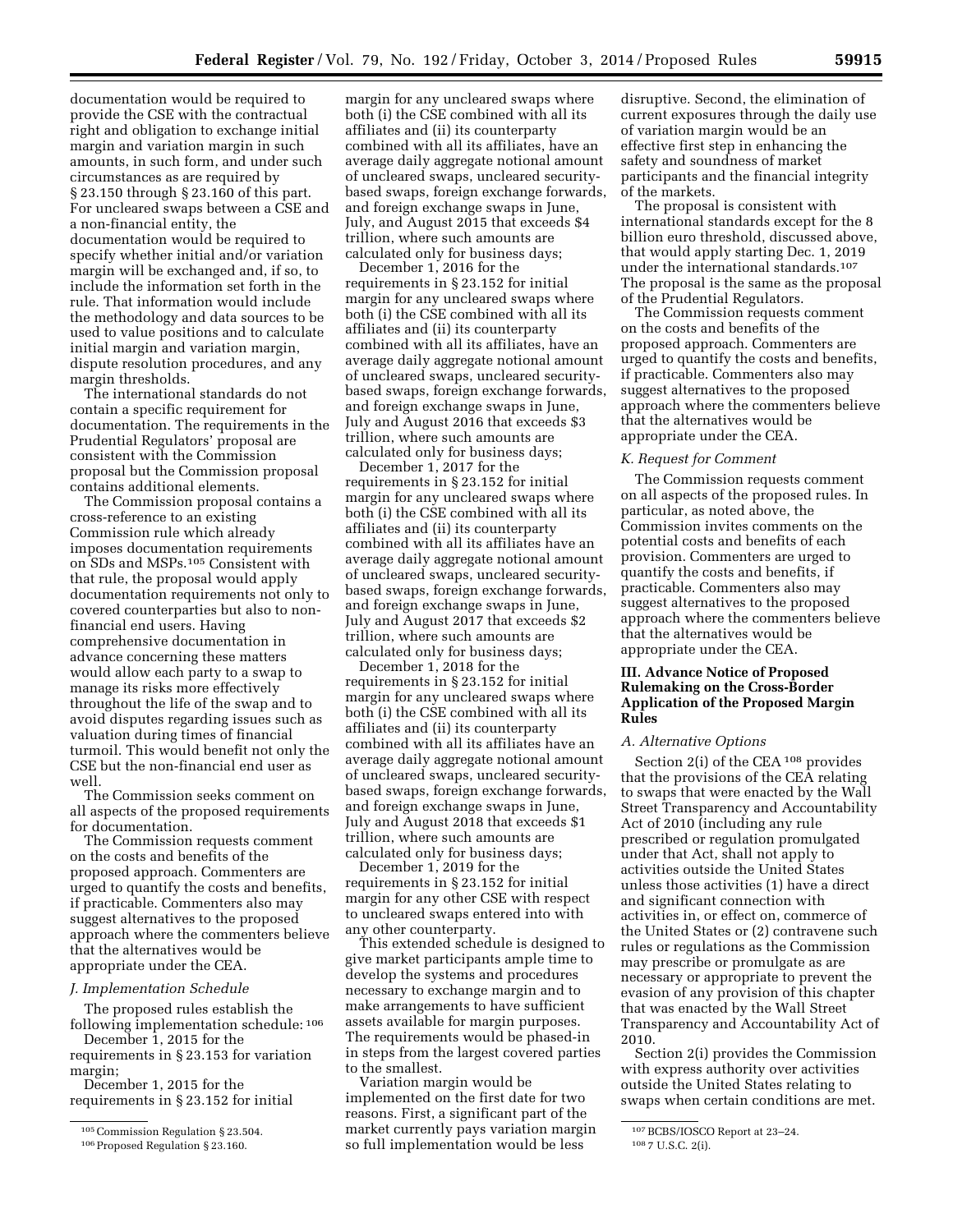As discussed in part I.A. above, the primary purpose of the margin provision in section 4s(e) is to address risk to SDs, MSPs, and the financial system arising from uncleared swaps. Given the risk-mitigation function of the margin rules for uncleared swaps, the Commission believes that the rules should apply on a cross-border basis in a manner that effectively addresses risks to the registered SD or MSP. At the same time, it may be appropriate, consistent with principles of international comity and statutory objectives underlying the margin requirements, to allow SDs and MSPs to satisfy the margin requirements by complying with a comparable regime in the relevant foreign jurisdiction, or to not apply the margin requirements under certain circumstances.

In this Advance Notice of Proposed Rulemaking, the Commission is considering three approaches to applying the margin requirements to Commission-registered SDs and MSPs, consistent with section 2(i): (1) A transaction-level approach that is consistent with the Commission's crossborder guidance (''Guidance Approach''); 109 (2) the Prudential Regulators' approach; and (3) an entitylevel approach (''Entity-Level Approach''). The general framework for each of these approaches is described below. The Commission is not endorsing at this time any particular approach and invites comments on all aspects of the three approaches and

welcomes any suggestions on other possible approaches. The Commission may propose and ultimately adopt one of the three approaches with modifications.

1. The Cross-Border Guidance Approach

Under the first option, the Commission would apply the margin requirements consistent with the Cross-Border Guidance. The Commission stated in the Guidance that it would generally treat the margin requirements (for uncleared swaps) as a transactionlevel requirement. Consistent with the rationale stated in the Guidance, under this approach, the proposed margin requirements would apply to a U.S. SD/ MSP (other than a foreign branch of a U.S. bank that is a SD/MSP) for all of their uncleared swaps (as applicable), irrespective of whether the counterparty is a  $\overline{U}$ .S. person  $110$  or not, without substituted compliance.

On the other hand, under this approach, the proposed margin requirements would apply to a non-U.S. SD/MSP (whether or not it is a ''guaranteed affiliate'' 111 or an ''affiliate conduit'' 112) only with respect to its uncleared swaps with a U.S. person counterparty (including a foreign branch of U.S. bank that is a SD/MSP) and a non-U.S. counterparty that is guaranteed by a U.S. person or is an affiliate conduit. Where the counterparty is a guaranteed affiliate or is an affiliate conduit, the Commission would allow

substituted compliance (*i.e.,* the non-U.S. SD/MSP would be permitted to comply with the margin requirements of its home country's regulator if the Commission determines that such requirements are comparable to the Commission's margin requirements).

For trades between a non-U.S. SD/ MSP (whether or not it is a guaranteed affiliate or an affiliate conduit) and a non-U.S. counterparty that is not a guaranteed affiliate or affiliate conduit, the Commission would not apply the margin requirements to such swaps.

In the case of a foreign branch of a U.S. bank that is a SD/MSP, the proposed margin requirements would apply with respect to all of its uncleared swaps, regardless of the counterparty. However, where the counterparty to the trade is another foreign branch of a U.S. bank that is a SD/MSP or is a non-U.S. person counterparty (whether or not it is a guaranteed affiliate or an affiliate conduit), the Commission would allow substituted compliance (*i.e.,* the foreign branch of a U.S. bank that is a SD/MSP would be permitted to comply with the margin requirements of the regulator in the foreign jurisdiction where the foreign branch is located if the Commission determines that such requirements are comparable to the Commission's margin requirements).113

Below is a summary of how the margin requirements would apply under the Cross-Border Guidance Approach.

|                                                                             | U.S. person (other<br>than Foreign Branch<br>of U.S. Bank that is a<br>Swap Dealer or MSP) | Foreign Branch of<br>U.S. Bank that is a<br>Swap Dealer or MSP | Non-U.S. person<br>quaranteed by, or<br>affiliate conduit of, a<br>U.S. person | Non-U.S. person not<br>quaranteed by, and<br>not an affiliate conduit<br>of, a U.S. person |
|-----------------------------------------------------------------------------|--------------------------------------------------------------------------------------------|----------------------------------------------------------------|--------------------------------------------------------------------------------|--------------------------------------------------------------------------------------------|
| U.S. Swap Dealer or MSP (including an affil-<br>iate of a non-U.S. person). |                                                                                            |                                                                |                                                                                | Apply                                                                                      |
| Foreign Branch of U.S. Bank that is a Swap<br>Dealer or MSP.                | Apply                                                                                      | <b>Substituted Compli-</b><br>ance.                            | <b>Substituted Compli-</b><br>ance.                                            | <b>Substituted Compli-</b><br>ance                                                         |
| Non-U.S. Swap Dealer or MSP (including an<br>affiliate of a U.S. person).   | Apply                                                                                      | <b>Substituted Compli-</b><br>ance.                            | <b>Substituted Compli-</b><br>ance.                                            | Do Not Apply                                                                               |

109 Interpretative Guidance and Policy Statement Regarding Compliance with Certain Swap Regulations, 78 FR 45292 (July 26, 2013) (''Guidance''). The Commission addressed, among other things, how the swap provisions in the Dodd-Frank Act (including the margin requirement for uncleared swaps) would apply on a cross-border basis. In this regard, the Commission stated that as a general policy matter it would apply the margin requirement as a transaction-level requirement.

110The scope of the term ''U.S. person'' as used in the Cross-Border Guidance Approach and the Entity-Level Approach would be the same as under the Guidance. *See* Guidance at 45316–45317 for a summary of the Commission's interpretation of the term ''U.S. person.''

111Under the Guidance, *id.* at 45318, the term ''guaranteed affiliate'' refers to a non-U.S. person that is an affiliate of a U.S. person and that is guaranteed by a U.S. person. The scope of the term ''guarantee'' under the Cross-Border Guidance Approach and the Entity-Level Approach would be the same as under note 267 of the Guidance and accompanying text.

112Under the Guidance, *id.* at 45359, the factors that are relevant to the consideration of whether a person is an ''affiliate conduit'' include whether: (i) The non-U.S. person is majority-owned, directly or indirectly, by a U.S. person; (ii) the non-U.S. person controls, is controlled by, or is under common control with the U.S. person; (iii) the non-U.S. person, in the regular course of business, engages in swaps with non-U.S. third party(ies) for the purpose of hedging or mitigating risks faced by, or to take positions on behalf of, its U.S. affiliate(s), and enters into offsetting swaps or other arrangements with such U.S. affiliate(s) in order to transfer the risks and benefits of such swaps with third-party(ies) to its U.S. affiliates; and (iv) the financial results of the non-U.S. person are

included in the consolidated financial statements of the U.S. person. Other facts and circumstances also may be relevant.

<sup>113</sup> Under a limited exception, where a swap between the foreign branch of a U.S. SD/MSP and a non-U.S. person (that is not a guaranteed or conduit affiliate) takes place in a foreign jurisdiction other than Australia, Canada, the European Union, Hong Kong, Japan, or Switzerland, the counterparties generally may comply only with the transaction-level requirements in the foreign jurisdiction where the foreign branch is located if the aggregate notional value of all the swaps of the U.S. SD's foreign branches in such countries does not exceed 5% of the aggregate notional value of all of the swaps of the U.S. SD, and the U.S. person maintains records with supporting information for the 5% limit and can identify, define, and address any significant risk that may arise from the nonapplication of the Transaction-Level Requirements.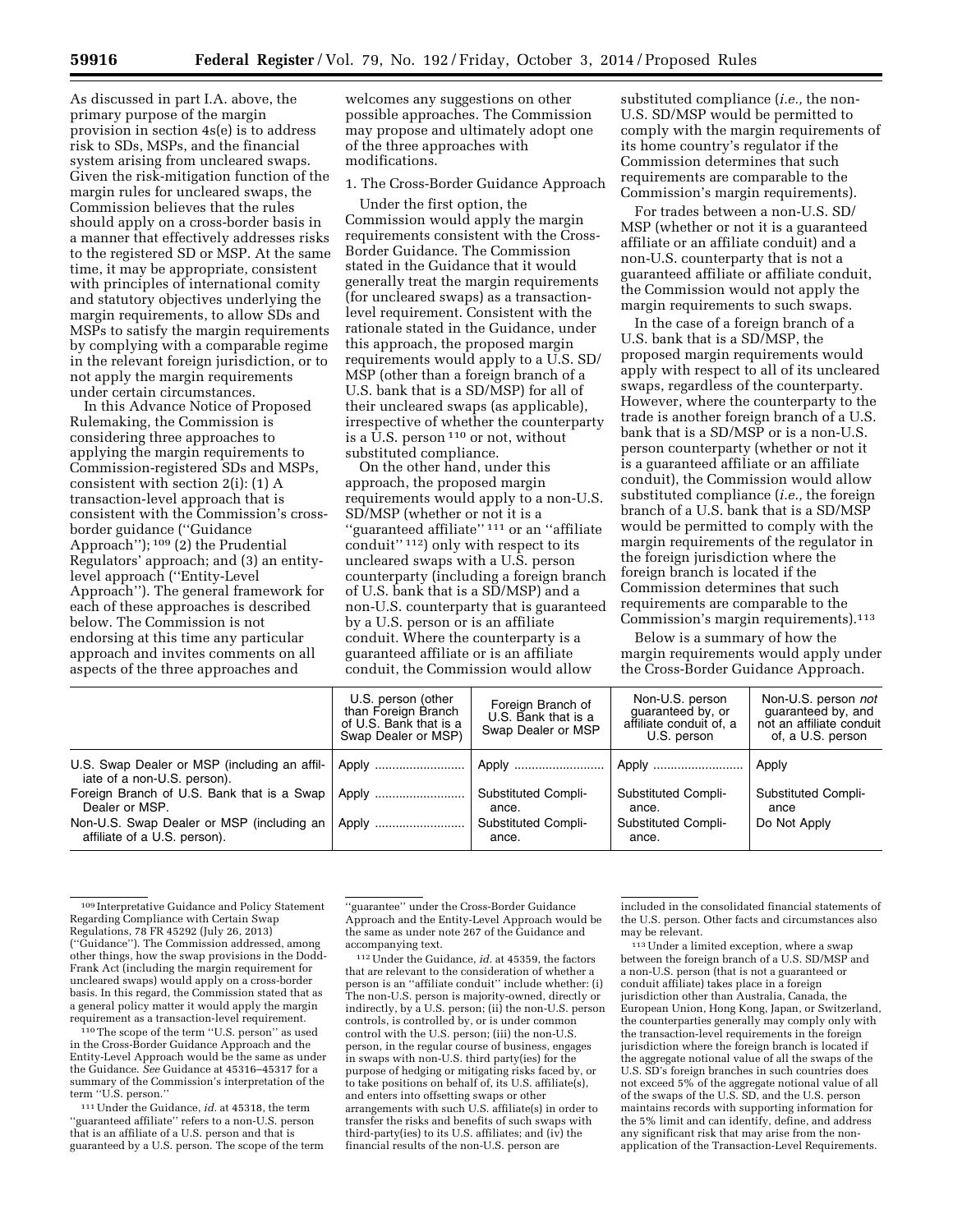# 2. Prudential Regulators' Approach

Under the second option, the Commission would adopt the Prudential Regulators' approach to cross-border application of the margin requirements.114 Under the Prudential Regulators' proposal, the Prudential Regulators would not assert authority over trades between a non-U.S. SD/ MSP<sup>115</sup> that is not guaranteed by a U.S. person and either a (i) non-U.S. SD/MSP that is not guaranteed by a U.S. person or (ii) a non-U.S. person that is not guaranteed by a U.S. person. The Prudential Regulators' approach is generally consistent with the Entity-Level Approach described below, with the exception of the application of the margin requirements to certain non-U.S. SD/MSPs.

However, the Prudential Regulators' proposal in this regard would be consistent with the Commission's Cross-Border Guidance Approach to margin

requirements with respect to a trade between a non-U.S. SD/MSP and a non-U.S. person that is not guaranteed by a U.S. person. But under the definition of ''foreign covered swap entity'' in the Prudential Regulators' approach, a non-U.S. SD/MSP controlled by a U.S. person would not be a foreign covered swap entity, and thus, would not qualify for the exclusion from the margin requirement. In addition, the Prudential Regulators' proposal incorporates a ''control'' test for purposes of determining whether a registered SD/ MSP (or in the Prudential Regulators' proposal, a ''covered swap entity'') is not a ''foreign'' entity.

# 3. Entity-Level Approach

Under the third option, the Commission would treat the margin requirements as an entity-level requirement. Under this Entity-Level Approach, the Commission would apply its cross-border rules on margin on a

firm-wide level, irrespective of whether the counterparty is a U.S. person.116 At the same time, in recognition of international comity, the Commission is considering, where appropriate, to allow SDs/MSPs to satisfy the margin requirements by complying with a comparable regime in the relevant foreign jurisdiction, as described in the table below. This approach would be intended to address the concern that the source of the risk to a firm—given that the non-U.S. SD/MSP has sufficient contact with the United States to require registration as an SD/MSP—is not confined to its uncleared swaps with U.S. counterparties or to its uncleared swaps executed within the United States. A firm's losses in uncleared swaps with non-U.S. counterparties, for example, could have a direct and significant impact on the firm's financial integrity and on the U.S. financial system.

| Counterparty A                                          | Counterparty B                                                                      | Applicable requirements                                                                                                                                                                                                        |
|---------------------------------------------------------|-------------------------------------------------------------------------------------|--------------------------------------------------------------------------------------------------------------------------------------------------------------------------------------------------------------------------------|
|                                                         | Non U.S. person guaranteed by a U.S. person                                         | U.S. (All).<br>$U.S.$ (All).                                                                                                                                                                                                   |
| 3. Non-U.S. SD/MSP guaranteed by a<br>U.S. person.      | U.S. person not registered as an SD/MSP                                             | U.S. (All).                                                                                                                                                                                                                    |
| 4. Non-U.S. SD/MSP guaranteed by a<br>U.S. person.      | Non-U.S. person guaranteed by a U.S. person                                         | U.S. (All).                                                                                                                                                                                                                    |
|                                                         | Non-U.S. person not guaranteed by a U.S. per-<br>son.                               | U.S. (Initial Margin collected by U.S. SD/MSP).<br>Substituted Compliance (Initial Margin collected<br>by non-U.S. person not guaranteed by a U.S.<br>person).<br>U.S. (Variation Margin).                                     |
| 6. Non-U.S. SD/MSP guaranteed by a<br>U.S. person.      | Non-U.S. person not guaranteed by a U.S. per-<br>son.                               | U.S. (Initial Margin collected by non-U.S. SD/<br>MSP guaranteed by a U.S. person).<br>Substituted Compliance (Initial Margin collected<br>by non-U.S. person not guaranteed by a U.S.<br>person).<br>U.S. (Variation Margin). |
| 7. Non-U.S. SD/MSP not guaranteed by<br>a U.S. person.  | U.S. person not registered as an SD/MSP                                             | Substituted Compliance (All).                                                                                                                                                                                                  |
| 8 Non-U.S. SD/MSP not guaranteed by a<br>U.S. person.   | Non-U.S. person guaranteed by a U.S. person                                         | Substituted Compliance (All).                                                                                                                                                                                                  |
| 9. Non-U.S. SD/MSP not guaranteed by<br>a U.S. person.  | Non-U.S. SD/MSP not guaranteed by a U.S. per-<br>son.                               | Substituted Compliance (All).                                                                                                                                                                                                  |
| 10. Non-U.S. SD/MSP not guaranteed by<br>a U.S. person. | Non-U.S. person not registered as an SD/MSP<br>and not guaranteed by a U.S. person. | Substituted Compliance (All).                                                                                                                                                                                                  |

### *B. Questions*

In this Advance Notice of Proposed Rulemaking, the Commission requests comment on all aspects of these options to the cross-border application of the margin requirements. In particular, the Commission is interested in comments relating to the costs and benefits of the various approaches so that it can take that into consideration when developing proposed rules relating to the crossborder application of the margin rules. Commenters are encouraged to address, among other things, the following questions:

1. Under the Guidance Approach and Prudential Regulators Approach, certain trades involving a non-U.S. SD/MSP would be excluded from the Commission's margin rules. The Commission seeks comment on whether this exclusion is over- or under-

inclusive, and if so, please explain why. 2. Each of the options provides for substituted compliance under certain situations. In light of the equal or greater supervisory interest of the foreign regulator in certain circumstances, the Commission is seeking comment on whether the scope of substituted compliance under each option is appropriate.

<sup>114</sup>*See* Section 9 of Margin and Capital Requirements for Covered Swap Entities, 12 CFR Part 237 (Sept. 3, 2014), *available at [http://www.](http://www.federalreserve.gov/newsevents/press/bcreg/bcreg20140903c1.pdf) [federalreserve.gov/newsevents/press/bcreg/bcreg](http://www.federalreserve.gov/newsevents/press/bcreg/bcreg20140903c1.pdf) [20140903c1.pdf.](http://www.federalreserve.gov/newsevents/press/bcreg/bcreg20140903c1.pdf)* 

<sup>115</sup>Under the Prudential Regulators' approach, if an SD/MSP is under the control of a U.S. person, it would not be considered a non-U.S. SD/MSP.

<sup>116</sup>However, substituted compliance may be available under certain circumstances, as described in the Guidance for entity-level requirements.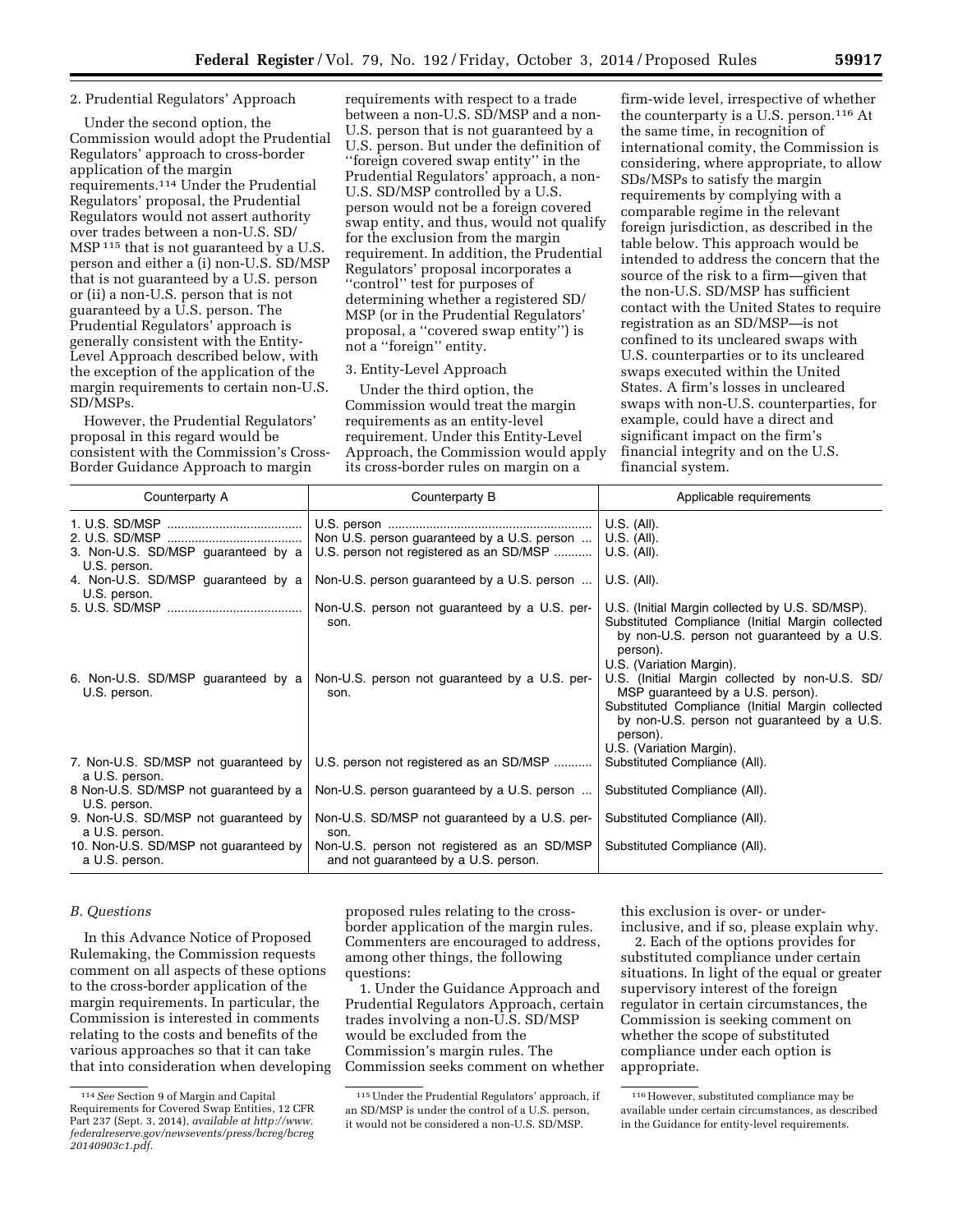3. The Commission is seeking comments on whether, in defining a non-U.S. covered swap entity, it should use the concept of ''control,'' in determining whether a covered swap entity is (or should be treated as) a non-U.S. covered swap entity. If the Commission uses a concept of control, should it be the same as that used by the Prudential Regulators, or should it be different?

4. In the Commission's view, it is the substance, rather than the form, of an agreement, arrangement or structure that should determine whether it should be considered a ''guarantee.'' The Commission invites comment on how the term ''guarantee'' should be construed or defined in the context of these margin rules. For example, should the definition cover the multitude of different agreements, arrangements and structures that transfer risk directly back to the United States with respect to financial obligations arising out of a swap? Should the definition cover such agreements, arrangements and structures even if they do not specifically reference the relevant swap or affirmatively state that it does not apply to such swap? Should the definition cover agreements, arrangements and structures even if the other party to the swap terminates, waives, or revokes the benefit of such agreements, arrangements or structures?

5. The Commission seeks comments on the costs and benefits of harmonization with the Prudential Regulators' proposal.

6. The Commission invites commenters to comment in particular on the benefits of each of the approaches with respect to the statutory goal of protecting the financial system against the risks associated with uncleared swaps.

7. Given that some foreign jurisdictions may not adopt comparable margin requirements, the Commission seeks comment on the costs and benefits of not requiring substituted compliance in emerging markets with respect to certain transactions and what might be an appropriate threshold percentage of a swap portfolio of participants or other standard for a de minimis level. In particular, the Commission is seeking comment on potential competitive impacts. Commenters are encouraged to quantify, if practical.

8. The Commission seeks comment, including quantitative estimates in terms of notional volumes of swap activity, about how the different crossborder alternatives may impact the competitive landscape between U.S. entities and non-U.S. entities participating in swap markets.

Specifically, the Commission seeks quantitative estimates of costs of transacting uncleared swaps with each category of counterparties, and/or access specific geographical markets, under each of the different alternatives. Commission seeks quantitative estimates of such impact on the ability of the affected market participants (who might be unable to access specific markets or counterparties) to hedge their risks using uncleared swaps. As the proposed margins on uncleared swaps are designed to strengthen market integrity, the Commission seeks comments on potential impact of each of these alternatives on market participants' business models and trading strategies that could potentially compromise this policy goal. Commenters are encouraged to quantify and provide institutional details.

9. The Commission is seeking comments on how the different alternatives impact price discovery? Commenters are encouraged to quantify, if practical. For instance, will different cross-border alternatives impact the ability of different categories of market participants, as contemplated in these alternatives, to transact uncleared swaps with each other? The Commission seeks quantitative estimates of such impact on transacted volumes and the pricing of uncleared swaps.

10. The Commission is seeking comments on the relative costs and difficulty of compliance associated with each of the three approaches. Is one of the approaches preferable to the others in this regard?

11. The Commission is seeking comments on the impact of each of the three approaches on a SD/MSP's risk management practices.

#### **IV. Related Matters**

# *A. Regulatory Flexibility Act*

The Regulatory Flexibility Act (''RFA'') requires that agencies consider whether the regulations they propose will have a significant economic impact on a substantial number of small entities.117 The Commission previously has established certain definitions of ''small entities'' to be used in evaluating the impact of its regulations on small entities in accordance with the RFA.118 The proposed regulations would affect SDs and MSPs and their counterparties to uncleared swaps. As the only counterparties of SDs and MSPs to uncleared swaps can be other SDs, MSPs or ECPs, the following RFA will only discuss these entities.

The Commission previously has determined that SDs and MSPs are not small entities for purposes of the RFA.119 The Commission also previously has determined that ECPs are not small entities for RFA purposes.120 Because ECPs are not small entities, and persons not meeting the definition of ECP may not conduct transactions in uncleared swaps, the Commission need not conduct a regulatory flexibility analysis respecting the effect of these proposed rules on ECPs.

Accordingly, this proposed rule will not have a significant economic effect on any small entity. Therefore, the Chairman, on behalf of the Commission, hereby certifies pursuant to 5 U.S.C. 605(b) that the proposed regulations will not have a significant economic impact on a substantial number of small entities.

#### *B. Paperwork Reduction Act*

The Paperwork Reduction Act of 1995 (''PRA'') 121 imposes certain requirements on Federal agencies, including the Commission, in connection with their conducting or sponsoring any collection of information, as defined by the PRA. This proposed rulemaking would result in the collection of information requirements within the meaning of the PRA, as discussed below. The proposed rulemaking contains collections of information for which the Commission has previously received control numbers from OMB. The titles for these collections of information are ''Regulations and Forms Pertaining to Financial Integrity of the Market Place, OMB control number 3038–0024'' and ''Swap Trading Relationship Documentation Requirements for Swap Dealers and Major Swap Participants, OMB control number 3038–0088.''

The collections of information that are proposed by this rulemaking are necessary to implement section 4s(e) of the CEA, which expressly requires the Commission to adopt rules governing margin requirements for SDs and MSPs. If adopted, responses to this collection of information would be mandatory. An agency may not conduct or sponsor, and a person is not required to respond to, a collection of information unless it displays a currently valid control number.

1. Clarification of Collection 3038–0088

This proposed rulemaking clarifies the existing collection of information found in OMB Control Number 3038–

<sup>117</sup> 5 U.S.C. 601 *et seq.* 

<sup>118</sup> 47 FR 18618 (Apr. 30, 1982).

<sup>119</sup>*See* 77 FR 30596, 30701 (May 23, 2012). 120*See* 66 FR 20740, 20743 (April 25, 2001). 121 44 U.S.C. 3501 *et seq.*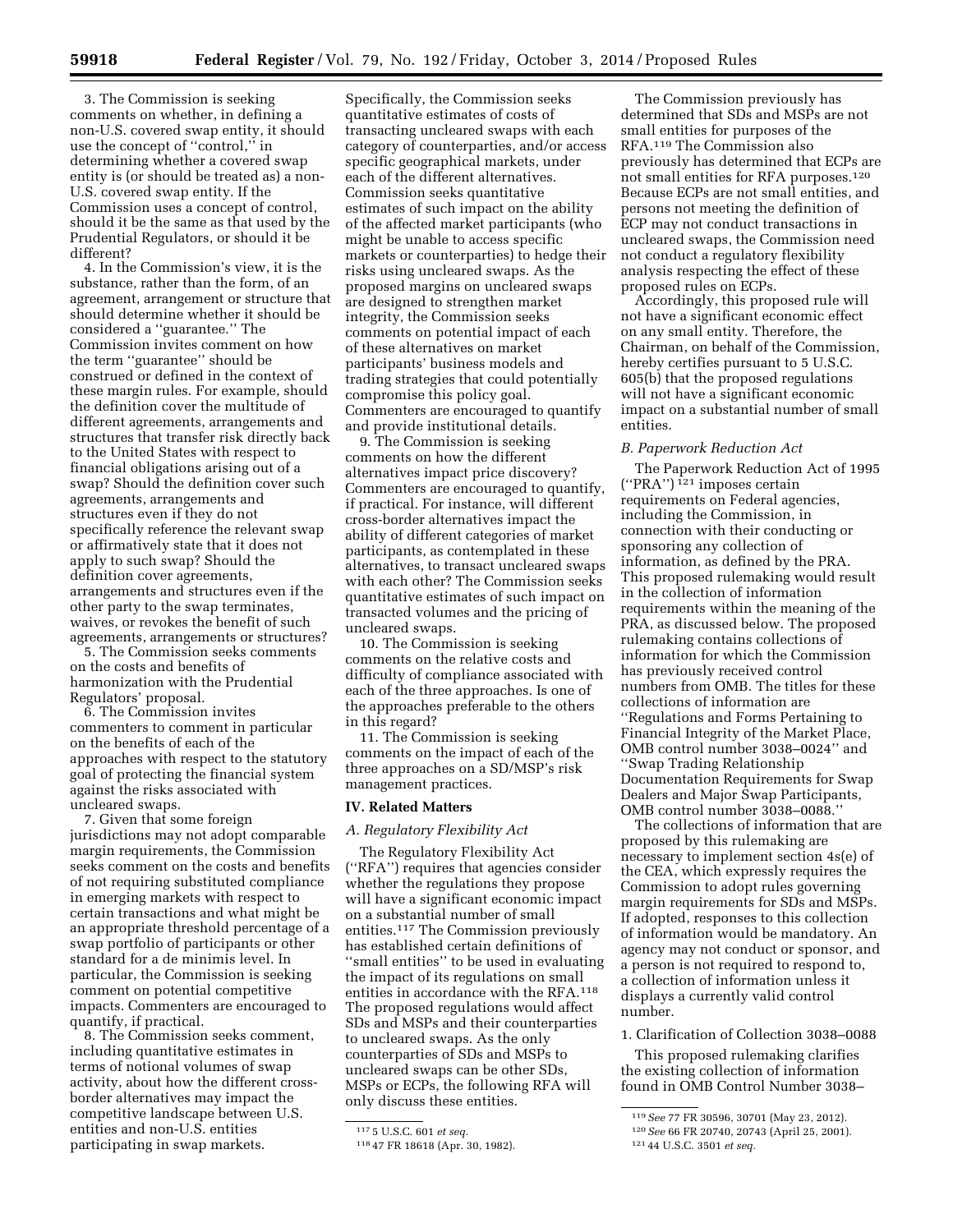0088.122 Regulation 23.151 defines terms used in the proposed rule, including the definition of ''eligible master netting agreement,'' which provides that a CSE that relies on the agreement for purpose of calculating the required margin must (1) conduct sufficient legal review of the agreement to conclude with a well-founded basis that the agreement meets specified criteria and (2) establish and maintain written procedures for monitoring relevant changes in the law and to ensure that the agreement continues to satisfy the requirements of this section. The term ''eligible master netting agreement'' is used elsewhere in the proposed rule to specify instances in which a CSE may (1) calculate variation margin on an aggregate basis across multiple non-cleared swaps and (2) calculate initial margin requirements under an initial margin model for one or more swaps.

Proposed Regulations §§ 23.152(c) and 23.153(d) specify that a CSE shall not be deemed to have violated its obligation to collect or post initial and variation margin, respectively, from or to a counterparty if the CSE has made the necessary efforts to collect or post the required margin, including the timely initiation and continued pursuit of formal dispute resolution mechanisms, or has otherwise demonstrated upon request to the satisfaction of the Commission that it has made appropriate efforts to collect or post the required margin.

Proposed Regulation § 23.154 establishes standards for initial margin models. These standards include (1) a requirement that a CSE review its initial margin model annually  $(\S 23.154(b)(4));$ (2) a requirement that the covered swap entity validate its initial margin model initially and on an ongoing basis, describe to the Commission any remedial actions being taken, and report internal audit findings regarding the effectiveness of the initial margin model to the CSE's board of directors or a committee thereof (§§ 23.154(b)(5)(ii) through 23.154(b)(5)(iv)); (3) a requirement that the CSE adequately documents all material aspects of its initial margin model  $(S 23.154(b)(6));$ and (4) a requirement that the CSE adequately documents internal authorization procedures, including escalation procedures that require review and approval of any change to the initial margin calculation under the initial margin model, demonstrable analysis that any basis for any such

change is consistent with the requirements of this section, and independent review of such demonstrable analysis and approval  $(S 23.154(b)(7)).$ 

Proposed Regulation § 23.155(b) requires a covered swap entity to create and maintain documentation setting forth the variation margin methodology, evaluate the reliability of its data sources at least annually, and make adjustments, as appropriate, and provides that the Commission at any time may require a covered swap entity to provide further data or analysis concerning the methodology or a data source.

Proposed Regulation § 23.158 requires a covered swap entity to execute trading documentation with each counterparty that is either a swap entity or financial end user regarding credit support arrangements that (1) provides the contractual right to collect and post initial margin and variation margin in such amounts, in such form, and under such circumstances as are required; and (2) specifies the methods, procedures, rules, and inputs for determining the value of each non-cleared swap or noncleared security-based swap for purposes of calculating variation margin requirements, and the procedures for resolving any disputes concerning valuation. The reporting and recordkeeping requirements of proposed Regulation § 23.158, proposed Regulations § 23.154(b)(4) through (7), and proposed Regulation § 23.155(b) are contained in the provisions of Commission Regulations 23.500 through 23.506, which were adopted on September 11, 2012, and part of OMB Control No. 3038–0088.123 Thus, the requirements in this proposal that are subject to collection 3038–0088 were previously addressed by the Commission in adopting the swap documentation trading requirements and simply further clarified in this proposal.

To be sure, Commission Regulation § 23.504(b) requires an SD or MSP to maintain written swap trading relationship documentation that must include all terms governing the trading relationship between the SD or MSP and its counterparty, and Commission Regulation § 23.504(d) requires that each SD and MSP maintain all documents required to be created pursuant to Commission Regulation 23.504. Also, Commission Regulation § 23.502(c) requires each SD and MSP to notify the Commission and any applicable Prudential Regulator of any swap valuation dispute in excess of \$20

million if not resolved in specified timeframes. Accordingly, this proposed rulemaking, specifically the requirements found in proposed Regulation § 23.154(b)( $\hat{4}$ ) through (7), proposed Regulations §§ 23.155(b) and 23.158, would not impact the burden estimates currently provided for in OMB Control No. 3038–0088.

#### 2. Revisions to Collection 3038–0024

Collection 3038–0024 is currently in force with its control number having been provided by OMB. The proposal would revise collection 3038–0024 as discussed below.

Proposed Regulation § 23.154(b)(1) requires CSEs that wish to use initial margin models to obtain the Commission's approval, and to demonstrate to the Commission that the models satisfy standards established in § 23.154.124 These standards include (1) a requirement that a CSE receive approval from the Commission based on a demonstration that the initial margin model meets specific requirements  $(\S 23.154(b)(1)); (2)$  a requirement that a CSE notify the Commission in writing 60 days before extending the use of the model to additional product types, making certain changes to the initial margin model, or making material changes to modeling assumptions (§ 23.154(b)(1)); and (3) a variety of quantitative requirements, including requirements that the CSE validate and demonstrate the reasonableness of its process for modeling and measuring hedging benefits, demonstrate to the satisfaction of the Commission that the omission of any risk factor from the calculation of its initial margin is appropriate, demonstrate to the satisfaction of the Commission that incorporation of any proxy or approximation used to capture the risks of the covered swap entity's non-cleared swaps or non-cleared security-based swaps is appropriate, periodically review and, as necessary, revise the data used to calibrate the initial margin model to ensure that the data incorporate an appropriate period of significant financial stress (§ 23.154(b)(3)).

The requirement of proposed Regulation  $\S 23.154(b)(1)$  that a CSE

<sup>122</sup>*See* OMB Control No. 3038–0088, available at *[http://www.reginfo.gov/public/do/PRAOMBHistory](http://www.reginfo.gov/public/do/PRAOMBHistory?ombControlNumber=3038-0088) [?ombControlNumber=3038-0088.](http://www.reginfo.gov/public/do/PRAOMBHistory?ombControlNumber=3038-0088)* 123 77 FR 55904 (Sept. 12, 2012).

<sup>124</sup>The Commission previously proposed to adopt regulations governing standards and other requirements for initial margin models that would be used by SDs and MSPs to margin uncleared swap transactions. *See* Capital Requirements of Swap Dealers and Major Swap Participants, 76 FR 27,802 (May 12, 2011). As part of the proposal, the Commission submitted proposed revisions to collection 3038–0024 for the estimated burdens associated with the margin model to OMB. The Commission is resubmitting new estimated burden as part of this re-proposal of the regulations.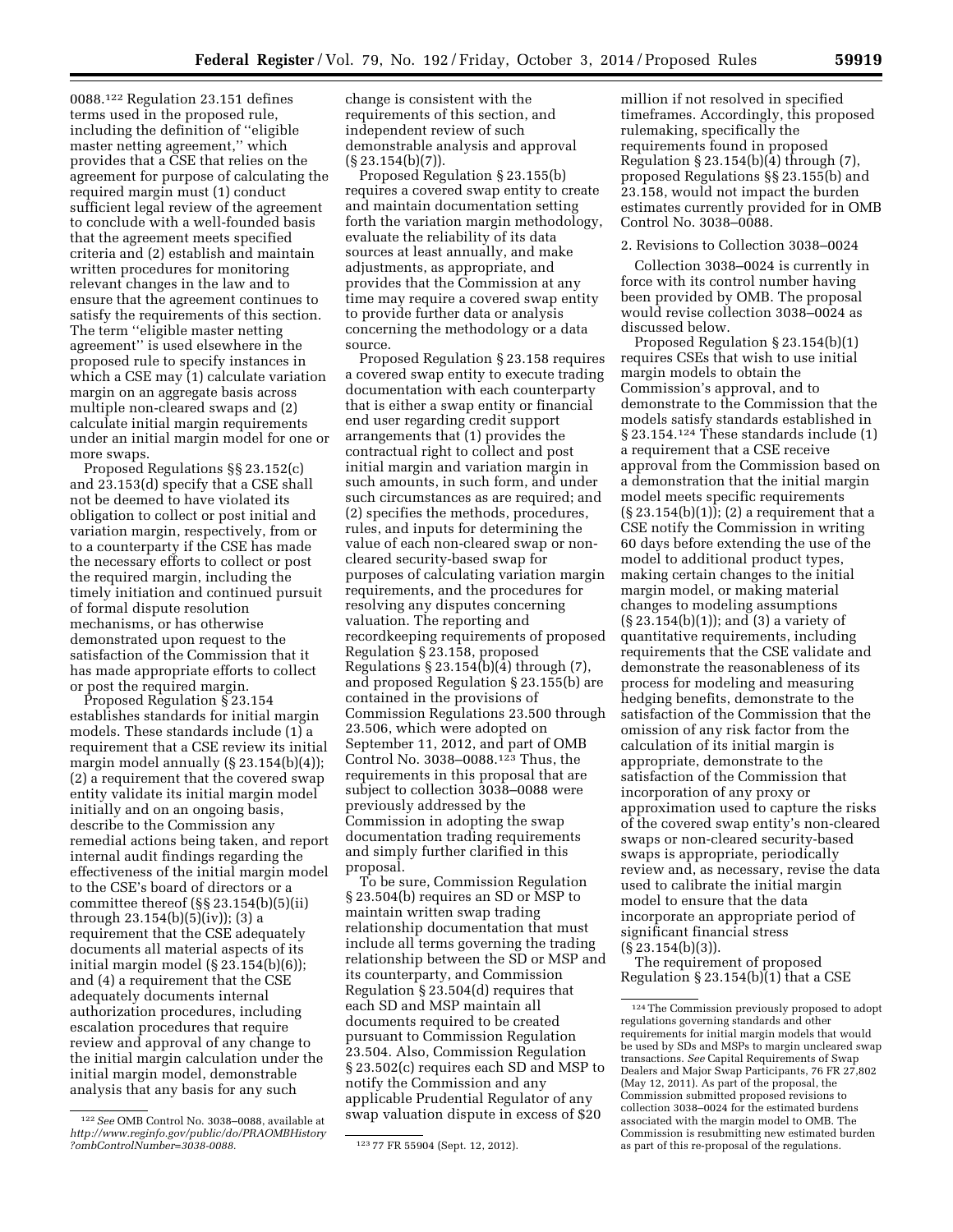must obtain the Commission's approval to use an initial margin model by submitting documentation demonstrating that the initial margin model meets the standards set forth in § 23.154, and the requirement that a CSE must provide the Commission with written notice 60 days prior to extending the use of the initial margin model to additional product types or making material changes to the model would result in revisions to the collection.

Currently, there are approximately 100 SDs and MSPs provisionally registered with the Commission. The Commission further estimates that approximately 60 of the SDs and MSPs will be subject to the Commission's margin rules as they are not subject to a Prudential Regulator. The Commission further estimates that all SDs and MSPs will seek to obtain Commission approval to use models for computing initial margin requirements. The Commission estimates that the initial margin model requirements will impose an average of 240 burden hours per registrant.

Based upon the above, the estimated additional hour burden for collection 3038–0024 was calculated as follows:

*Number of registrants:* 60.

*Frequency of collection:* Initial submission and periodic updates.

*Estimated annual responses per registrant:* 1.

*Estimated aggregate number of annual responses:* 60.

*Estimated annual hour burden per registrant:* 240 hours.

*Estimated aggregate annual hour burden:* 14,400 hours [60 registrants × 240 hours per registrant].

#### 3. Information Collection Comments

The Commission invites the public and other Federal agencies to comment on any aspect of the reporting burdens discussed above. Pursuant to 44 U.S.C. 3506(c)(2)(B), the Commission solicits comments in order to: (1) Evaluate whether the proposed collection of information is necessary for the proper performance of the functions of the Commission, including the information will have practical utility; (2) evaluate the accuracy of the Commission's estimate of the burden of the proposed collection of information; (3) determine whether there are ways to enhance the quality, utility, and clarity of the information to be collected; and (4) minimize the burden of the collection of information on those who are to respond, including through the use of automated collection techniques or other forms of information technology.

Comments may be submitted directly to the Office of Information and Regulatory Affairs, by fax at (202) 395– 6566 or by email at *[OIRAsubmissions@](mailto:OIRAsubmissions@omb.eop.gov) [omb.eop.gov.](mailto:OIRAsubmissions@omb.eop.gov)* Please provide the Commission with a copy of submitted comments so that all comments can be summarized and addressed in the final rule preamble. Refer to the **ADDRESSES** section of this notice of proposed rulemaking for comment submission instructions to the Commission. A copy of the supporting statements for the collections of information discussed above may be obtained by visiting *RegInfo.gov.* OMB is required to make a decision concerning the collection of information between 30 and 60 days after publication of this document in the **Federal Register**. Therefore, a comment is best assured of having its full effect if OMB receives it within 30 days of publication.

# *C. Cost-Benefit Considerations*

#### 1. Introduction

Section 15(a) of the CEA requires the Commission to consider the costs and benefits of its actions before promulgating a regulation under the CEA or issuing certain orders.<sup>125</sup> Section 15(a) further specifies that the costs and benefits shall be evaluated in light of five broad areas of market and public concern: (1) Protection of market participants and the public; (2) efficiency, competitiveness, and financial integrity of futures markets; (3) price discovery; (4) sound risk management practices; and (5) other public interest considerations. The Commission considers the costs and benefits resulting from its discretionary determinations with respect to the section 15(a) factors.

The Commission recognizes that there is an inherent trade-off involved in setting minimum collateral standards. Such standards could increase margin requirements, which in turn would require market participants to post additional collateral. Posting additional collateral may result in opportunity costs in terms of lost returns from investing the funds in collateral, or in interest expenses incurred to raise additional funds. Such costs may reduce the investment returns for market participants posting collateral. On the other hand, minimum collateral standards help to mitigate counterparty credit risk. This is achieved by requiring market participants to post collateral that is sufficient to cover potential losses from default most of the time. The potential reduction in investment

returns for market participants posting collateral might also be offset to some degree by improvements in pricing as a result of the reduction in risk of the swap. The reduction in counterparty credit risk from the posting of collateral may result in tighter spreads quoted by liquidity providers.126 From a regulatory perspective, minimum collateral standards introduce a trade-off between potentially lowering anticipated returns for market participants and lowering systemic risk from counterparty defaults. A substantial loss from a default might induce a cascade of defaults in a financial network, and perhaps, induce a liquidity crisis and the seizing up of parts of the financial system. In developing this proposal, the Commission has sought to reduce the potential lowering of investment returns of market participants by allowing them to use approved models to set margin collateral for certain swap transactions while still guarding against the dangers of systemic risk from counterparty defaults, along with other parts of the rule.

# 2. Rule Summary

This proposed rulemaking is a reproposal of prior CFTC proposed rulemaking.127 It is the result of a working group consultation paper issued by BCBS–IOSCO on margin for OTC-derivative contracts not cleared by a CCP (uncleared derivatives).128 This proposed rulemaking would implement the new statutory framework of section 4s(e) of the CEA, added by section 731 of the Dodd-Frank Act, which requires the Commission to adopt capital and initial and variation margin requirements for certain SDs and MSPs. Generally, the proposed rule would require the exchange (collection, posting, and payment) of margin by SDs and MSPs for trades with other SDs, MSPs and financial end-users. Initial margin is required to be held at thirdparty custodians with no rehypothecation. These CSEs would not be required to collect margin from or post margin to commercial end-users.

Generally, the CFTC's margin rules will apply to a SD or MSP whenever

<sup>125</sup> 7 U.S.C. 19(a).

<sup>&</sup>lt;sup>126</sup> Posting collateral for swap transactions may result in other changes in the relationship between the CSE and counterparty instead of just pricing terms of swap contracts. For instance, bank CSEs might lower the required minimum balance on checking accounts that counterparty maintain with the bank, instead.

<sup>127</sup>*See* 76 FR 23732 (April 28, 2011).

<sup>128</sup>Margin requirements for non-centrally cleared derivatives at *[http://www.bis.org/publ/bcbs261.pdf,](http://www.bis.org/publ/bcbs261.pdf)*  September 2013. The proposed rule establishes minimum standards for margin requirements for non-centrally cleared derivatives as agreed by BIS and IOSCO.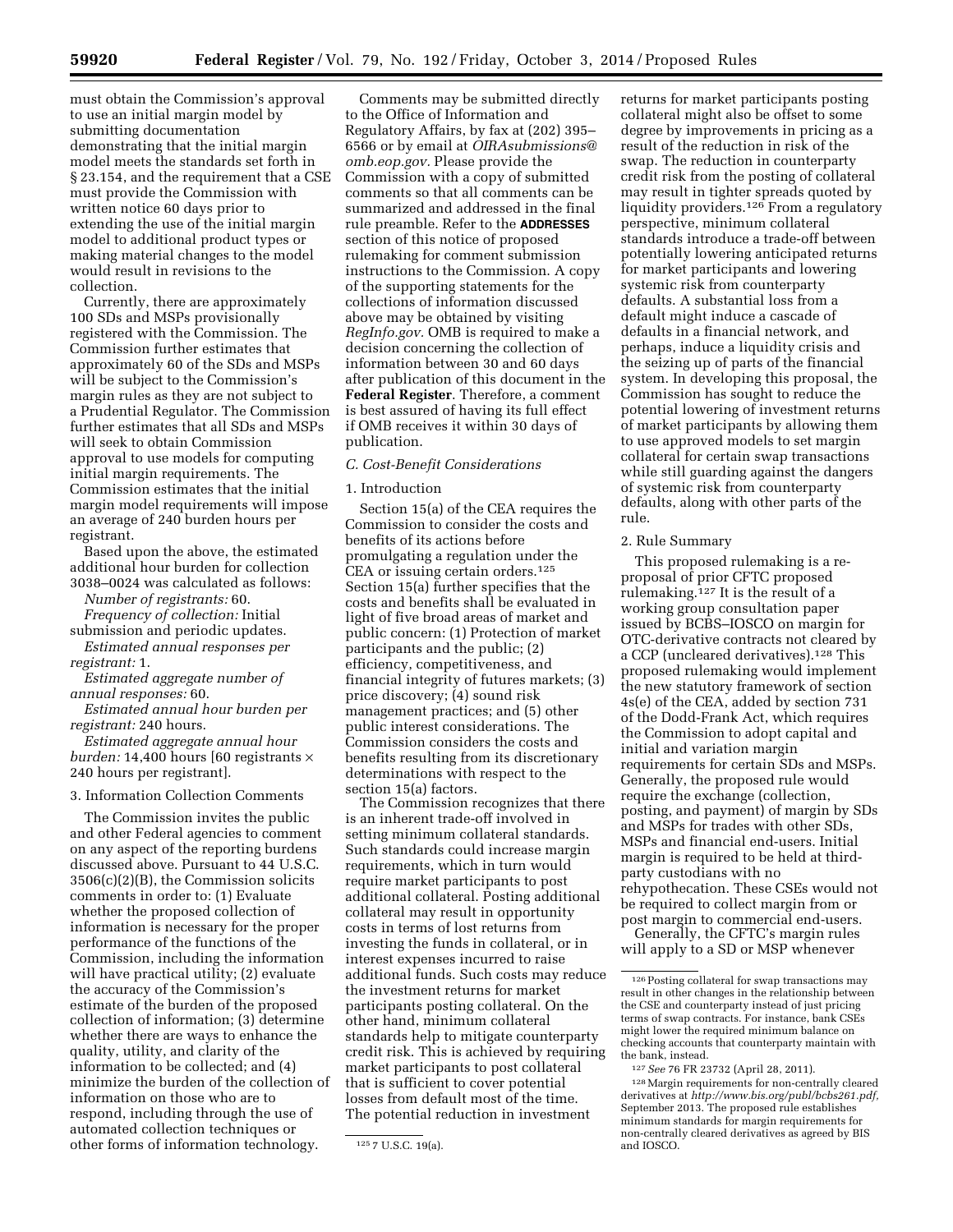there is no Prudential Regulator for that covered swap entity.129 The CFTC's margin rules will apply to swaps that are not cleared and that are executed subsequent to applicable compliance dates set out below, based on an entity's level of uncleared swaps activity during a particular period.

Generally, a CSE must collect IM from a counterparty that is (i) a swap entity, or (ii) a financial end-user with material swaps exposure (\$3 billion notional during June, July and August of the previous year) in an amount that is no less than the greater of: (i) Zero (0) or (ii) the IM collection amount for such swap less the IM threshold amount (\$65 million—not including any portion of the IM threshold amount already applied by the covered swap entity or its affiliates to other swaps with the counterparty or its affiliates).

Generally, a CSE must post IM for any swap with a counterparty that is a financial end-user with material swaps exposure (see above). A CSE is not required to collect IM from or post IM to commercial end-users.

There are two general methods for calculating initial margin, the standardized approach and the modelbased approach. Under the standardized approach, the CSE must calculate IM collection amounts using a table/grid that is set out in the proposed rule.

The model-based approach calculates an amount of IM that is equal to the potential future exposure (''PFE'') of a swap or a netting set of swaps. PFE is an estimate of the one-tailed 99% confidence interval for an increase in the value of the swap over a 10 day period (*i.e.,* VaR model for a 10 day period). The model-based approach must meet the following requirements: (1) The model must have prior written approval by the Commission; (2) a CSE must demonstrate that the initial margin model continuously satisfies the rule's requirements; (3) a covered swap entity must notify the Commission in writing prior to making material changes to the model, such as: (a) Extending the use of the model to an additional product type; (b) making any change that results in material changes to the amount of IM; or (c) making any material changes to the assumptions of the model. The Commission may rescind its approval in whole or in part of an entity's margin model at any time.

The rules for variation margin are as follows: (1) On or before the business day after execution of an uncleared swap between a covered swap entity and a counterparty that is a swap entity or a financial end user, the covered swap entity must collect variation margin from or pay variation margin to the counterparty; (2) a CSE is not required to collect or pay variation from commercial end-users; and (3) a CSE is not required to collect, post, or pay margin unless and until the total amount of margin transfer to be collected or posted for an individual counterparty exceeds the minimum transfer amount.

The eligible collateral for variation margin is cash funds denominated in (a) USD, or (b) a currency in which payment under the swap contracts is required. The eligible collateral for initial margin includes (subject to haircuts on value) financial instruments in various categories, including cash, Treasury securities, and various publicly traded debt and equity instruments. A CSE may not collect or post as initial margin any asset that is a security issued by (i) the party providing such asset or an affiliate of that party; (ii) various banking entities as listed in the proposed rule; or (iii) certain government-sponsored enterprises unless an exception applies.

As defined in the rule, a financial end-user is any counterparty that is not a covered swap entity and includes, among others: (i) A commodity pool, commodity trading advisor and commodity pool operator (all defined in the CEA); (ii) a private fund (defined in Investment Advisers Act); (iii) an employee benefit plan, as defined in ERISA section 3; (iv) a person predominantly engaged in activities that are in the business of banking, or in activities that are financial in nature (defined in section 4(k) of the BHCA); (v) a person defined in (a)–(d), if that person organized under the laws of the U.S.; and (vi) any other entity that in the Commission's discretion is a financial end-user. A non-financial end-user is any entity that is not a financial enduser or an SD/MSP.

Generally, a CSE entering into a swap with a swap entity or a financial enduser with material swap exposure who posts initial margin to the counterparty must comply with the following conditions: (1) All funds posted as initial margin must be held by a thirdparty custodian (unaffiliated with either party in the swap); (2) the third-party custodian is prohibited from rehypothecating (or otherwise transferring) the initial margin; (3) the third-party custodian is prohibited from reinvesting the initial margin in any asset that would not qualify as eligible collateral; and (4) the custodial agreement is legal, valid, binding and

enforceable in the event of bankruptcy, insolvency, or similar proceedings.

Generally, a CSE entering into a swap with a swap entity or a financial enduser with a material swap exposure that collects initial margin from the counterparty must require the same conditions listed above for initial margin posted.

Generally, CSEs must comply with the minimum margin requirements for uncleared swaps on or before the following dates. For variation margin, covered swap entities must comply by December 1, 2015. Initial margin is subject to a phased-in period. The compliance date is December 1, 2015 when both (i) the CSE and its affiliates and (ii) its counterparty and its affiliates, have an average daily aggregate notional amount of uncleared swaps, uncleared security-based swaps, foreign exchange forwards and foreign exchange swaps for each business day in June, July and August 2015 that exceeds \$4 trillion. The compliance date is December 1, 2016 when both (i) the CSE and its affiliates and (ii) its counterparty and its affiliates, have an average daily aggregate notional amount of uncleared swaps, uncleared securitybased swaps, foreign exchange forwards and foreign exchange swaps for each business day in June, July and August 2016 that exceeds \$3 trillion. The compliance date is December 1, 2017 when both (i) the CSE and its affiliates and (ii) its counterparty and its affiliates, have an average daily aggregate notional amount of uncleared swaps, uncleared security-based swaps, foreign exchange forwards and foreign exchange swaps for each business day in June, July and August 2017 that exceeds \$2 trillion. The compliance date is December 1, 2018 when both (i) the CSE and its affiliates and (ii) its counterparty and its affiliates, have an average daily aggregate notional amount of uncleared swaps, uncleared securitybased swaps, foreign exchange forwards and foreign exchange swaps for each business day in June, July and August 2018 that exceeds \$1 trillion. The compliance date is December 1, 2019 for any other covered swap entity with respect to uncleared swaps and uncleared security-based swaps entered into with any other counterparty.

#### 3. Status Quo Baseline

The baseline against which this proposed rule will be compared is the status quo. This requires the Commission to assess what is the current practice within the swaps industry. At present, swap market participants are not legally required to post either initial or variation margin

<sup>129</sup>For this rulemaking, a swap entity is either a swap dealer or a major swap participant.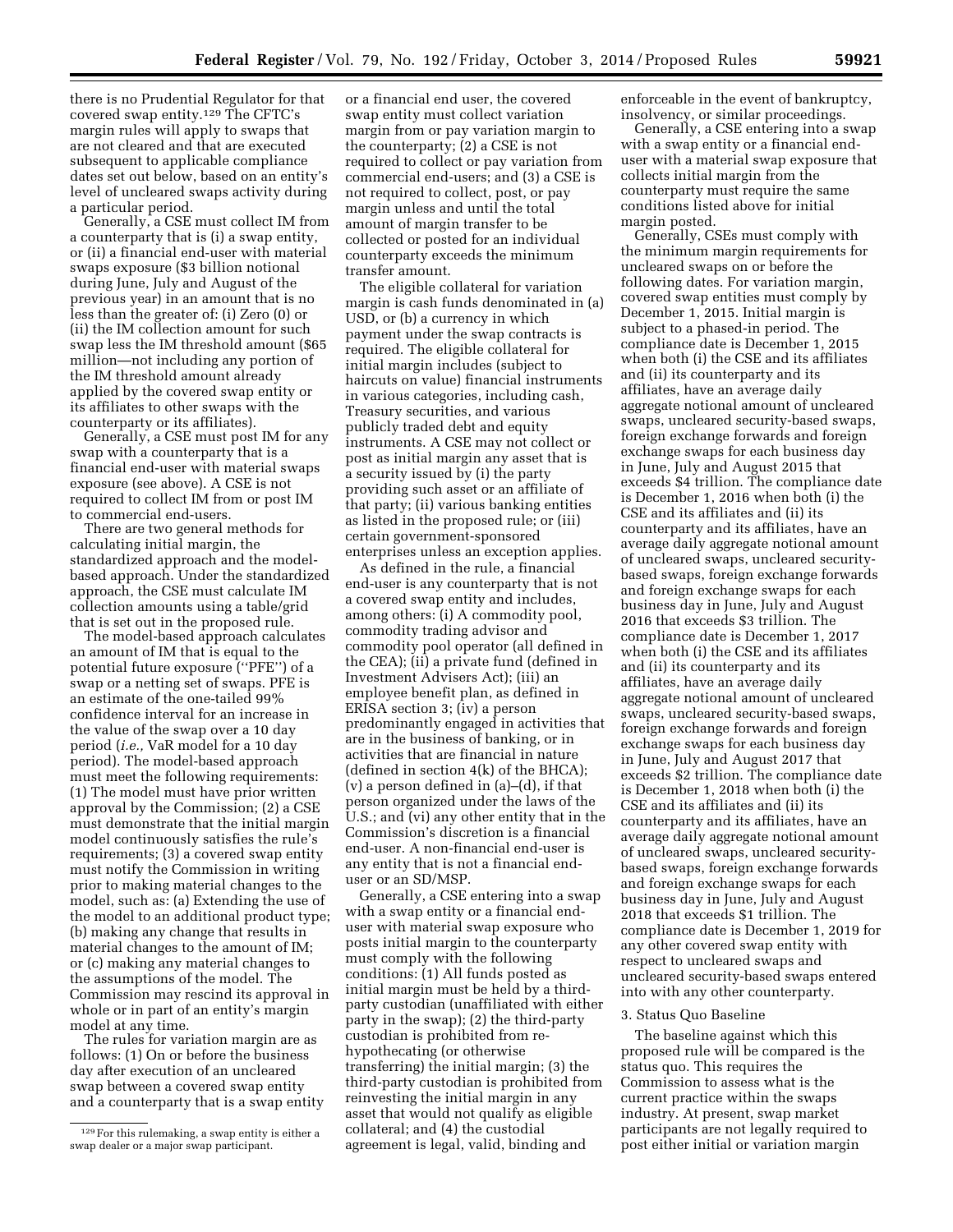when engaging in uncleared swaps. Nevertheless, for risk management purposes, many market participants currently undertake this practice.

In determining the current market practices, the Commission utilized several sources of swaps market data. These sources include (i) the ISDA Margin Survey 2014 (''ISDA Survey''), (ii) BIS's Quantitative impact study on margin requirements for non-centrallycleared OTC derivatives (''BCBS/IOSCO Quantitative Impact Study''), and (iii) Swap Data Repository data (''SDR Data''). Although the data the Commission is considering might not be complete, the Commission requests comments regarding whether there is additional data that it should consider when developing its baseline.

#### a. ISDA Margin Survey

A resource containing current market practice for uncleared swaps is the ISDA Survey.130 The use of collateral agreements (those with exposure and/or collateral balances) is substantial. The

ISDA Survey estimates that roughly 90% of all global uncleared OTC derivatives trades have collateral agreements. 97% and 86% of global bilateral transactions involving credit and fixed income, respectively, are subject to collateral agreements or credit support annexes. The survey reports that the use of cash and government securities accounts for roughly 90% of uncleared global OTC derivative collateral, as has been the case in prior years. The total global collateral related to uncleared derivatives has decreased 14% from \$3.7 trillion at the end of 2012 to \$3.2 trillion at the end of 2013. The survey asserts that this decrease can be largely attributed to mandatory clearing requirements.

b. BCBS/IOSCO's Quantitative Impact Study

Another source containing current market practices for uncleared swaps is the BCBS/IOSCO Quantitative Impact Study.131 According to the Study, BCBS/IOSCO Quantitative Impact Study

respondents have roughly  $\epsilon$ 319 trillion (approximately \$415 trillion) in total outstanding notional derivative positions, are collecting a total of roughly  $E95$  billion (approximately \$124 billion) in initial margin and are posting roughly  $\epsilon$ 6 billion (approximately \$7.8 billion) in initial margin. Hence, average margin represents about 0.03% of the gross notional exposure.'' 132 The large difference between collected and posted margin reflects the fact that the BCBS/ IOSCO Quantitative Impact Study respondents tend to be large derivative dealers with large swap portfolios with transactions that on aggregate mostly offset, have substantial capital, and who have high credit ratings, this generally leads to lower margins.

In light of the definition of potential future exposure in this proposal, it is useful to examine current practice. The table below, reproduced from the BCBS/ IOSCO Quantitative Impact Study provides some statistics on potential future exposure, and related industry practices.

# TABLE 4b—CURRENT MARGIN PRACTICES FOR UNCLEARED SWAPS

|                | Average | Median | Number of<br>respondents |
|----------------|---------|--------|--------------------------|
|                | 8.      | 10.0   | 15                       |
|                | 96.2%   | 96.3%  | 14                       |
|                | 2.9     | 2.0    | 13                       |
|                | 97.5%   | 100.0% | 10                       |
|                | 2.3     |        | 31                       |
| Initial margin | 0. ا    |        | 21                       |

Respondents have provided information on initial margin frequency. Eight (8) of these respondents collect initial margin at deal inception. One (1) of them collects initial margin on an event-driven basis. The remaining 12 respondents collect initial margin daily.

The Commission seeks comment on the representativeness of the BCBS/ IOSCO's Quantitative Impact Study. How do the calculations in the BCBS/ IOSCO's Quantitative Impact Study compare to the experience of financial institutions? Commenters are encouraged to quantify when possible.

#### c. Estimates Using SDR Data

Finally, the Commission reports aggregated data derived from data submitted to swap data repositories in a weekly swaps market report.133 Open swap positions in credit and interest rates as of June 27, 2014 for CFTC

regulated CSEs (59 entities) are presented below. The table also includes total notional amount of swaps transacted by these entities in credit and interest rates during the period January to June 2014:

# OPEN SWAPS AS OF JUNE 27, 2014 [Notional amount in US\$ billions (double count)]

|                                 | Uncleared         | $\cap$ leared  |
|---------------------------------|-------------------|----------------|
| <b>Interest Rates</b><br>Credit | 253,434<br>10,039 | 223.744<br>879 |

<sup>130</sup>*See [http://www2.isda.org/functional-areas/](http://www2.isda.org/functional-areas/research/surveys/margin-surveys) [research/surveys/margin-surveys](http://www2.isda.org/functional-areas/research/surveys/margin-surveys)*.

<sup>131</sup>Bank for International Settlements, February 2013, page 31, *see [http://www.bis.org/publ/](http://www.bis.org/publ/bcbs242.pdf) [bcbs242.pdf](http://www.bis.org/publ/bcbs242.pdf)*.

<sup>132</sup>Bank for International Settlements, February 2013, page 31. *See [http://www.bis.org/publ/](http://www.bis.org/publ/bcbs242.pdf) [bcbs242.pdf](http://www.bis.org/publ/bcbs242.pdf)*.

<sup>133</sup>*See [http://www.cftc.gov/MarketReports/](http://www.cftc.gov/MarketReports/SwapsReports/index.htm) [SwapsReports/index.htm](http://www.cftc.gov/MarketReports/SwapsReports/index.htm)*.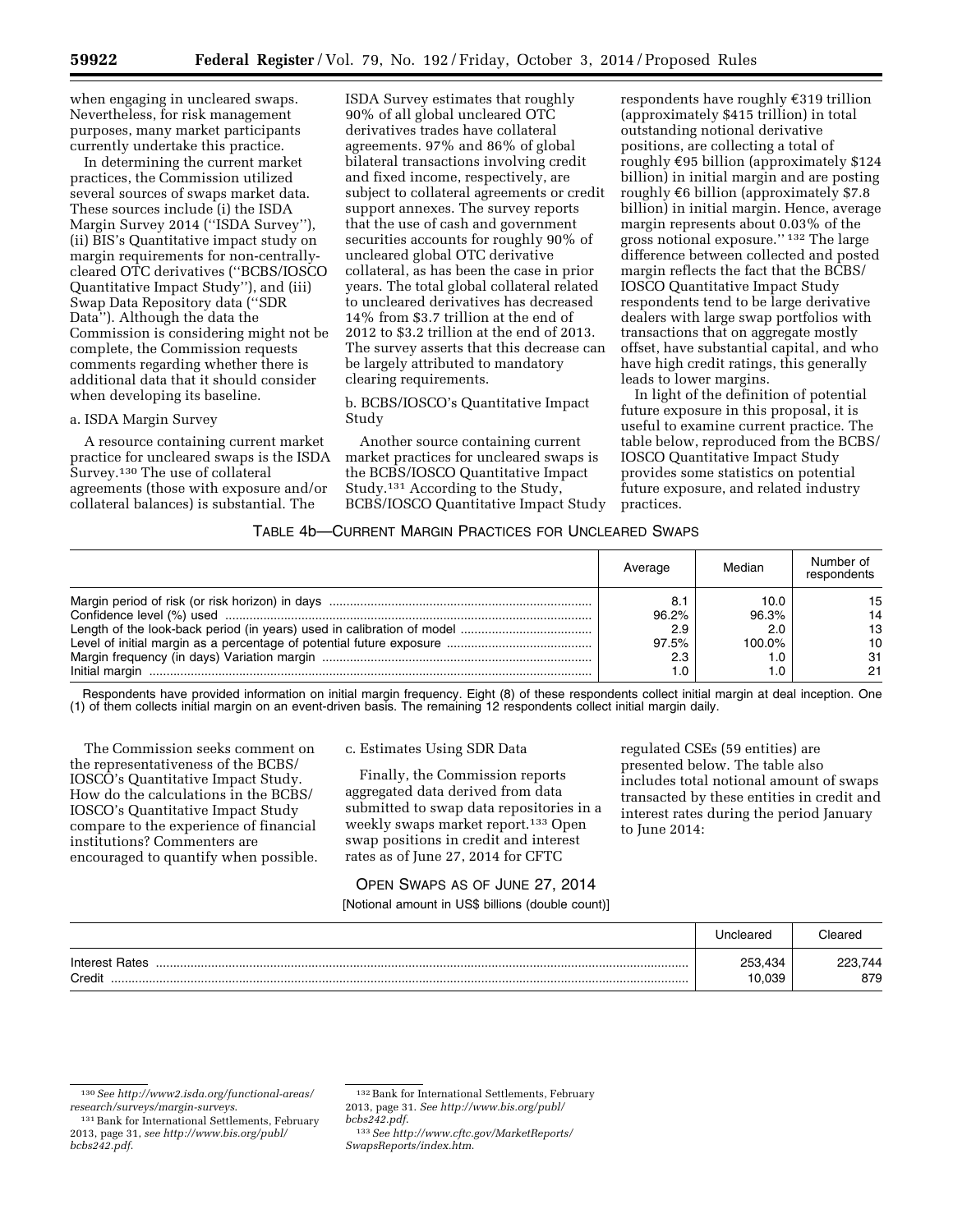# AGGREGATE NOTIONAL SWAPS TRANSACTION (JANUARY TO JUNE 2014) [Notional amount in US\$ billions (double count)]

|                          | Uncleared      | Cleared       |
|--------------------------|----------------|---------------|
| Interest Rates<br>Credit | 12,630<br>.362 | 39.816<br>--- |

The Commission notes that OCC's Economic Impact Analysis for Swaps Margin Proposed Rule<sup>134</sup> has estimated that in year one, OCC-supervised institutions will have to post total initial margin of approximately \$331 billion with approximately \$283 billion in interest rate and credit swaps. Using annualized notional swaps activity for just interest rate and credit, and adopting a similar methodology to the OCC's Economic Impact Analysis, the Commission estimates that the 59 CFTC regulated CSEs will have to post initial margin in year one of approximately \$340 billion or possibly less as noted below. The OCC's estimate and the Commission's estimate are not based on the same data. The OCC's estimates are based on transactions activity implied by the open swaps positions from Call Report schedule RC–L. The Commission's estimates are based on transaction data reported to SDRs. To the extent SDR data includes financial end users without material swaps exposure, nonfinancial end users, sovereigns, and multilateral development banks who do not have to post collateral, the amount of required initial margin would be less than the Commission's estimate of approximately \$340 billion. Further, the amount of required initial margin will be lower as a result of the \$65 million threshold, too. While the OCC has made certain assumptions regarding coverage of the swaps activity by its regulated entities during the different compliance dates, the Commission does not have access to relevant data to make similar estimates. The Commission's initial margin estimates assume that uncleared swaps activities by CFTC regulated CSEs in these two asset classes will remain the same. These differences in approaches and the data sources means that the Commission's estimates will likely have overstated the actual margins that will be posted in year one after enactment.

The Commission points out that prudentially regulated CSEs, CFTC regulated CSEs, and SEC regulated CSEs will trade with each other. Thus, one cannot simply add the margin estimates by various regulators as this will double count the amount of initial margin

collateral for swap transactions between differently regulated CSEs. The Commission seeks comment on how it should consider or allocate the common costs and benefits of the margin collateral that is required by more than one CSE regulator. Further, the Commission seeks comments on all aspects of its initial margin estimates and methods. Commenters are encouraged to quantify, if practical.

# 4. Section 15(a) Factors

a. Protection of Market Participants and the Public

Margin helps to protect market participants from counterparty credit risk. It also helps to protect the public by lowering the probability of a financial crisis, because margin helps to impede or contain the risk of a cascade of defaults occurring. A cascade occurs when one participant defaulting causes subsequent defaults by its counterparties, and so on, resulting in a domino effect and a potential financial crisis.

The derivatives positions of swap market participants are limited by their ability to post margin. If the ability to post margin is binding, then required margin may reduce swap market exposures for some participants. In many cases, reduced swap market exposure for a participant may lower their probability of default, all else equal. Further, when a swap participant defaults, the margin can be used to absorb the losses to the counterparty. This facilitates the non-defaulting party reestablishing a similar position with a new counterparty.

In requiring daily variation margin payments, the proposed rule would require counterparties to mark-to-market all open swap positions. The process of marking swap contracts to market or model, forces participants to recognize losses promptly and to adjust collateral accordingly. This helps to prevent the accumulation of large unrecognized losses and exposures. Consequently, this frequent settling up may reduce the probability of default of the party who has been experiencing losses on the contract. The proposed rule however, requires a minimum payment amount of \$650,000, which provides counterparties with operational relief.

This minimum payment does not lower the amount owed, but permits deferral of margin exchanges until it is operationally efficient. In providing this relief the Commission believes that it will lower the overall burden on the financial system, but as a result of this amount being relatively small the Commission believes this deferral would not noticeably increase the overall risk to the financial system and the general public.

The proposed rule also provides that initial margin must be held at a thirdparty custodian. The margin amount held there cannot be rehypothecated with both parties having access to the collateral. This access is designed to prevent a liquidity event, inducing a cascading event. With rehypothecation, the collateral of some parties may be linked or used as collateral posted for other positions—the same collateral is posted for many positions for many different entities, resulting in a rehypothecation chain. When a default or liquidity event occurs at one link along the rehypothecation chain, it might induce further defaults or liquidity events for other links in the rehypothecation chain, because access to the collateral for other positions may be obstructed by a default along the chain, which may result in a liquidity event along the entire chain.

The cost of providing initial margin collateral reflects the cost of obtaining the assets used as collateral, which is either the cost of raising external funds, or the foregone income that could been earned had the firm invested in a different asset (opportunity cost). The effective cost is the difference between the relevant cost of obtaining eligible assets and the return on the assets that can be pledged as collateral. The effective cost will likely differ between entities and even desks in the same entity as well as over time as conditions change. At one extreme, it may be that some entities providing initial margin, such as pension funds and asset managers, will provide assets as initial margin that they already own and would have owned even if no requirements were in place. In such cases the economic cost of providing initial margin collateral is anticipated to be low. In other cases, entities engaging

<sup>134</sup>*See [http://www.regulations.gov/](http://www.regulations.gov/#!documentDetail;D=OCC-2011-0008-0131) [#!documentDetail;D=OCC-2011-0008-0131](http://www.regulations.gov/#!documentDetail;D=OCC-2011-0008-0131)*.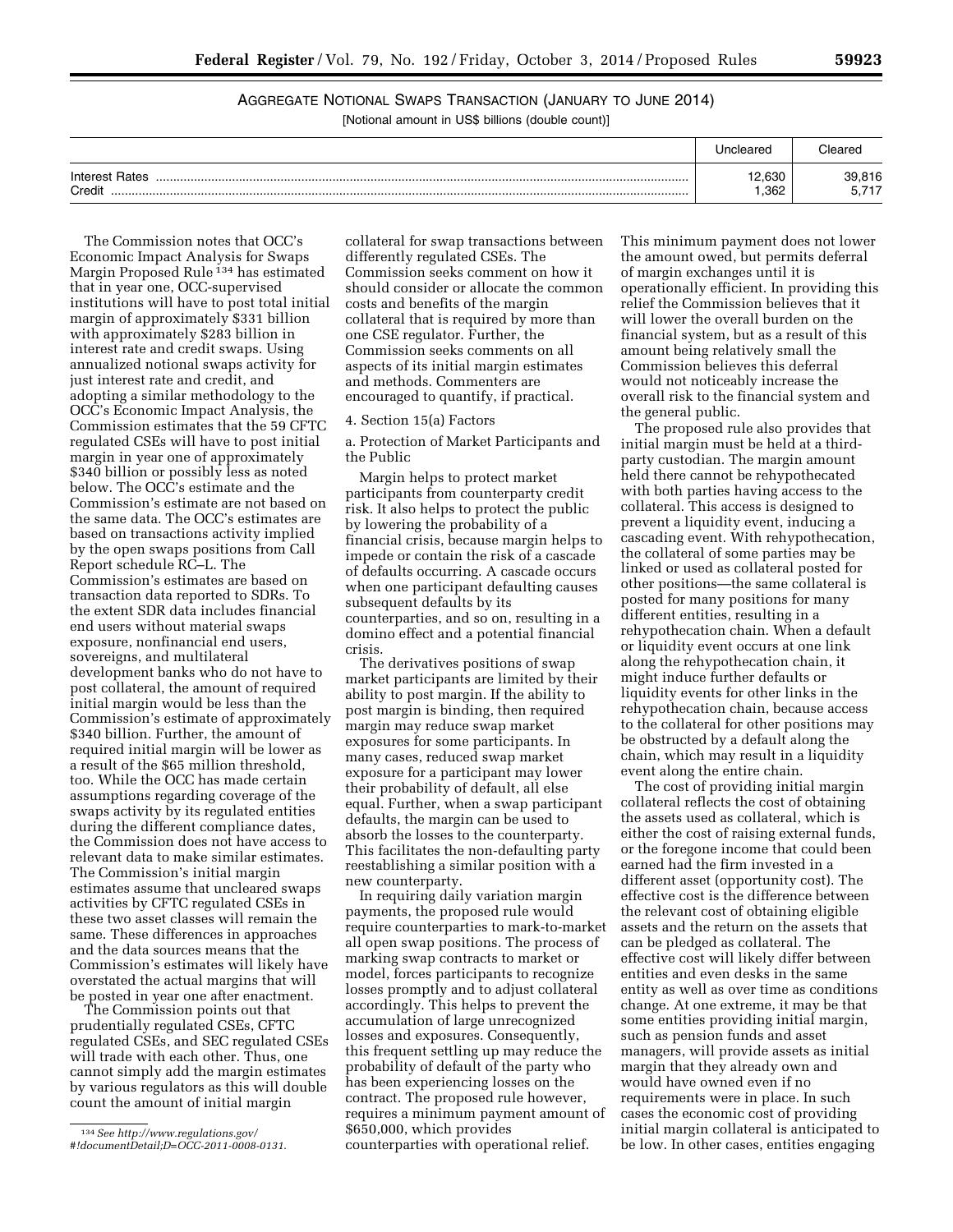in uncleared swaps will have to raise additional funds to secure assets that can be pledged as initial margin. The greater the costs of their funding, relative to the rates of return on the initial margin collateral, the greater the cost of providing collateral assets. It is difficult, however, to estimate these costs due to differences in funding costs across different types of entities as well as differences in funding costs over time, and differences in the rate of return on different collateral assets that may be used to satisfy the initial margin requirements. In addition, as a result of the fact that posting margin reduces the risk of default, the posting party could receive a benefit in the form of improved pricing of the swap or other beneficial changes to the relationship between the CSE and the counterparty. To the extent any such benefit is realized, it would offset a portion of the cost incurred in posting collateral.

The Commission seeks comment on the appropriate cost or a proxy for the costs to posting collateral for CFTC regulated entities, recognizing that CFTC entities may have different costs for pledging collateral. The Commission also seeks comments on the quantitative impact of these proposed rules on the pricing of swaps or other changes in the relationships between CSEs and counterparties.

The proposal also requires that variation margin be exchanged between covered swap entities and other swap entities and financial end-users. The Commission preliminarily believes that the impact of such requirements are low in the aggregate because: (i) regular exchange of variation margin is already a well-established market practice among a large number of market participants, and (ii) exchange of variation margin simply redistributes resources from one entity to another in a manner that imposes no aggregate liquidity costs. An entity that suffers a reduction in liquidity from posting variation margin is offset by an increase in the liquidity enjoyed by the entity receiving the variation margin because variation margin is posted with cash. The Commission notes that if the margin payments are not instantaneous, however, there may be a slight loss in liquidity while payments are being posted.

Posting margin may discourage some parties from hedging certain risks because it is no longer cost effective for them to do so. Consequently, this may reduce liquidity for some swap contracts. This concern is mitigated somewhat by exempting non-financial end users from having to post margin. Furthermore, not requiring parties to

exchange variation margin when the change in valuation is small enough, \$650,000, achieves additional cost savings. The proposed rule will create additional demand for eligible collateral to post as margin. Some advocates have expressed concern regarding the future availability of eligible assets for market participants to post as margin; 135 however, in developing this proposal, the Commission has added additional types of financial instruments to the list of eligible collateral in an attempt to mitigate this concern. That being said, it is too early to tell the extent to which eligible collateral will become more expensive to obtain. Even if higher demand for collateral does increase the price of certain existing assets, the Commission surmises that markets for various forms of collateral will clear. Higher prices may create incentives for creators of high quality assets to supply more in the future. For instance, sovereigns and credit worthy corporations may find it advantageous to issue more debt; as demand increases for their debt, prices will rise with corresponding borrowing rates decreasing. In addition, mutual funds and hedge funds may be willing for a fee to lend out assets that they hold in their portfolios to be pledged as initial margin. Some financial intermediaries may set up services to transform other financial instruments into eligible collateral, too.

According to the Committee on the Global Financial System, there seems to be sufficient eligible collateral at present and in the near term, as they noted that ''Current estimates suggest that the combined impact of liquidity regulation and OTC derivatives reforms could generate additional collateral demand to the tune of \$4 trillion. At the same time, the supply of collateral assets is known to have risen significantly since end-2007. Outstanding amounts of AAAand AA-rated government securities alone—based on the market capitalization of widely used benchmark indices—increased by \$10.8 trillion between 2007 and 2012. Other measures suggest even greater increases in supply.'' 136 As discussed above, there may be a reduction in the number

of swap contracts due to the cost of posting margin. Indeed, this may be the case even if the cost of posting eligible collateral does not increase in price. Finally, the proposed margin rules will be phased in gradually. This gives regulators the ability to make adjustments, if necessary.

b. The Efficiency, Competitiveness, and Integrity of Markets

The proposed margin requirements make cleared swaps relatively more attractive. The Commission is requiring ten day initial margins for uncleared swaps and only five day margin for cleared swaps. In addition, the Commission is only allowing limited netting for uncleared swaps. All else equal, due to multilateral netting, less collateral may be required in a cleared environment relative to an uncleared environment.137

The Commission is allowing only limited netting for uncleared swaps. Limited netting may encourage participants to use a small number of counterparties for multiple swap transactions, because participants can only net swaps from those made with the same counterparty. This may encourage the concentration of risk among a few counterparties. However, these concerns may be mitigated somewhat by performing frequent portfolio compression exercises that facilitate multilateral netting.

Another cost of the rules may be a reduction in the efficacy of hedging. Rules that make standardized swaps relatively less expensive may induce some entities to forego some customized swaps that may better match their exposures. However, before an entity decides to use a standardized swap over a customized uncleared swap, it must weigh the potentially lower margin costs from using standardized swaps against potentially losses from imperfect hedges. Consequently, market participants will still use customized swaps when they believe such swaps are superior for their hedging needs.

All the market protection benefits discussed above may help to improve the integrity of markets, because they make it more likely that swap market participants will be able to perform on their contractual obligations. This comes with potential losses to participants who have to place their capital into margin and, hence potentially receive lower anticipated returns on their capital.

<sup>135</sup>*See,* for instances, Singh (2010), ''Undercollateralisation and rehypothecation in the OTC derivatives markets,'' Banque de France Financial Stability Review (14); Sidanius and Zikes (2012), ''OTC derivatives reform and collateral demand impact,'' Financial Stability Paper (18); and Duffie, Scheicher, and Vuillemey (2014), ''Central Clearing and Collateral Demand,'' working paper, Stanford University.

<sup>136</sup>Committee on the Global Financial System, ''Asset encumbrance and the demand for collateral assets'', *CGFS Papers,* no. 49, May 2013, *[http://](http://www.bis.org/publ/cgfs49.pdf) [www.bis.org/publ/cgfs49.pdf](http://www.bis.org/publ/cgfs49.pdf)*.

<sup>137</sup>Anderson and Joeveer (2014), ''The Economics of Collateral,'' working paper, London School of Economics.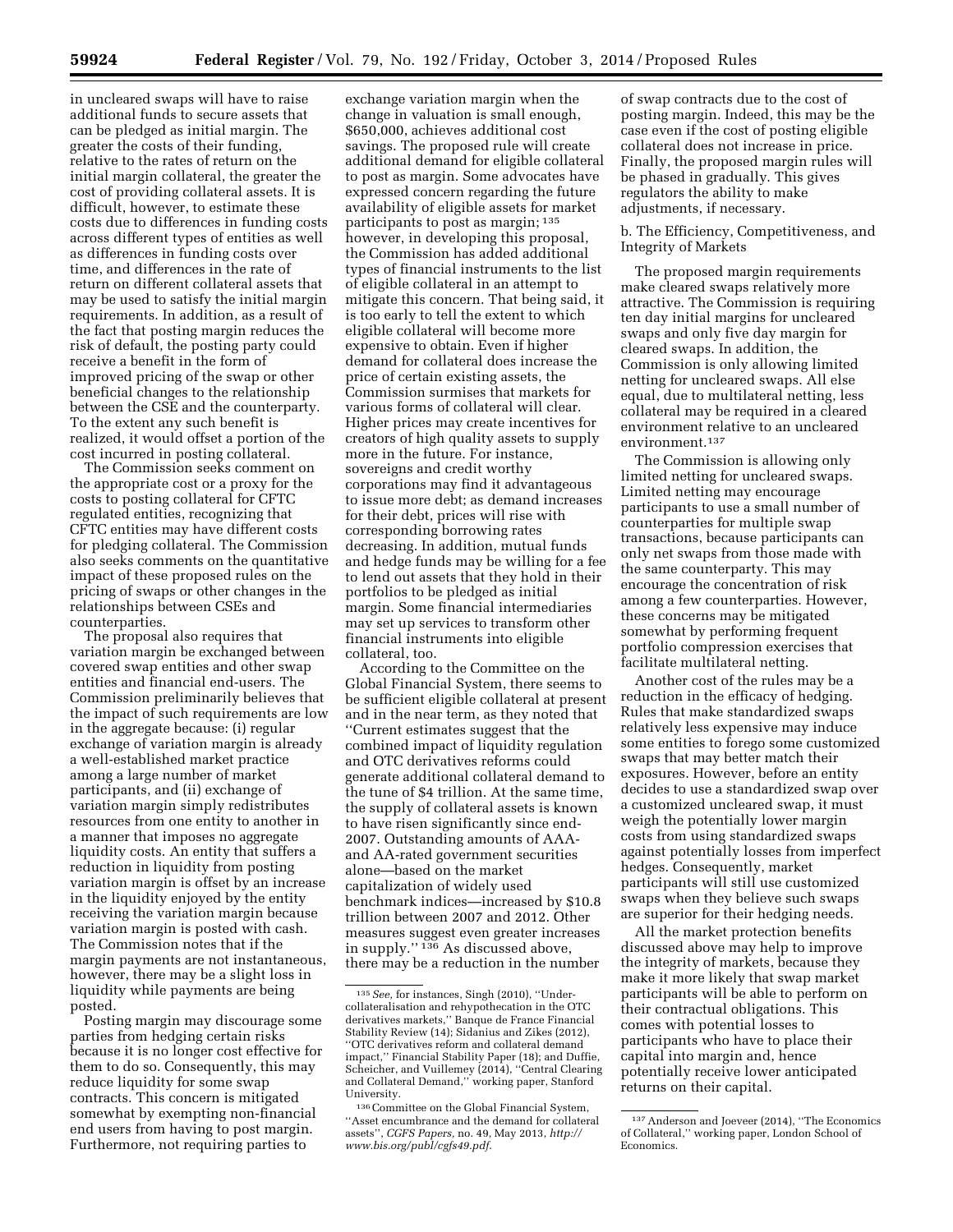The Commission has endeavored to harmonize this rulemaking with the domestic prudential regulators, as well as with foreign regulators. Two of the goals of harmonization are to satisfy the statute as well as to create a more level playing field thereby promoting fairer competition between entities regulated in different jurisdictions or by different regulators. Otherwise, regulatory arbitrage opportunities might be substantial. Price arbitrage occurs when an identical asset simultaneously has two different prices, so that an arbitrager may buy that asset where it is cheaper and sell it where it is more expensive to garner a risk free profit. Similarly, a regulatory arbitrager takes advantage of regulatory discrepancies by adapting activities so as to locate them in jurisdictions to increase the arbitrager's regulatory profits (*i.e.,* regulatory benefits minus regulatory burdens).

The Commission is in discussion with domestic and foreign regulators on the material swap exposure threshold for financial end users to be required to post margin collateral. The Commission notes that some foreign regimes have proposed a higher threshold than \$3 billion. In addition, the Commission realizes that setting a threshold lower than another jurisdiction may result in some market participants conducting some swaps in the jurisdiction with a lower threshold. The Commission is required, to the maximum extent practicable, to harmonize with prudential regulators, and domestic regulators are endeavoring to harmonize with foreign regulators, as well. Therefore, the Commission expects to consider the relative benefits that might come from having consistent standards against those that might come from having different thresholds. The Commission is seeking comment on the costs and benefits of setting the threshold for material swap exposure for financial end users to be required to post margin collateral at various levels. In particular, commenters are encouraged to discuss competitive impacts and to quantify, if practical. In addition, the Commission is seeking comments on the costs and benefits of not fully harmonizing its rules with those of the prudential regulators. Commenters are encouraged to discuss the operational difficulties and to quantify, if practical.

Inasmuch as larger banks tend to have a lower cost of capital than smaller banks, the posting of margin for uncleared swaps may result in a competitive advantage for larger banks when engaging in swaps, all else equal. Even though they are exempted from clearing as financial end users, small

banks that have a material swaps exposure generally will have to post margin collateral when engaging in uncleared swaps with CFTC regulated CSEs. Thus, small banks may have to fund additional collateral to post as margin for uncleared swaps or engage in more cleared swaps that require relatively less collateral to post. The Commission is seeking comment on the costs and benefits of requiring small banks with material swaps exposures to post collateral with CFTC regulated CSEs. Commenters may choose to recognize that under the prudential regulators' proposal, small banks that have a material swaps exposure and that engage in swaps with prudentially regulated CSEs would have to post margin collateral for uncleared swaps, too. Further, commenters may also choose to recognize that the Commission is required to harmonize this rulemaking, to the maximum extent practicable, with the prudential regulators. Comments are encouraged to quantify, if practical.

# c. Price Discovery

The Commission is requiring ten day initial margins for uncleared swaps and only five day margin for cleared swaps. In addition, the Commission is only allowing limited netting for uncleared swaps. Consequently, these rules promote the use of more standardized cleared swaps at the expense of more customized and opaque swaps.

To the extent traders increase the use of standardized cleared swaps in response to these rules, it may lead to greater transparency, overall, in the swaps markets. Compared to uncleared swaps, standardized swaps' prices tend to be more transparent and the price discovery process for such swaps may improve with higher volumes. Conversely, lower volumes for uncleared swaps may negatively impact the price discovery process for such swaps. However, the Commission believes that the potential reduction in the efficacy of the price discovery process for uncleared swaps is less of a concern, because the price-setting process for uncleared swaps is not conducted on a regulated platform or pursuant to rules requiring transparency and is therefore relatively opaque in the current environment, anyway.

The Commission recognizes that another way the rules may affect price discovery is by promoting confidence in the market. As such, the margin collateral rules may protect, prophylactically, the price discovery process of some swap contracts in some circumstances. The rules might protect price discovery by reducing the

frequency of trading interruptions in segments of the swap market due to credit risk concerns. This rulemaking might improve price discovery in these instances, because the presence of collateral mitigates credit risk concerns, and thereby allows these swap contract markets to remain functioning. In turn, this permits market participants to continue to observe the prices of these swaps.

The Commission requests comment on potential effects of the rule on price discovery as well as on the relative use of cleared and uncleared swaps, and on whether particular types of market participants, including intermediaries such as regulated trading platforms, will be impacted differently by the rule. Commenters are urged to quantify the costs and benefits, if practicable.

#### d. Sound Risk Management Practices

Margin helps to mitigate the credit risk exposure resulting from swap contracts. Further, it is a sound practice to regularly mark to market or model to prevent the accumulation of unrecognized losses and exposures (through the exchange of variation margin). At the same time, requiring margin may help deter traders from taking advantage of the inherent leverage in certain swap transactions.

The Commission is requiring ten day initial margins for uncleared swaps and only five day initial margin for cleared swaps. Thus, the rule may result in the use of more standardized cleared swaps at the expense of more customized swaps which may be harder to evaluate and risk manage; however, this may result in market participants using nonoptimal hedging techniques, as noted above, which may increase overall risk at a firm.

Prohibiting rehypothecation at thirdparty custodians when both parties have access to the collateral will be helpful in the time of default. Otherwise, a liquidity event might occur that induces a cascading event, in which the positions will be linked to other positions and counterparties. The policy of not allowing rehypothecation, however, requires that more collateral be available to post as margin. As discussed above, this does not seem to be a serious problem at present, but it might become one in the future. In addition, to protect parties against the circumstance when pledged collateral might be appropriated by the counterparty, margins must be held at third parties. Facilitating the use of more customized models might induce market participants to more thoroughly analyze the risks of their swap transactions, and may lead to better risk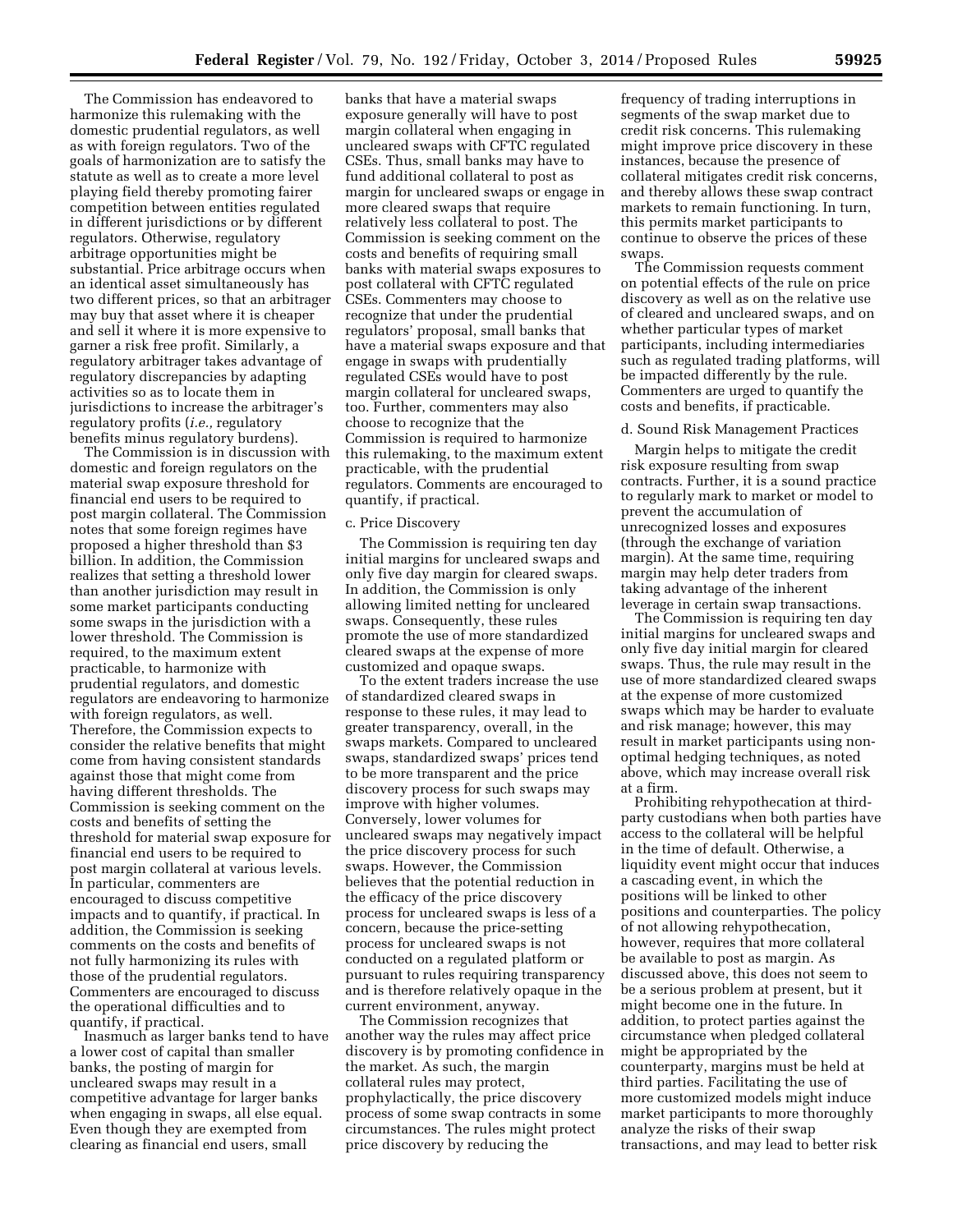management practices overall. The Commission is allowing various methods to model the amount of collateral required as initial margin for uncleared swap transactions, including Commission-approved standard models or more customized ones.

In this proposal, the Commission has added flexibility to what constitutes eligible collateral, allowing participants in uncleared swap transactions to 'optimize' their collateral inasmuch as they may reduce their opportunity cost losses from pledging assets with lower anticipated returns. This may result in market participants focusing on improving their margin and risk management practices.

e. Other Public Interest Considerations

The Commission has not identified any other public interest considerations.

#### **List of Subjects**

# *17 CFR Part 23*

Swaps, Swap dealers, Major swap participants, Capital and margin requirements.

#### *17 CFR Part 140*

Authority delegations (Government agencies), Organization and functions (Government agencies).

For the reasons discussed in the preamble, the Commodity Futures Trading Commission proposes to amend 17 CFR chapter I as set forth below:

# **PART 23—SWAP DEALERS AND MAJOR SWAP PARTICIPANTS**

■ 1. The authority citation for part 23 continues to read as follows:

**Authority:** 7 U.S.C. 1a, 2, 6, 6a, 6b, 6b–1, 6c, 6p, 6r, 6s, 6t, 9, 9a, 12, 12a, 13b, 13c, 16a, 18, 19, 21.

■ 2. Add subpart E to part 23 to read as follows:

# **Subpart E—Capital and Margin Requirements for Swap Dealers and Major Swap Participants**

Sec.

- 23.100–23.149 [Reserved]
- 23.150 Scope.<br>23.151 Definit Definitions applicable to margin
- requirements. 23.152 Collection and posting of initial margin.
- 23.153 Collection and payment of variation
- margin.<br>23.154 Cal 23.154 Calculation of initial margin.<br>23.155 Calculation of variation marg
- 23.155 Calculation of variation margin.<br>23.156 Forms of margin.
- 23.156 Forms of margin.<br>23.157 Custodial arrange
- 23.157 Custodial arrangements.<br>23.158 Margin documentation.
- Margin documentation.
- 23.159 Compliance dates.
- 23.160–23.199 [Reserved]

# **§§ 23.100–23.149 [Reserved]**

#### **§ 23.150 Scope.**

The margin requirements set forth in § 23.150 through § 23.159 shall apply to uncleared swaps, as defined in § 23.151, that are executed after the applicable compliance dates set forth in § 23.159.

#### **§ 23.151 Definitions applicable to margin requirements.**

For the purposes of §§ 23.150 through 23.159:

*Affiliate* means any company that controls, is controlled by, or is under common control with another company.

*Bank holding company* has the meaning specified in section 2 of the Bank Holding Company Act of 1956 (12 U.S.C. 1841).

*Broker dealer* means an entity registered with the Securities and Exchange Commission under section 15 of the Securities Exchange Act of 1934 (15 U.S.C. 78o).

*Control* of another company means: (1) Ownership, control, or power to vote 25 percent or more of a class of voting securities of the company, directly or indirectly or acting through one or more other persons;

(2) Ownership or control of 25 percent or more of the total equity of the company, directly or indirectly or acting through one or more other persons; or

(3) Control in any manner of the election of a majority of the directors or trustees of the company.

*Counterparty* means the other party to a swap to which a covered swap entity is a party.

*Covered counterparty* means a financial end user with material swaps exposure, a swap dealer, or a major swap participant that enters into a swap with a covered swap entity.

*Covered swap entity* means a swap dealer or major swap participant for which there is no prudential regulator.

*Cross-currency swap* means a swap in which one party exchanges with another party principal and interest rate payments in one currency for principal and interest rate payments in another currency, and the exchange of principal occurs upon the inception of the swap, with reversal of the exchange of principal at a later date that is agreed upon at the inception of the swap.

*Data source* means an entity and/or method from which or by which a covered swap entity obtains prices for swaps or values for other inputs used in a margin calculation.

*Depository institution* has the meaning specified in section 3(c) of the Federal Deposit Insurance Act (12 U.S.C. 1813(c)).

*Eligible collateral* means collateral described in § 23.157.

*Eligible master netting agreement*  means a written, legally enforceable agreement provided that:

(1) The agreement creates a single legal obligation for all individual transactions covered by the agreement upon an event of default, including upon an event of receivership, insolvency, liquidation, or similar proceeding, of the counterparty;

(2) The agreement provides the covered swap entity the right to accelerate, terminate, and close out on a net basis all transactions under the agreement and to liquidate or set off collateral promptly upon an event of default, including upon an event of receivership, insolvency, liquidation, or similar proceeding, of the counterparty, provided that, in any such case, any exercise of rights under the agreement will not be stayed or avoided under applicable law in the relevant jurisdictions, other than in receivership, conservatorship, resolution under the Federal Deposit Insurance Act (12 U.S.C. 1811 *et seq.*), Title II of the Dodd-Frank Act (12 U.S.C. 4617) or under any similar insolvency law applicable to U.S. Government-sponsored enterprises (12 U.S.C. 2183 and 2279cc);

(3) The agreement does not contain a walkaway clause (that is, a provision that permits a non-defaulting counterparty to make a lower payment than it otherwise would make under the agreement, or no payment at all, to a defaulter or the estate of a defaulter, even if the defaulter or the estate of the defaulter is a net creditor under the agreement); and

(4) A covered swap entity that relies on the agreement for purposes of calculating the margin required by this part:

(i) Conducts sufficient legal review (and maintains sufficient written documentation of that legal review) to conclude with a well-founded basis that:

(A) The agreement meets the requirements of paragraphs (1) through (3) of this definition; and

(B) In the event of a legal challenge (including one resulting from default or from receivership, insolvency, liquidation, or similar proceeding) the relevant court and administrative authorities would find the agreement to be legal, valid, binding, and enforceable under the law of the relevant jurisdictions; and

(ii) Establishes and maintains written procedures to monitor possible changes in relevant law and to ensure that the agreement continues to satisfy the requirements of this definition.

*Financial end user* means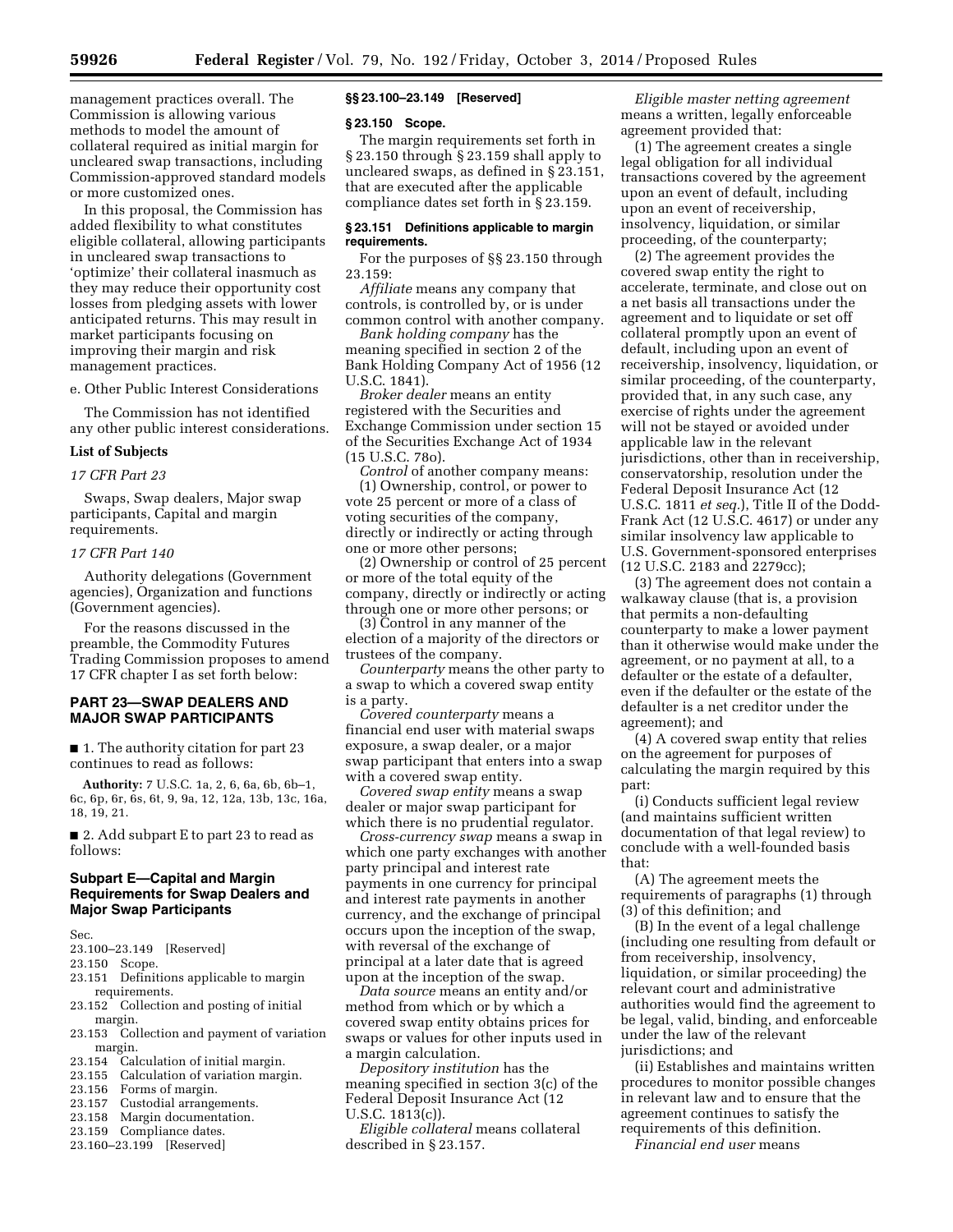(1) A counterparty that is not a swap entity and that is:

(i) A bank holding company or an affiliate thereof; a savings and loan holding company; or a nonbank financial institution supervised by the Board of Governors of the Federal Reserve System under Title I of the Dodd-Frank Act (12 U.S.C. 5323);

(ii) A depository institution; a foreign bank; a Federal credit union or State credit union as defined in section 2 of the Federal Credit Union Act (12 U.S.C. 1752(1) and (6)); an institution that functions solely in a trust or fiduciary capacity as described in section 2(c)(2)(D) of the Bank Holding Company Act (12 U.S.C. 1841(c)(2)(D)); an industrial loan company, an industrial bank, or other similar institution described in section 2(c)(2)(H) of the Bank Holding Company Act (12 U.S.C.  $1841(c)(2)(H));$ 

(iii) An entity that is state-licensed or registered as:

(A) A credit or lending entity, including a finance company; money lender; installment lender; consumer lender or lending company; mortgage lender, broker, or bank; motor vehicle title pledge lender; payday or deferred deposit lender; premium finance company; commercial finance or lending company; or commercial mortgage company; except entities registered or licensed solely on account of financing the entity's direct sales of goods or services to customers;

(B) A money services business, including a check casher; money transmitter; currency dealer or exchange; or money order or traveler's check issuer;

(iv) A regulated entity as defined in section 1303(20) of the Federal Housing Enterprises Financial Safety and Soundness Act of 1992 (12 U.S.C. 4502(20)) and any entity for which the Federal Housing Finance Agency or its successor is the primary federal regulator;

(v) Any institution chartered and regulated by the Farm Credit Administration in accordance with the Farm Credit Act of 1971, as amended, 12 U.S.C. 2001 *et seq.;* 

(vi) A securities holding company; a broker or dealer; an investment adviser as defined in section 202(a) of the Investment Advisers Act of 1940 (15 U.S.C. 80b–2(a)); an investment company registered with the Securities and Exchange Commission under the Investment Company Act of 1940 (15 U.S.C. 80a–1 *et seq.*).

(vii) A private fund as defined in section 202(a) of the Investment Advisers Act of 1940 (15 U.S.C. 80–b– 2(a)); an entity that would be an

investment company under section 3 of the Investment Company Act of 1940 (15 U.S.C. 80a–3) but for section 3(c)(5)(C); or an entity that is deemed not to be an investment company under section 3 of the Investment Company Act of 1940 pursuant to Investment Company Act Rule 3a–7 of the Securities and Exchange Commission (17 CFR 270.3a–7);

(viii) A commodity pool, a commodity pool operator, a commodity trading advisor, or a futures commission merchant;

(ix) An employee benefit plan as defined in paragraphs (3) and (32) of section 3 of the Employee Retirement Income and Security Act of 1974 (29 U.S.C. 1002);

(x) An entity that is organized as an insurance company, primarily engaged in writing insurance or reinsuring risks underwritten by insurance companies, or is subject to supervision as such by a State insurance regulator or foreign insurance regulator;

(xi) An entity that is, or holds itself out as being, an entity or arrangement that raises money from investors primarily for the purpose of investing in loans, securities, swaps, funds or other assets for resale or other disposition or otherwise trading in loans, securities, swaps, funds or other assets;

(xii) A person that would be a financial entity described in paragraphs (1)(i)–(xi) of this definition if it were organized under the laws of the United States or any State thereof; or

(xiii) Notwithstanding paragraph (2) of this definition, any other entity that the Commission determines should be treated as a financial end user.

(2) The term ''financial end user'' does not include any counterparty that is:

(i) A sovereign entity;

(ii) A multilateral development bank; (iii) The Bank for International Settlements;

(iv) An entity that is exempt from the definition of financial entity pursuant to section 2(h)(7)(C)(iii) of the Act and implementing regulations; or

(v) An affiliate that qualifies for the exemption from clearing pursuant to section  $2(h)(7)(D)$  of the Act.

*Foreign bank* has the meaning specified in section 1 of the International Banking Act of 1978 (12 U.S.C. 3101).

*Foreign exchange forward and foreign exchange swap* mean any foreign exchange forward, as that term is defined in section 1a(24) of the Act, and foreign exchange swap, as that term is defined in section 1a(25) of the Act.

*Initial margin* means collateral collected or posted to secure potential future exposure under one or more uncleared swaps.

*Initial margin threshold amount*  means an aggregate credit exposure of \$65 million resulting from all uncleared swaps and uncleared security-based swaps between a covered swap entity and its affiliates, and a covered counterparty and its affiliates.

*Major currencies* means

- (1) United States Dollar (USD);
- (2) Canadian Dollar (CAD);
- (3) Euro (EUR);
- (4) United Kingdom Pound (GBP);
- (5) Japanese Yen (JPY);
- (6) Swiss Franc (CHF);
- (7) New Zealand Dollar (NZD);
- (8) Australian Dollar (AUD);
- (9) Swedish Kronor (SEK);
- (10) Danish Kroner (DKK);
- (11) Norwegian Krone (NOK); and
- (12) Any other currency designated by the Commission.
	- *Market intermediary* means
	- (1) A securities holding company;
	- (2) A broker or dealer;
	- (3) A futures commission merchant;
	- (4) A swap dealer; or
	- (5) A security-based swap dealer.

*Material swaps exposure* for an entity means that the entity and its affiliates have an average daily aggregate notional amount of uncleared swaps, uncleared security-based swaps, foreign exchange forwards, and foreign exchange swaps with all counterparties for June, July and August of the previous calendar year that exceeds \$3 billion, where such amount is calculated only for business days.

*Minimum transfer amount* means an initial margin or variation margin amount under which no actual transfer of funds is required. The minimum transfer amount shall be \$650,000 or such other amount as the Commission may establish by order.

*Multilateral development bank* means (1) The International Bank for

- Reconstruction and Development; (2) The Multilateral Investment
- Guarantee Agency;

(3) The International Finance Corporation;

(4) The Inter-American Development Bank;

- (5) The Asian Development Bank;
- (6) The African Development Bank;
- (7) The European Bank for
- Reconstruction and Development;
	- (8) The European Investment Bank;
- (9) The European Investment Fund;
- (10) The Nordic Investment Bank;
- (11) The Caribbean Development Bank;
- (12) The Islamic Development Bank;
- (13) The Council of Europe Development Bank; and

(14) Any other entity that provides financing for national or regional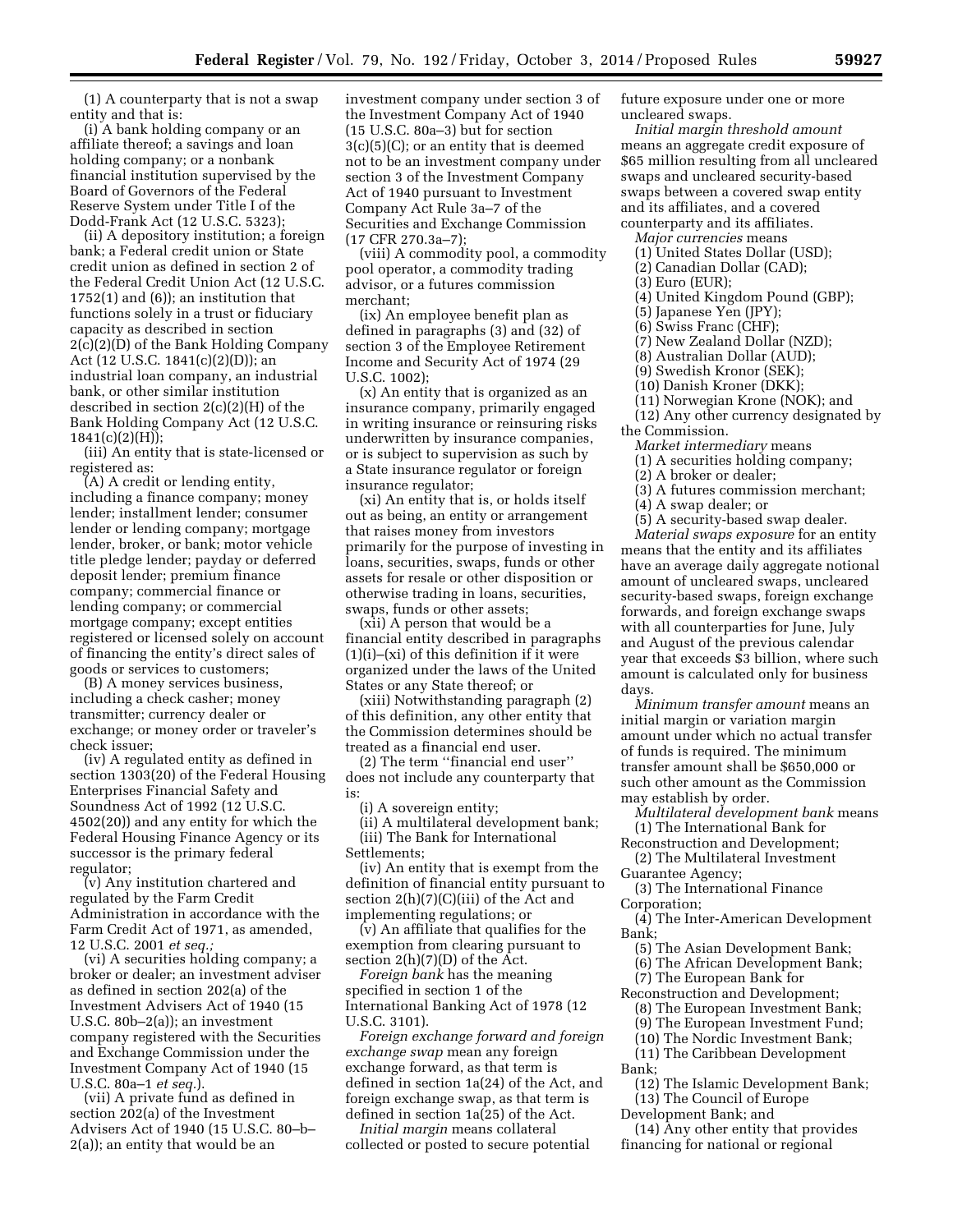development in which the U.S. government is a shareholder or contributing member or which the Commission determines poses comparable credit risk.

*Non-financial end user* means a counterparty that is not a swap dealer, a major swap participant, or a financial end user.

*Prudential regulator* has the meaning specified in section 1a(39) of the Act.

*Savings and loan holding company*  has the meaning specified in section 10(n) of the Home Owners' Loan Act (12 U.S.C. 1467a(n)).

*Securities holding company* has the meaning specified in section 618 of the Dodd-Frank Act (12 U.S.C. 1850a).

*Security-based swap* has the meaning specified in section 3(a)(68) of the Securities Exchange Act of 1934 (15 U.S.C. 78c(a)(68)).

*Sovereign entity* means a central government (including the U.S. government) or an agency, department, ministry, or central bank of a central government.

*State* means any State, commonwealth, territory, or possession of the United States, the District of Columbia, the Commonwealth of Puerto Rico, the Commonwealth of the Northern Mariana Islands, American Samoa, Guam, or the United States Virgin Islands.

*Subsidiary* means a company that is controlled by another company.

*Swap entity* means a swap dealer or major swap participant.

*Uncleared security-based swap* means a security-based swap that is not cleared by a clearing agency registered with the Securities and Exchange Commission.

*Uncleared swap* means a swap that is not cleared by a registered derivatives clearing organization, or by a clearing organization that has received a noaction letter or other exemptive relief from the Commission permitting it to clear certain swaps for U.S. persons without being registered as a derivatives clearing organization.

*U.S. Government-sponsored enterprise* means an entity established or chartered by the U.S. government to serve public purposes specified by federal statute but whose debt obligations are not explicitly guaranteed by the full faith and credit of the U.S. government.

*Variation margin* means a payment by a party to its counterparty to meet an obligation under one or more swaps between the parties as a result of a change in value of such obligations since the trade was executed or the previous time such payment was made.

#### **§ 23.152 Collection and posting of initial margin.**

(a) *Collection*—(1) *Initial obligation.*  On or before the business day after execution of an uncleared swap between a covered swap entity and a covered counterparty, the covered swap entity shall collect initial margin from the covered counterparty in an amount equal to or greater than an amount calculated pursuant to § 23.154, in a form that complies with § 23.156, and pursuant to custodial arrangements that comply with § 23.157.

(2) *Continuing obligation.* The covered swap entity shall continue to hold initial margin from the covered counterparty in an amount equal to or greater than an amount calculated each business day pursuant to § 23.154, in a form that complies with § 23.156, and pursuant to custodial arrangements that comply with § 23.157, until such uncleared swap is terminated or expires.

(b) *Posting*—(1) *Initial obligation.* On or before the business day after execution of an uncleared swap between a covered swap entity and a covered counterparty that is a financial end user, the covered swap entity shall post initial margin with the covered counterparty in an amount equal to or greater than an amount calculated pursuant to § 23.154, in a form that complies with § 23.156, and pursuant to custodial arrangements that comply with § 23.157.

(2) *Continuing obligation.* The covered swap entity shall continue to post initial margin with the covered counterparty in an amount equal to or greater than an amount calculated each business day pursuant to § 23.154, in a form that complies with § 23.156, and pursuant to custodial arrangements that comply with § 23.157, until such uncleared swap is terminated or expires.

(c) *Satisfaction of collection and posting requirements.* A covered swap entity shall not be deemed to have violated its obligation to collect or to post initial margin from a covered counterparty if:

(1) The covered counterparty has refused or otherwise failed to provide, or to accept, the required initial margin to, or from, the covered swap entity; and

(2) The covered swap entity has:

(i) Made the necessary efforts to collect or to post the required initial margin, including the timely initiation and continued pursuit of formal dispute resolution mechanisms, including pursuant to § 23.504(b)(4), if applicable, or has otherwise demonstrated upon request to the satisfaction of the Commission that it has made appropriate efforts to collect or to post the required initial margin; or

(ii) Commenced termination of the uncleared swap with the covered counterparty promptly following the applicable cure period and notification requirements.

# **§ 23.153 Collection and payment of variation margin.**

(a) *Initial obligation.* On or before the business day after execution of an uncleared swap between a covered swap entity and a counterparty that is a swap entity or a financial end user, the covered swap entity shall collect variation margin from, or pay variation margin to, the counterparty as calculated pursuant to § 23.155 and in a form that complies with § 23.156.

(b) *Continuing obligation.* The covered swap entity shall continue to collect variation margin from, or to pay variation margin to, the counterparty as calculated each business day pursuant to § 23.155 and in a form that complies with § 23.156 each business day until such uncleared swap is terminated or expires.

(c) *Netting.* To the extent that more than one uncleared swap is executed pursuant to an eligible master netting agreement between a covered swap entity and a counterparty, a covered swap entity may calculate and comply with the variation margin requirements of this section on an aggregate basis with respect to all uncleared swaps governed by such agreement. If the agreement covers uncleared swaps entered into before the applicable compliance date set forth in § 23.159, those swaps must be included in the aggregate for the purposes of calculation and complying with the variation margin requirements of this section.

(d) *Satisfaction of collection and payment requirements.* A covered swap entity shall not be deemed to have violated its obligation to collect or to pay variation margin from a counterparty if:

(1) The counterparty has refused or otherwise failed to provide or to accept the required variation margin to or from the covered swap entity; and

(2) The covered swap entity has:

(i) Made the necessary efforts to collect or to pay the required variation margin, including the timely initiation and continued pursuit of formal dispute resolution mechanisms, or has otherwise demonstrated upon request to the satisfaction of the Commission that it has made appropriate efforts to collect or to pay the required variation margin; or

(ii) Commenced termination of the uncleared swap with the counterparty promptly following the applicable cure period and notification requirements.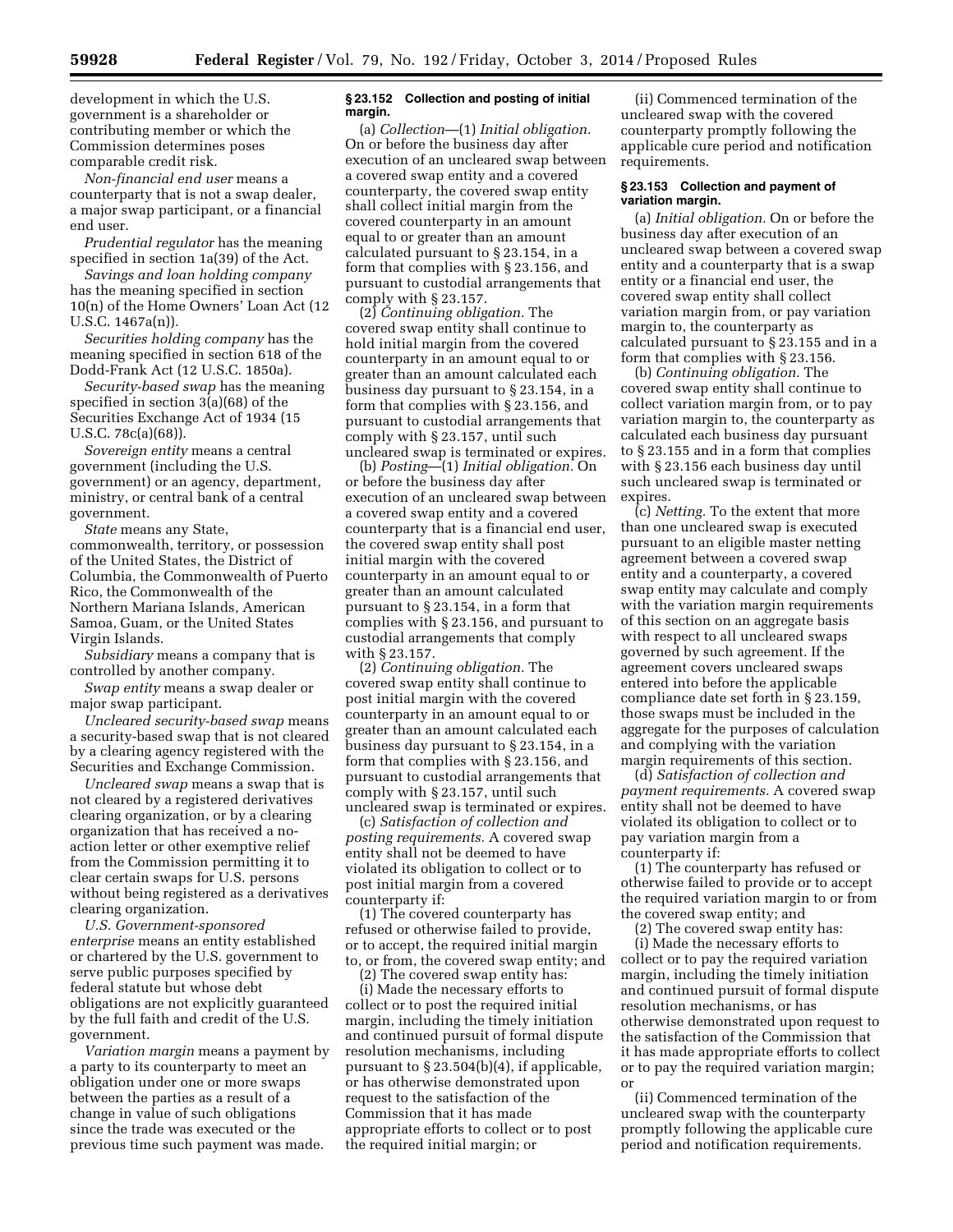# **§ 23.154 Calculation of initial margin.**

(a) *Means of calculation.* (1) Each business day each covered swap entity shall calculate an initial margin amount to be collected from each covered counterparty using:

(i) A risk-based model that meets the requirements of paragraph (b) of this section; or

(ii) The table-based method set forth in paragraph (c) of this section.

(2) Each business day each covered swap entity shall calculate an initial margin amount to be posted with each covered counterparty that is a financial end user using:

(i) A risk-based model that meets the requirements of paragraph (b) of this section; or

(ii) The table-based method set forth in paragraph (c) of this section.

(3) Each covered swap entity may reduce the amounts calculated pursuant to paragraphs (a)(1) and (2) of this section by the initial margin threshold amount provided that the reduction does not include any portion of the initial margin threshold amount already applied by the covered swap entity or its affiliates in connection with other uncleared swaps or uncleared securitybased swaps with the counterparty or its affiliates.

(4) The amounts calculated pursuant to paragraph (a)(3) of this section shall not be less than zero.

(5) A covered swap entity shall not be required to collect or to post an amount below the minimum transfer amount.

(6) For risk management purposes, each business day each covered swap entity shall calculate a hypothetical initial margin requirement for each swap for which the counterparty is a non-financial end user that has material swaps exposure to the covered swap entity as if the counterparty were a covered counterparty and compare that amount to any initial margin required pursuant to the margin documentation.

(b) *Risk-based Models*—(1) *Commission approval.* (i) A covered swap entity shall obtain the written approval of the Commission to use a model to calculate the initial margin required in this part.

(ii) A covered swap entity shall demonstrate that the model satisfies all of the requirements of this section on an ongoing basis.

 $(iii)$   $\overline{A}$  covered swap entity shall notify the Commission in writing 60 days prior to:

(A) Extending the use of an initial margin model that has been approved to an additional product type;

(B) Making any change to any initial margin model that has been approved that would result in a material change

in the covered swap entity's assessment of initial margin requirements; or

(C) Making any material change to modeling assumptions used by the initial margin model.

(iv) The Commission may rescind its approval of the use of any initial margin model, in whole or in part, or may impose additional conditions or requirements if the Commission determines, in its sole discretion, that the model no longer complies with this section.

(2) *Applicability to multiple swaps.*  To the extent that more than one uncleared swap is executed pursuant to an eligible master netting agreement between a covered swap entity and a covered counterparty, a covered swap entity may use its initial margin model to calculate and comply with the initial margin requirements on an aggregate basis with respect to all uncleared swaps governed by such agreement. If the agreement covers uncleared swaps entered into before the applicable compliance date, those swaps must be included in the aggregate in the initial margin model for the purposes of calculating and complying with the initial margin requirements.

(3) *Elements of the model.* (i) The model shall calculate an amount of initial margin that is equal to the potential future exposure of the uncleared swap or netting set of uncleared swaps covered by an eligible master netting agreement. Potential future exposure is an estimate of the one-tailed 99 percent confidence interval for an increase in the value of the uncleared swap or netting set of uncleared swaps due to an instantaneous price shock that is equivalent to a movement in all material underlying risk factors, including prices, rates, and spreads, over a holding period equal to the shorter of ten business days or the maturity of the swap.

(ii) All data used to calibrate the model shall be based on an equally weighted historical observation period of at least one year and not more than five years and must incorporate a period of significant financial stress for each broad asset class that is appropriate to the uncleared swaps to which the initial margin model is applied.

(iii) The model shall use risk factors sufficient to measure all material price risks inherent in the transactions for which initial margin is being calculated. The risk categories shall include, but should not be limited to, foreign exchange or interest rate risk, credit risk, equity risk, agricultural commodity risk, energy commodity risk, metal commodity risk, and other commodity

risk, as appropriate. For material exposures in significant currencies and markets, modeling techniques shall capture spread and basis risk and shall incorporate a sufficient number of segments of the yield curve to capture differences in volatility and imperfect correlation of rates along the yield curve.

(iv) In the case of an uncleared crosscurrency swap, the model need not recognize any risks or risk factors associated with the fixed, physicallysettled foreign exchange transactions associated with the exchange of principal embedded in the crosscurrency swap. The model shall recognize all material risks and risk factors associated with all other payments and cash flows that occur during the life of the uncleared crosscurrency swap.

(v) The model may calculate initial margin for an uncleared swap or netting set of uncleared swaps covered by an eligible master netting agreement. It may reflect offsetting exposures, diversification, and other hedging benefits for uncleared swaps that are governed by the same eligible master netting agreement by incorporating empirical correlations within the following broad risk categories, provided the covered swap entity validates and demonstrates the reasonableness of its process for modeling and measuring hedging benefits: agriculture, credit, energy, equity, foreign exchange/interest rate, metals, and other. Empirical correlations under an eligible master netting agreement may be recognized by the model within each broad risk category, but not across broad risk categories.

(vi) If the model does not explicitly reflect offsetting exposures, diversification, and hedging benefits between subsets of uncleared swaps within a broad risk category, the covered swap entity shall calculate an amount of initial margin separately for each subset of uncleared swaps for which offsetting exposures, diversification, and other hedging benefits are explicitly recognized by the model. The sum of the initial margin amounts calculated for each subset of uncleared swaps within a broad risk category shall be used to determine the aggregate initial margin due from the counterparty for the portfolio of uncleared swaps within the broad risk category.

(vii) The sum of the initial margins calculated for each broad risk category shall be used to determine the aggregate initial margin due from the counterparty.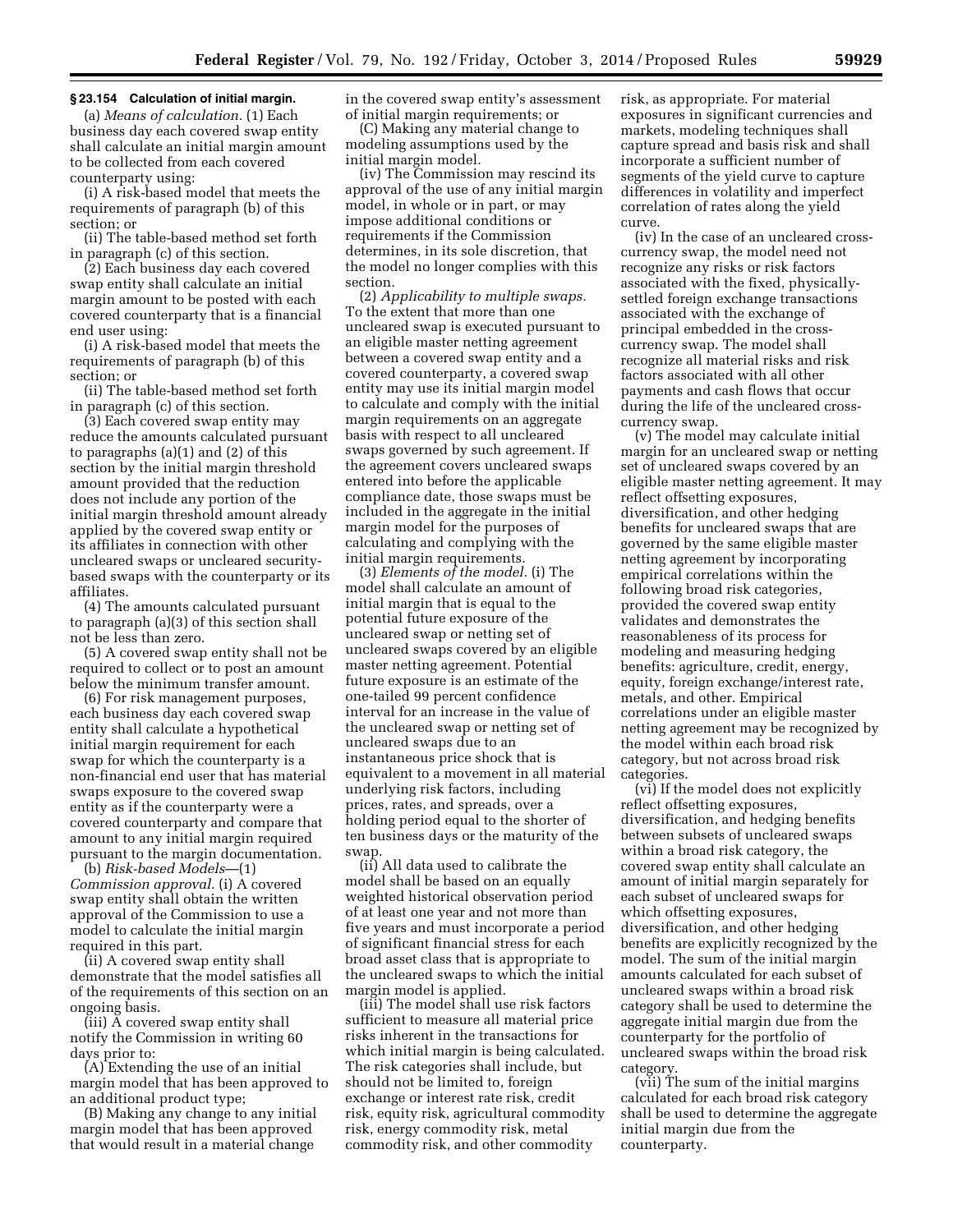(viii) The model shall not permit the calculation of any initial margin amount to be offset by, or otherwise take into account, any initial margin that may be owed or otherwise payable by the covered swap entity to the counterparty.

(ix) The model shall include all material risks arising from the nonlinear price characteristics of option positions or positions with embedded optionality and the sensitivity of the market value of the positions to changes in the volatility of the underlying rates, prices, or other material risk factors.

(x) The covered swap entity shall not omit any risk factor from the calculation of its initial margin that the covered swap entity uses in its model unless it has first demonstrated to the satisfaction of the Commission that such omission is appropriate.

(xi) The covered swap entity shall not incorporate any proxy or approximation used to capture the risks of the covered swap entity's actual swaps unless it has first demonstrated to the satisfaction of the Commission that such proxy or approximation is appropriate.

(xii) The covered swap entity shall have a rigorous and well-defined process for re-estimating, re-evaluating, and updating its internal models to ensure continued applicability and relevance.

(xiii) The covered swap entity shall review and, as necessary, revise the data used to calibrate the model at least monthly, and more frequently as market conditions warrant, ensuring that the data incorporate a period of significant financial stress appropriate to the uncleared swaps to which the model is applied.

(xiv) The level of sophistication of the initial margin model shall be commensurate with the complexity of the swaps to which it is applied. In calculating an initial margin amount, the model may make use of any of the generally accepted approaches for modeling the risk of a single instrument or portfolio of instruments.

(xv) The Commission may in its sole discretion require a covered swap entity using a model to collect a greater amount of initial margin than that determined by the covered swap entity's model if the Commission determines that the additional collateral is appropriate due to the nature, structure, or characteristics of the covered swap entity's transactions or is commensurate with the risks associated with the transaction.

(4) *Periodic review.* A covered swap entity shall periodically, but no less frequently than annually, review its model in light of developments in financial markets and modeling

technologies, and enhance the model as appropriate to ensure that it continues to meet the requirements for approval in this section.

(5) *Control, oversight, and validation mechanisms.* (i) The covered swap entity shall maintain a risk management unit in accordance with  $\S 23.600(c)(4)(i)$ that is independent from the business trading unit (as defined in § 23.600).

(ii) The covered swap entity's risk control unit shall validate its model prior to implementation and on an ongoing basis. The covered swap entity's validation process shall be independent of the development, implementation, and operation of the model, or the validation process shall be subject to an independent review of its adequacy and effectiveness. The validation process shall include:

(A) An evaluation of the conceptual soundness of (including developmental evidence supporting) the model;

(B) An ongoing monitoring process that includes verification of processes and benchmarking by comparing the covered swap entity's model outputs (estimation of initial margin) with relevant alternative internal and external data sources or estimation techniques including benchmarking against observable margin standards to ensure that the initial margin is not less than what a derivatives clearing organization would require for similar cleared transactions; and

(C) An outcomes analysis process that includes back testing the model.

(iii) If the validation process reveals any material problems with the model, the covered swap entity shall notify the Commission of the problems, describe to the Commission any remedial actions being taken, and adjust the model to insure an appropriately conservative amount of required initial margin is being calculated.

(iv) In accordance with  $\S 23.600(e)(2)$ , the covered swap entity shall have an internal audit function independent of the business trading unit and the risk management unit that at least annually assesses the effectiveness of the controls supporting the model measurement systems, including the activities of the business trading units and risk control unit, compliance with policies and procedures, and calculation of the covered swap entity's initial margin requirements under this part. At least annually, the internal audit function shall report its findings to the covered swap entity's governing body, senior management, and chief compliance officer.

(6) *Documentation.* The covered swap entity shall adequately document all material aspects of its model, including

management and valuation of uncleared swaps to which it applies, the control, oversight, and validation of the model, any review processes and the results of such processes.

(7) *Escalation procedures.* The covered swap entity must adequately document authorization procedures, including escalation procedures that require review and approval of any change to the initial margin calculation under the model, demonstrable analysis that any basis for any such change is consistent with the requirements of this section, and independent review of such demonstrable analysis and approval.

(c) *Table-based method.* If a model meeting the standards set forth in paragraph (b) of this section is not used, initial margin shall be calculated in accordance with this paragraph.

(1) *Standardized initial margin schedule.* 

| Asset class                   | Initial margin<br>requirement<br>(% of notional<br>exposure) |
|-------------------------------|--------------------------------------------------------------|
| Credit: 0-2 year duration     | 2                                                            |
| Credit: 2-5 year duration     | 5                                                            |
| Credit: 5+ year duration      | 10                                                           |
| Commodity                     | 15                                                           |
|                               | 15                                                           |
| Foreign Exchange/Currency     | 6                                                            |
| Cross Currency Swaps: 0-2     |                                                              |
| year duration                 | 1                                                            |
| Cross Currency Swaps: 2-5     |                                                              |
| year duration                 | 2                                                            |
| Cross currency Swaps: 5+      |                                                              |
| year duration                 | 4                                                            |
| Interest Rate: 0-2 year dura- |                                                              |
| tion                          |                                                              |
| Interest Rate: 2-5 year dura- |                                                              |
|                               | 2                                                            |
| Interest Rate: 5+ year dura-  |                                                              |
| tion                          |                                                              |
| Other                         |                                                              |
|                               |                                                              |

(2) *Net to gross ratio adjustment.* (i) For multiple uncleared swaps subject to an eligible master netting agreement, the initial margin amount under the standardized table shall be computed according to this paragraph.

(ii) Initial Margin =  $0.4 \times$  Gross Initial Margin +  $0.6 \times$  Net-to-Gross Ratio  $\times$ Gross Initial Margin, where

(A) Gross Initial Margin = the sum of the product of each uncleared swap's effective notional amount and the gross initial margin requirement for all uncleared swaps subject to the eligible master netting agreement;

(B) Net-to-Gross Ratio = the ratio of the net current replacement cost to the gross current replacement cost;

(C) Gross Current Replacement cost = the sum of the replacement cost for each uncleared swap subject to the eligible master netting agreement for which the cost is positive; and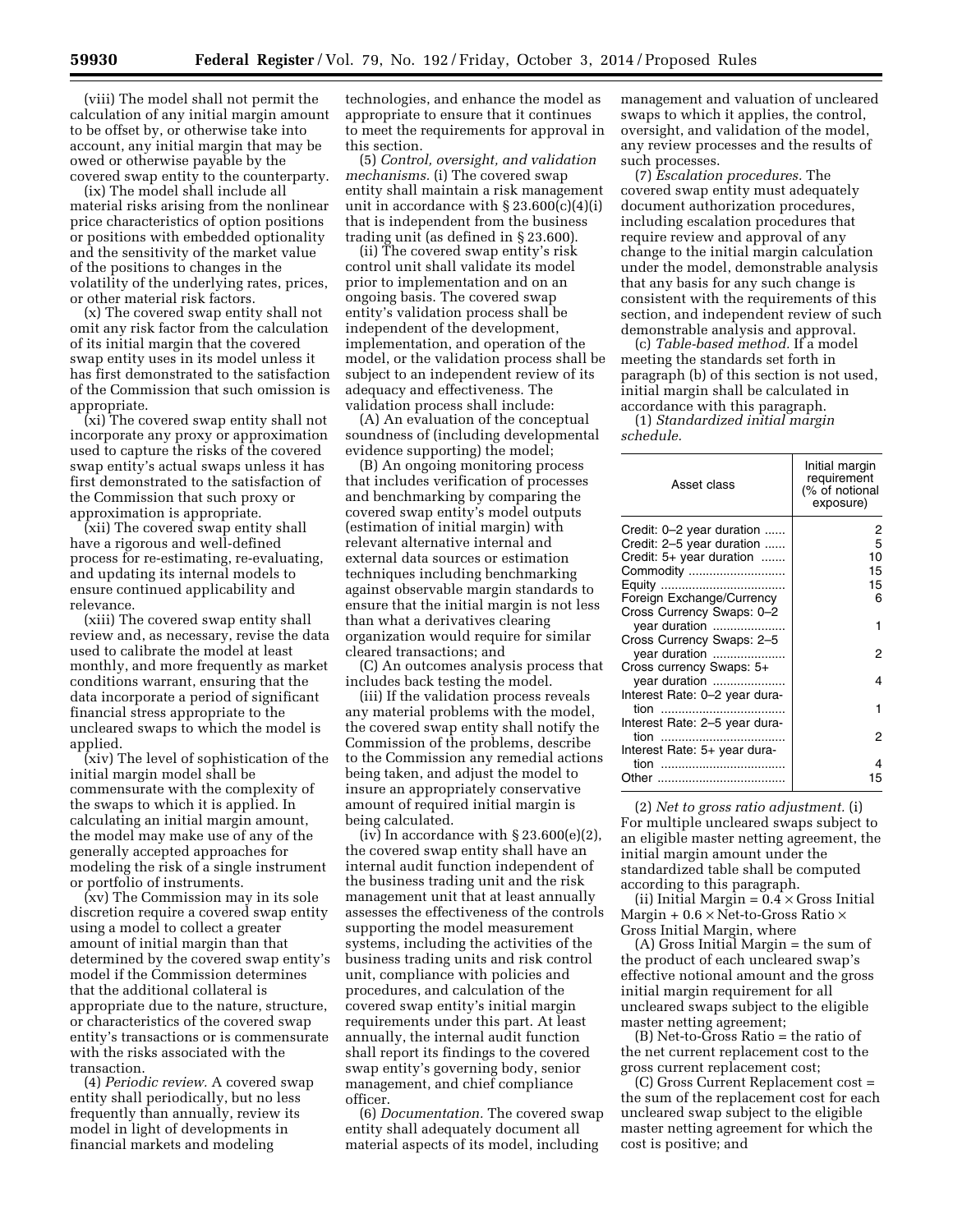(D) Net Current Replacement Cost = the total replacement cost for all uncleared swaps subject to the eligible master netting agreement.

# **§ 23.155 Calculation of variation margin.**

(a) *Means of calculation.* (1) Each business day each covered swap entity shall calculate variation margin for itself and for each counterparty that is a swap entity or a financial end user using a methodology and inputs that to the maximum extent practicable rely on recently-executed transactions, valuations provided by independent third parties, or other objective criteria.

(2) Each covered swap entity shall have in place alternative methods for determining the value of an uncleared swap in the event of the unavailability or other failure of any input required to value a swap.

(3) For risk management purposes, each business day each covered swap entity shall calculate a hypothetical variation margin requirement for each swap for which the counterparty is a non-financial end user that has material swaps exposure to the covered counterparty as if the counterparty were a covered swap entity and compare that amount to any variation margin required pursuant to the margin documentation.

(b) *Control mechanisms.* (1) Each covered swap entity shall create and maintain documentation setting forth the variation methodology with sufficient specificity to allow the counterparty, the Commission, and any applicable prudential regulator to calculate a reasonable approximation of the margin requirement independently.

(2) Each covered swap entity shall evaluate the reliability of its data sources at least annually, and make adjustments, as appropriate.

(3) The Commission at any time may require a covered swap entity to provide further data or analysis concerning the methodology or a data source, including:

(i) An explanation of the manner in which the methodology meets the requirements of this section;

(ii) A description of the mechanics of the methodology;

(iii) The theoretical basis of the methodology;

(iv) The empirical support for the methodology; and

(v) The empirical support for the assessment of the data sources.

#### **§ 23.156 Forms of margin.**

(a) *Initial margin*—(1) *Eligible collateral.* A covered swap entity shall collect and post as initial margin for trades with a covered counterparty only the following assets:

(i) U.S. dollars;

(ii) A major currency; (iii) A currency in which payment

obligations under the swap are required to be settled;

(iv) A security that is issued by, or unconditionally guaranteed as to the timely payment of principal and interest by, the U.S. Department of Treasury;

(v) A security that is issued by, or unconditionally guaranteed as to the timely payment of principal and interest by, a U.S. government agency (other than the U.S. Department of Treasury) whose obligations are fully guaranteed by the full faith and credit of the U.S. government;

(vi) A publicly traded debt security issued by, or an asset-backed security fully guaranteed as to the timely payment of principal and interest by, a U.S. government-sponsored enterprise that is operating with capital support or another form of direct financial assistance received from the U.S. government that enables the repayments of the government-sponsored enterprise's eligible securities; or

(vii) A security that is issued by, or fully guaranteed as to the payment of principal and interest by, the European Central Bank or a sovereign entity that is assigned no higher than a 20 percent risk weight under the capital rules applicable to swap dealers subject to regulation by a prudential regulator;

(viii) A security that is issued by, or fully guaranteed as to the payment of principal and interest by, the Bank for International Settlements, the International Monetary Fund, or a multilateral development bank;

(ix) Other publicly-traded debt that has been deemed acceptable as initial margin by a prudential regulator; or

(x) A publicly traded common equity security that is included in:

(A) The Standard & Poor's Composite 1500 Index or any other similar index of liquid and readily marketable equity securities as determined by the Commission; or

(B) An index that a covered swap entity's supervisor in a foreign jurisdiction recognizes for purposes of including publicly traded common equity as initial margin under applicable regulatory policy, if held in that foreign jurisdiction; or

(xi) Gold. (2) *Prohibition of certain assets.* A covered swap entity may not collect or post as initial margin any asset that is a security issued by:

(i) The party providing such asset or an affiliate of that party,

(ii) A bank holding company, a savings and loan holding company, a foreign bank, a depository institution, a market intermediary, a company that would be any of the foregoing if it were organized under the laws of the United States or any State, or an affiliate of any of the foregoing institutions, or

(iii) A U.S. government-sponsored enterprise after the termination of capital support or another form of direct financial assistance received from the U.S. government that enables the repayments of the governmentsponsored enterprise's eligible securities unless:

(A) The security meets the requirements of paragraph (a)(1)(iv) of this section;

(B) The security meets the requirements of paragraph (a)(1)(vii) of this section; or

(C) The security meets the requirements of paragraph (a)(1)(viii) of this section.

(3) *Haircuts.* (i) Each covered swap entity shall apply haircuts to any asset posted or received as initial margin under this section that reflect the credit and liquidity characteristics of the asset.

(ii) At a minimum, each covered swap entity shall apply haircuts to any asset posted or received as initial margin under this section in accordance with the following table:

# STANDARDIZED HAIRCUT SCHEDULE

| Cash in same currency as swap ob-<br>Eligible government and related debt<br>(e.g., central bank, multilateral de-<br>velopment bank, GSE securities<br>identified in paragraph (a)(1)(iv) of<br>this section): Residual maturity | 0.0  |
|-----------------------------------------------------------------------------------------------------------------------------------------------------------------------------------------------------------------------------------|------|
| less than one-year                                                                                                                                                                                                                | 0.5  |
| Eligible government and related debt<br>(e.g., central bank, multilateral de-<br>velopment bank, GSE securities<br>identified in paragraph (a)(1)(iv) of<br>this section): Residual maturity                                      |      |
| between one and five years                                                                                                                                                                                                        | 2.0  |
| Eligible government and related debt<br>(e.g., central bank, multilateral de-<br>velopment bank, GSE securities<br>identified in paragraph (a)(1)(iv) of<br>this section): Residual maturity                                      |      |
| greater than five years                                                                                                                                                                                                           | 4.0  |
| Eligible corporate debt (including eli-<br>gible GSE debt securities not<br>identified in paragraph (a)(1)(iv) of<br>this section): Residual maturity                                                                             |      |
| less than one-year                                                                                                                                                                                                                | 1.0  |
| Eligible corporate debt (including eli-<br>gible GSE debt securities not<br>identified in paragraph (a)(1)(iv) of<br>this section): Residual maturity                                                                             |      |
| between one and five years<br>Eligible corporate debt (including eli-<br>gible GSE debt securities not<br>identified in paragraph (a)(1)(iv) of<br>this section): Residual maturity                                               | 4.0  |
| greater than five years<br>Equities included in S&P 500 or re-                                                                                                                                                                    | 8.0  |
|                                                                                                                                                                                                                                   | 15.0 |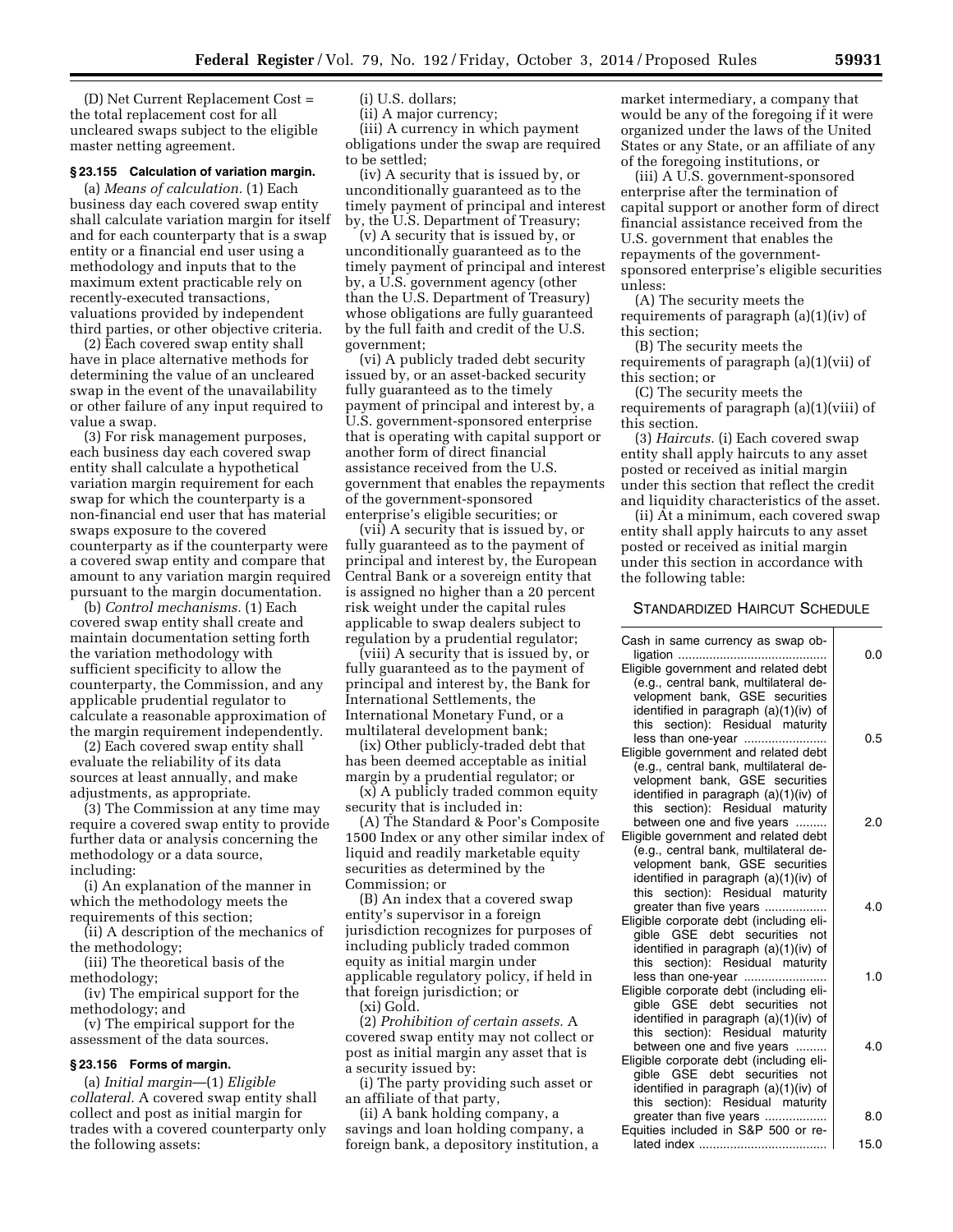# STANDARDIZED HAIRCUT SCHEDULE— **Continued**

| 25.0 |
|------|
| 15.0 |
|      |
|      |
|      |
|      |
|      |

(iii) The value of initial margin collateral that is calculated according to the schedule in paragraph (a)(3)(ii) of this section will be computed as follows: The value of initial margin collateral for any collateral asset class will be computed as the product of the total value of collateral in any asset class and one minus the applicable haircut expressed in percentage terms. The total value of all initial margin collateral is calculated as the sum of the value of each type of collateral asset.

(4) *Monitoring Obligation.* A covered swap entity shall monitor the market value and eligibility of all collateral collected and held to satisfy initial margin required by this part. To the extent that the market value of such collateral has declined, the covered swap entity shall promptly collect such additional eligible collateral as is necessary to bring itself into compliance with the margin requirements of this part. To the extent that the collateral is no longer eligible, the covered swap entity shall promptly obtain sufficient eligible replacement collateral to comply with this part.

(5) *Excess initial margin.* A covered swap entity may collect initial margin that is not required pursuant to this part in any form of collateral.

(b) *Variation margin*—(1) *Eligible assets.* A covered swap entity shall pay and collect as variation margin to or from a covered counterparty only cash in the form of:

(i) U.S. dollars; or

(ii) A currency in which payment obligations under the swap are required to be settled.

(2) *Collection obligation.* A covered swap entity shall not be deemed to have violated its obligation under this paragraph to collect variation margin if:

(i) The counterparty has refused or otherwise failed to provide the variation margin to the covered swap entity; and

(ii) The covered swap entity:

(A) Has made the necessary efforts to collect the variation margin, including the timely initiation and continued pursuit of formal dispute resolution mechanisms, including § 23.504(b), if applicable, or has otherwise demonstrated upon request to the satisfaction of the Commission that it

has made appropriate efforts to collect the variation margin; or

(B) Has commenced termination of the swap or security-based swap with the counterparty.

#### **§ 23.157 Custodial arrangements.**

(a) *Initial margin posted by covered swap entities.* Each covered swap entity that posts initial margin with respect to an uncleared swap shall require that all funds or other property that the covered swap entity provides as initial margin be held by one or more custodians that are not affiliates of the covered swap entity or the counterparty.

(b) *Initial margin collected by covered swap entities.* Each covered swap entity that collects initial margin required by § 23.152 with respect to an uncleared swap shall require that such initial margin be held at one or more custodians that are not affiliates of the covered swap entity or the counterparty.

(c) *Custodial agreement.* Each covered swap entity shall enter into an agreement with each custodian that holds funds pursuant to paragraphs (a) or (b) of this section that:

(1) Prohibits the custodian from rehypothecating, repledging, reusing, or otherwise transferring (through securities lending, repurchase agreement, reverse repurchase agreement or other means) the funds or other property held by the custodian;

(2) Notwithstanding paragraph (c)(1) of this section, with respect to collateral posted or collected pursuant to § 23.152, requires the posting party, when it substitutes or directs the reinvestment of posted collateral held by the custodian:

(i) To substitute only funds or other property that are in a form that meets the requirements of § 23.156 and in an amount that meets the requirements of § 23.152, subject to applicable haircuts; and

(ii) To reinvest funds only in assets that are in a form that meets the requirements of § 23.156 and in an amount that meets the requirements of § 23.152, subject to applicable haircuts;

(3) Is legal, valid, binding, and enforceable under the laws of all relevant jurisdictions including in the event of bankruptcy, insolvency, or a similar proceeding.

# **§ 23.158 Margin documentation.**

(a) *General requirement.* Each covered swap entity shall execute documentation with each counterparty that complies with the requirements of § 23.504 and that complies with this section. For uncleared swaps between a covered swap entity and a covered counterparty, the documentation shall

provide the covered swap entity with the contractual right and obligation to exchange initial margin and variation margin in such amounts, in such form, and under such circumstances as are required by §§ 23.150 through 23.159. For uncleared swaps between a covered swap entity and a non-financial entity, the documentation shall specify whether initial and/or variation margin will be exchanged and, if so, the documentation shall comply with paragraph (b) of this section.

(b) *Contents of the documentation.*  The margin documentation shall specify the following:

(1) The methodology and data sources to be used to value uncleared swaps and collateral and to calculate initial margin for uncleared swaps entered into between the covered swap entity and the counterparty;

(2) The methodology and data sources to be used to value positions and to calculate variation margin for uncleared swaps entered into between the covered swap entity participant and the counterparty;

(3) The procedures by which any disputes concerning the valuation of uncleared swaps, or the valuation of assets posted as initial margin or paid as variation margin may be resolved;

(4) Any thresholds below which initial margin need not be posted by the covered swap entity and/or the counterparty; and

(5) Any thresholds below which variation margin need not be paid by the covered swap entity and/or the counterparty.

#### **§ 23.159 Compliance dates.**

(a) Covered swap entities must comply with the minimum margin requirements for uncleared swaps on or before the following dates for uncleared swaps entered into on or after the following dates:

(1) December 1, 2015 for the requirements in § 23.153 for variation margin.

(2) December 1, 2015 for the requirements in § 23.152 for initial margin for any uncleared swaps where both the covered swap entity combined with all its affiliates and its counterparty combined with all its affiliates, have an average daily aggregate notional amount of uncleared swaps, uncleared security-based swaps, foreign exchange forwards, and foreign exchange swaps in June, July, and August 2015 that exceeds \$4 trillion, where such amounts are calculated only for business days.

(3) December 1, 2016 for the requirements in § 23.152 for initial margin for any uncleared swaps where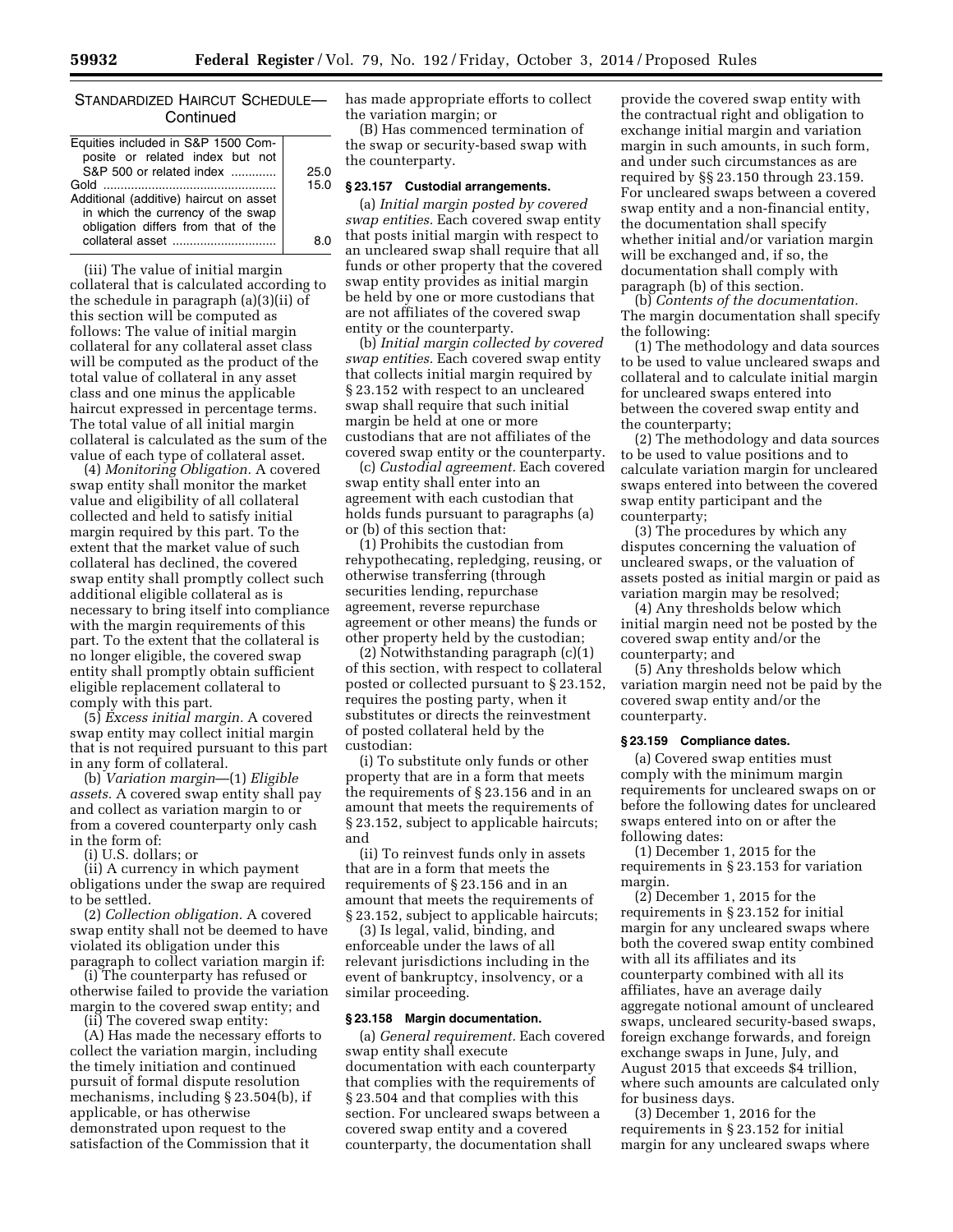both the covered swap entity combined with all its affiliates and its counterparty combined with all its affiliates, have an average daily aggregate notional amount of uncleared swaps, uncleared security-based swaps, foreign exchange forwards, and foreign exchange swaps in June, July and August 2016 that exceeds \$3 trillion, where such amounts are calculated only for business days.

(4) December 1, 2017 for the requirements in § 23.152 for initial margin for any uncleared swaps where both the covered swap entity combined with all its affiliates and its counterparty combined with all its affiliates have an average daily aggregate notional amount of uncleared swaps, uncleared security-based swaps, foreign exchange forwards, and foreign exchange swaps in June, July and August 2017 that exceeds \$2 trillion, where such amounts are calculated only for business days.

(5) December 1, 2018 for the requirements in § 23.152 for initial margin for any uncleared swaps where both the covered swap entity combined with all its affiliates and its counterparty combined with all its affiliates have an average daily aggregate notional amount of uncleared swaps, uncleared security-based swaps, foreign exchange forwards, and foreign exchange swaps in June, July and August 2018 that exceeds \$1 trillion, where such amounts are calculated only for business days.

(6) December 1, 2019 for the requirements in § 23.152 for initial margin for any other covered swap entity with respect to uncleared swaps entered into with any other counterparty.

(b) Once a covered swap entity and its counterparty must comply with the margin requirements for uncleared swaps based on the compliance dates in paragraph (a) of this section, the covered swap entity and its counterparty shall remain subject to the requirements of this subpart.

# **§§ 23.160–23.199 [Reserved]**

■ 3. In § 23.701 revise paragraphs  $(a)(1)$ , (d), and (f) to read as follows:

# **§ 23.701 Notification of right to segregation.**

 $(a) * * * *$ 

(1) Notify each counterparty to such transaction that the counterparty has the right to require that any Initial Margin the counterparty provides in connection with such transaction be segregated in accordance with §§ 23.702 and 23.703 except in those circumstances where

segregation is mandatory pursuant to § 23.157;

\* \* \* \* \*

(d) Prior to confirming the terms of any such swap, the swap dealer or major swap participant shall obtain from the counterparty confirmation of receipt by the person specified in paragraph (c) of this section of the notification specified in paragraph (a) of this section, and an election, if applicable, to require such segregation or not. The swap dealer or major swap participant shall maintain such confirmation and such election as business records pursuant to § 1.31 of this chapter.

\* \* \* \* \*

(f) A counterparty's election, if applicable, to require segregation of Initial Margin or not to require such segregation, may be changed at the discretion of the counterparty upon written notice delivered to the swap dealer or major swap participant, which changed election shall be applicable to all swaps entered into between the parties after such delivery.

# **PART 140—ORGANIZATION, FUNCTIONS, AND PROCEDURES OF THE COMMISSION**

■ 4. The authority citation for part 140 continues to read as follows:

**Authority:** 7 U.S.C. 2(a)(12), 12a, 13(c), 13(d), 13(e), and 16(b).

■ 5. In § 140.93, add paragraph (a)(6) to read as follows:

# **§ 140.93 Delegation of authority to the Director of the Division of Swap Dealer and Intermediary Oversight.**

 $(a) * * * *$ (6) All functions reserved to the Commission in §§ 23.150 through 23.159 of this chapter. \* \* \* \* \*

Issued in Washington, DC, on September 23, 2014, by the Commission.

#### **Christopher J. Kirkpatrick,**

*Secretary of the Commission.* 

**Note:** The following appendices will not appear in the Code of Federal Regulations.

# **Appendices to Margin Requirements for Uncleared Swaps for Swap Dealers and Major Swap Participants—Commission Voting Summary, Chairman's Statement, and Commissioner's Statement**

# **Appendix 1—Commission Voting Summary**

On this matter, Chairman Massad and Commissioners Wetjen, Bowen, and Giancarlo voted in the affirmative. No Commissioner voted in the negative.

# **Appendix 2—Statement of Chairman Timothy G. Massad**

I support this proposed rule on margin requirements for uncleared swaps.

A key mandate of the Dodd-Frank Act was central clearing of swaps. This is a significant tool to monitor and mitigate risk, and we have already succeeded in increasing the overall percentage of the market that is cleared from an estimated 17% in 2007 to 60% last month, when measured by notional amount.

But cleared swaps are only part of the market. Uncleared, bilateral swap transactions will continue to be an important part of the derivatives market. This is so for a variety of reasons. Sometimes, commercial risks cannot be hedged sufficiently through clearable swap contracts. Therefore market participants must craft more tailored contracts that cannot be cleared. In addition, certain products may lack sufficient liquidity to be centrally riskmanaged and cleared. This may be true even for products that have been in existence for some time. And there will—and always should be innovation in the market, which will lead to new products.

That is why margin for uncleared swaps is important. It is a means to mitigate the risk of default and therefore the potential risk to the financial system as a whole. To appreciate the importance of the rule being proposed, we need only recall how Treasury and the Federal Reserve had to commit \$182 billion to AIG, because its uncleared swap activities threatened to bring down our financial system.

The proposed rule requires swap dealers and major swap participants to post and collect margin in their swaps with one another. They must also do so in their swaps with financial entities, if the level of activity is above certain thresholds. The proposal does not require commercial end-users to post or collect margin, nor does it require any swap dealer or major swap participant to collect margin from or post margin to commercial end-users. This is an important point.

Today's proposal on margin also reflects the benefit of substantial collaboration between our staff and our colleagues at the Federal Reserve, the Office of the Comptroller of the Currency, and the Federal Deposit Insurance Corporation, as well as significant public comment. The Dodd-Frank Act directs each of the prudential regulators to propose rules on margin for the entities for which it is the primary regulator, whereas the CFTC is directed to propose a rule for other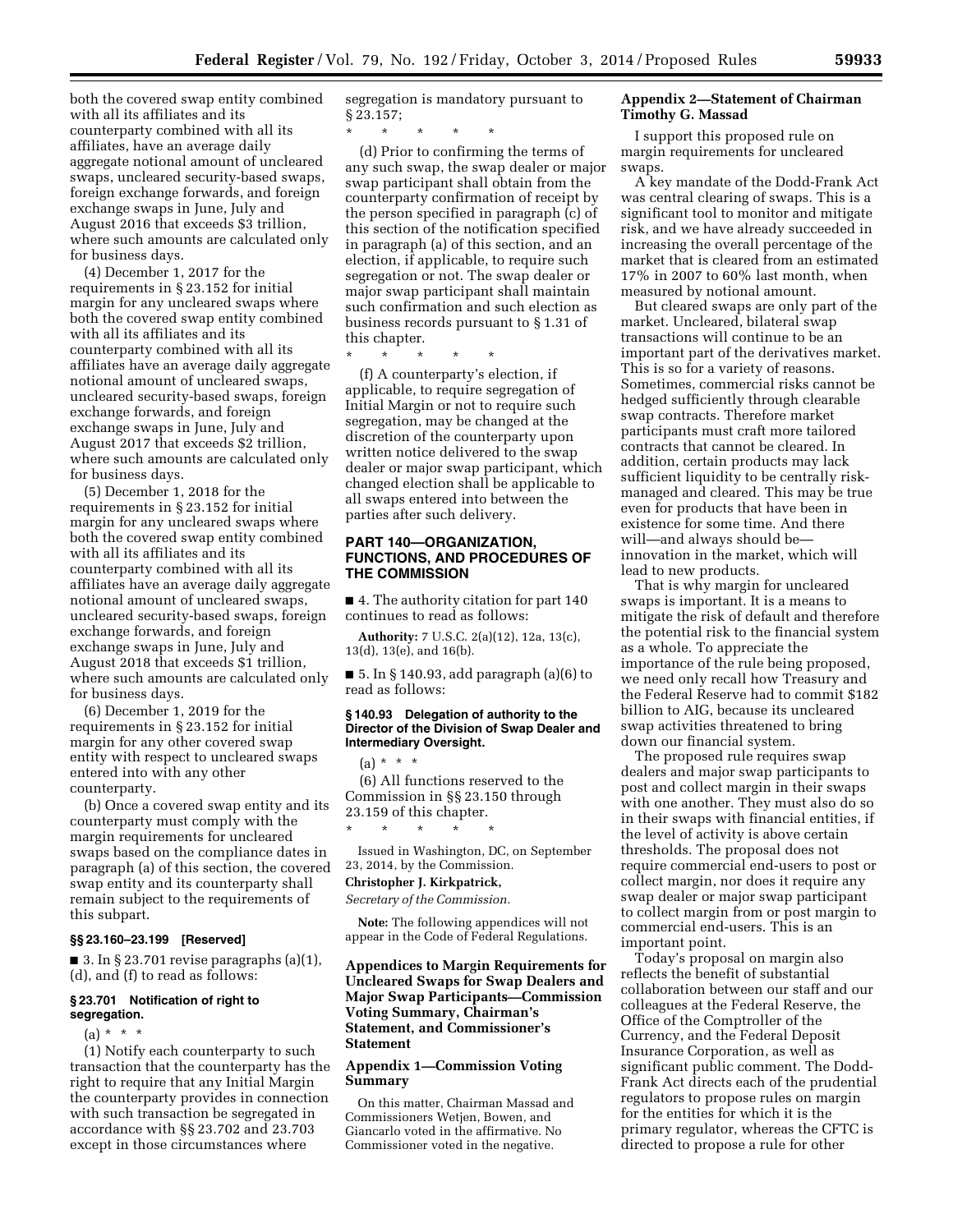entities engaging in uncleared swap transactions. The Dodd-Frank Act also directed us to harmonize our rules as much as possible. Today's proposed rule is very similar to the proposal of the prudential regulators that was published recently. I want to again thank our staff, as well as the staffs of the prudential regulators, for working together so well to accomplish that task.

We have also sought to harmonize our proposal with rules being developed in Europe and Asia. Our proposed rule is largely consistent with the standards proposed by Basel Committee on Banking Supervision and the International Organization of Securities Commissions, and we have been in touch with overseas regulators as we developed our proposal.

The importance of international harmonization cannot be understated. It is particularly important to reach harmonization in the area of margin for uncleared swaps, because this is a new requirement and we do not want to create the potential for regulatory arbitrage in the market by creating unnecessary differences. Margin for uncleared swaps goes hand in hand with the global mandates to clear swaps. Imposing margin on uncleared swaps will level the playing field between cleared and uncleared swaps and remove any incentive not to clear swaps that can be cleared.

Proposing this rule is an important step in our effort to finish the job of implementing the Dodd-Frank Act and will help us achieve the full benefit of the new regulatory framework, while at the same time protecting the interests of—and minimizing the burdens on commercial end-users who depend on the derivatives markets to hedge normal business risks.

We recognize that more stringent margin requirements impose costs on market participants, and therefore the proposal includes a detailed cost-benefit analysis. I believe the proposed rule balances the inherent trade-off between mitigating systemic risk and minimizing costs on individual participants. I look forward to having public feedback on that analysis, as well as on the proposal as a whole.

# **Appendix 3—Statement of Commissioner J. Christopher Giancarlo**

I support the issuance of the proposed rules for uncleared margin. I look forward to reviewing well-considered, responsive and informative comments from the public. Seeking further public comment on this proposal is necessary given the passage of time and the further deliberations with our fellow regulators since the publishing of our 2011 proposal. For the same reasons, I urge the Commission to re-propose capital

requirements for swap dealers and major swap participants, which are closely linked to the uncleared margin rules.

Uncleared over-the-counter swaps (OTC) and derivatives are vital to the U.S. economy. Used properly, they enable American companies and the banks they borrow from to manage changing commodity and energy prices, fluctuating currency and interest rates, and credit default exposure. They allow our state and local governments to manage their obligations and our pension funds to support healthy retirements. Uncleared swaps serve a key role in American business planning and risk management that cannot be filled by cleared derivatives. They do so by allowing businesses to avoid basis risk and obtain hedge accounting treatment for more complex, non-standardized exposures. While much of the swaps and OTC derivatives markets will eventually be cleared—a transition I have long supported—uncleared swaps will remain an important tool for customized risk management by businesses, governments, asset managers and other institutions whose operations are essential to American economic growth.

#### **Advance Notice of Proposed Rulemaking: Cross-Border**

I support the Commission's decision to issue an advance notice of proposed rulemaking to determine how the uncleared margin rule should apply extraterritorially. I have long advocated that the Commission take a holistic, global approach to the crossborder application of its rules. This approach should prioritize the critical need for international harmony and certainty for American businesses and other market participants. It is undeniable that the lack of such certainty in the Commission's crossborder framework is causing fragmentation of what were once global markets, increasing systemic risk rather than diminishing it. I therefore applaud the Commission's decision to seek public comment on the most optimal cross-border framework with respect to uncleared margin.

In light of the recent decision from the U.S. District Court for the District of Columbia holding that the Commission's cross-border guidance is non-binding and that the Commission will have to justify the crossborder application of its rules each time it brings an enforcement action, $1$  it is important that the Commission provide swaps market participants with certainty on how the uncleared margin rule will apply extraterritorially.

I believe that the advance notice of proposed rulemaking for the cross-border application of the uncleared margin rules demonstrates a pragmatism and flexibility that belies the oft repeated notion that CFTC rulemaking widely and woodenly overreaches in its assertion of extraterritorial jurisdiction. I commend it to our fellow regulators abroad as a portent of greater accord in global regulatory reform.

I look forward to reading and addressing well-considered comments on the cross-

border issues. In particular, I join Commissioner Wetjen in welcoming thoughtful comment and analysis on the potential competitive impacts associated with each of the different approaches identified in the advance notice of proposed rulemaking. I encourage commentators to quantify, if practical, and be specific about particular provisions or concerns.

Furthermore, I think this rulemaking should be a template for things to come. I urge the Commission to follow the Securities and Exchange Commission's (SEC) lead and replace its non-binding guidance with a comprehensive set of rules, supported by a rigorous cost-benefit analysis, delineating when activities outside the United States will have a direct and significant connection with activities in, or effect on, commerce in the United States. Good regulation requires nothing less.

Notwithstanding my support for the issuance of these proposed rules and the advance notice of proposed rulemaking on cross-border issues in order to solicit comment, I have a number of substantive concerns which I will now address.

#### **Ten-Day Margin Requirement**

Today's proposal requires collateral coverage on uncleared swaps equal to a tenday liquidation period. This ten-day calculation comports with rules adopted recently by the U.S. prudential bank regulators. Yet, it still must be asked: Is ten days the right calculation? Why not nine days; why not eleven? Should it be the same ten days for uncleared credit default swaps as it is for uncleared interest rate swaps and for all other swaps products? Surely, all noncleared swap products do not have the same liquidity characteristics or risk profiles. I encourage commenters to provide their input on these questions.

SEC Chair Mary Jo White recently stated: ''Our regulatory changes must be informed by clear-eyed, unbiased, and fact-based assessments of the likely impacts—positive and negative—on market quality for investors and issuers.'' 2 Chair White's standard of assessment must surely apply to the proposed margin rule on uncleared swaps. Where is the clear-eyed assessment of the ten-day margin requirement? Where is the cost benefit analysis? What are the intended consequences? What will be the unintended ones? Will American swaps end users wind up paying for the added margin costs even though they are meant to be exempt? I would be interested to hear from commentators on this issue.

I am troubled by recent press reports of remarks by unnamed Fed officials that the coverage period may be intentionally ''punitive'' in order to move the majority of trades into a cleared environment.3 I would

<sup>1</sup>*SIFMA* v. *CFTC,* No. 13–cv–1916 slip op. at 72 (D.D.C. Sept. 16, 2014).

<sup>2</sup>Phillip Stafford, *Sense of Urgency Underpins Fresh Scrutiny of Markets,* Financial Times, Sept. 16, 2014, available at *[http://www.ft.com/intl/cms/s/](http://www.ft.com/intl/cms/s/0/a373646a-344b-11e4-b81c-00144feabdc0.html?siteedition=intl#axzz3DPM3AEzi) [0/a373646a-344b-11e4-b81c-00144](http://www.ft.com/intl/cms/s/0/a373646a-344b-11e4-b81c-00144feabdc0.html?siteedition=intl#axzz3DPM3AEzi) [feabdc0.html?siteedition=intl#axzz3DPM3AEzi.](http://www.ft.com/intl/cms/s/0/a373646a-344b-11e4-b81c-00144feabdc0.html?siteedition=intl#axzz3DPM3AEzi)* 

<sup>3</sup>Mike Kentz, *Derivatives: Fed backs off corporate margin requirements,* IFRAsia, Sept. 11, 2014, available at *[http://www.ifrasia.com/derivatives-fed](http://www.ifrasia.com/derivatives-fed-backs-off-corporate-margin-requirements/21162697.fullarticle)[backs-off-corporate-margin-requirements/](http://www.ifrasia.com/derivatives-fed-backs-off-corporate-margin-requirements/21162697.fullarticle) [21162697.fullarticle.](http://www.ifrasia.com/derivatives-fed-backs-off-corporate-margin-requirements/21162697.fullarticle)*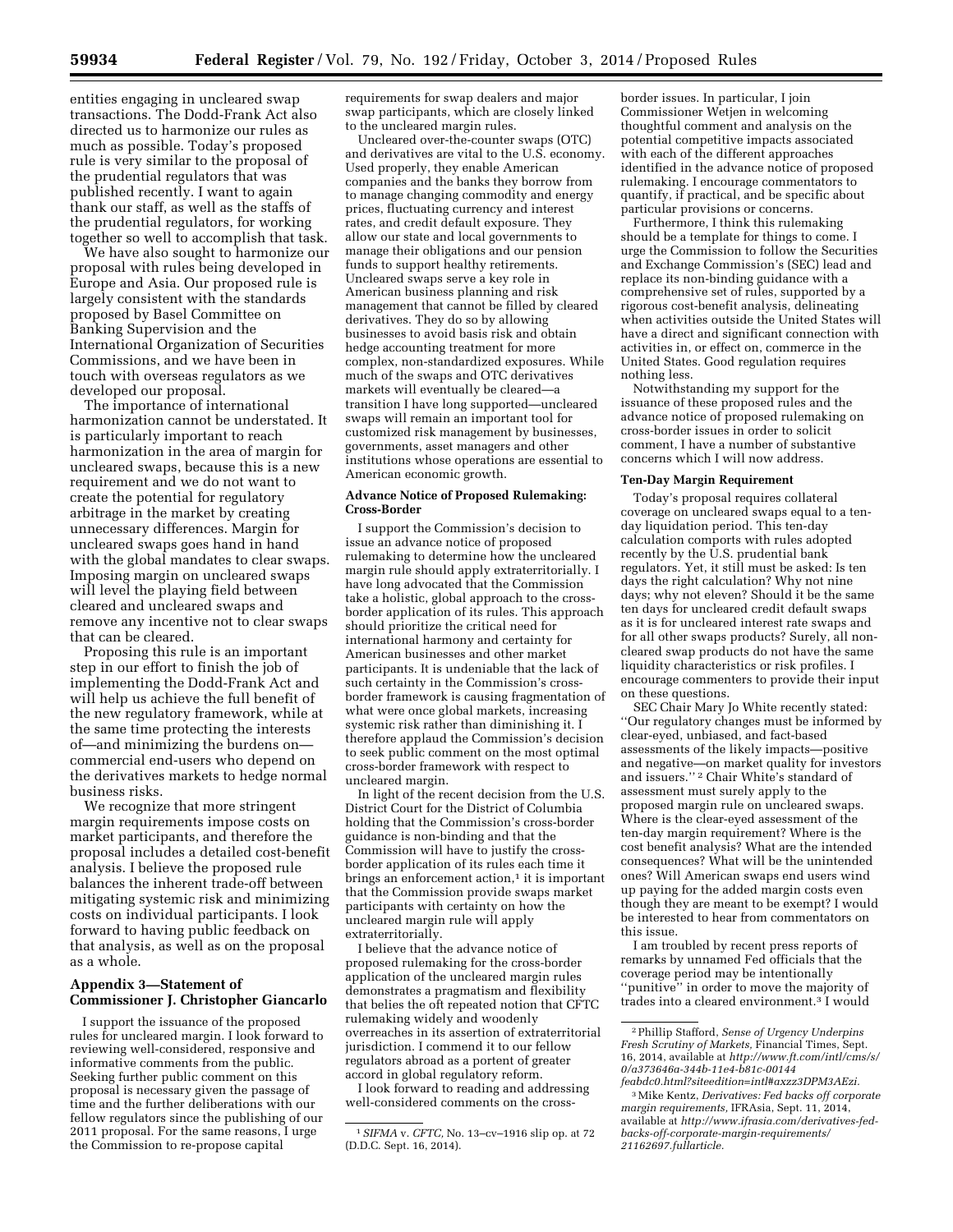be interested to review any considered analysis of the likely impact of the ten-day liquidation period and whether or not it may have a punitive effect on markets for uncleared swaps products.

Any punitive or arbitrary squeeze on noncleared swaps will surely have consequences—likely unintended—for American businesses and their ability to manage risk. With tens of millions of Americans falling back on part-time work, it is not in our national interest to deter U.S. employers from safely hedging commercial risk to free capital for new ventures that create full-time jobs. It is time we move away from punishing U.S. capital markets toward rules designed to revive American prosperity. I look forward to reviewing well-considered comments as to the appropriateness of a tenday liquidation period, as well as its estimated costs and benefits, particularly the impact on American economic growth.

#### **End Users**

As noted in the preamble, the Dodd-Frank Act requires the CFTC, the SEC, and the prudential regulators to establish comparable initial and variation margin requirements for uncleared swaps.4 In 2011, however, the Commission and the prudential regulators issued proposals that varied significantly in several respects. In particular, the rules proposed by the prudential regulators in 2011 would have required non-financial end users to pay initial and variation margin to banks, while the Commission's rules exempted these entities in accordance with Congressional intent.5

I am pleased that the prudential regulators have moved in the CFTC's direction and will not require that non-financial end users pay margin unless necessary to address the credit risk posed by the counterparty and the risks of the swap.6 It is widely recognized that non-financial end users, that generally use swaps to hedge their commercial risk, pose less risk as counterparties than financial entities. It is my hope that upon finalization of these rules, swap dealers and major swap participants will treat non-financial end users consistently when it comes to margin, no matter which set of rules apply.

<sup>6</sup>The prudential regulator's proposal contains the following provision: ''A covered swap entity is not required to collect initial margin with respect to any non-cleared swap or non-cleared security-based swap with a counterparty that is neither a financial end user with material swaps exposure nor a swap entity but shall collect initial margin at such times and in such forms (if any) that the covered swap entity determines appropriately address the credit risk posed by the counterparty and the risks of such non-cleared swaps and non-cleared security-based swaps.'' Margin and Capital Requirements for Covered Swap Entities, slip copy at 167, available at *[http://www.federalreserve.gov/newsevents/press/](http://www.federalreserve.gov/newsevents/press/bcreg/bcreg20140903c1.pdf) [bcreg/bcreg20140903c1.pdf.](http://www.federalreserve.gov/newsevents/press/bcreg/bcreg20140903c1.pdf)* This is somewhat different, but not inconsistent with the Commission's proposal, which will allow the parties to exchange margin by agreement, or to arrange other types of collateral agreements consistent with their needs.

#### **Threshold for Swaps Exposure**

I am also pleased that our collaboration with the BCBS/IOSCO<sup>7</sup> international working group has resulted in proposed rules that are largely harmonious with the 2013 international framework. There is a particular and significant difference that troubles me, however. The CFTC and the prudential regulators have set the threshold for material swaps exposure by financial end users at \$3 billion, while the 2013 international framework sets the threshold at  $\epsilon$ 8 billion (approximately \$11 billion). This means that a whole middle-tier of American financial end users could be subject to margin requirements that will not be borne by similar firms overseas. It may well limit the number of counterparties willing to enter into swaps with these important lenders to American business. I am concerned that this could potentially reduce the utility of risk reducing strategies for a class of middle-tier, U.S. financial institutions that have already been hit hard by new capital constraints, among other rules.

In this time of dismal economic growth, it is hard to justify placing higher burdens on America's medium-sized financial firms than those their overseas competitors face. We have not, in my opinion, sufficiently addressed in our cost benefit analysis the impact of this threshold difference on American firms and their customers. Where is the clear-eyed analysis of the impact of this rule on the American economy? I hope that the Commission will not perpetuate this divergence in the final rules without carefully weighing the costs and benefits. I encourage commenters to address this point and to supply any data and analysis that may be illuminating. It is time our rules were designed less to punish and more to promote U.S. capital markets. Punishment as a singular regulatory policy is getting old and counterproductive. It is time our rules focused on returning America to work and prosperity.

#### **Increase Reliance on International Collaboration**

Similarly, I want to echo Commissioner Wetjen's call for comments on two areas where the Commission can harness international collaboration. First, I welcome comments on whether the Commission should exclude from the scope of this rulemaking any derivative cleared by a central counterparty (CCP) that is subject to regulation and supervision consistent with the CPSS–IOSCO Principles for Financial Market Infrastructures (PFMIs), an alternative on which the Commission seeks comment in the preamble. It is reported that at least one U.S. financial firm is a member at 70 different CCPs around the globe. The present proposal, if finalized, could result in trades cleared on many of these CCPs being treated as if they are uncleared.8 This would seem

to be a needlessly costly and burdensome imposition on American commerce. Global regulators have already agreed on international standards in the PFMIs to determine how CCPs should be regulated and supervised. It makes sense to leverage these standards where we can. I encourage comment on this issue.

I would also be interested in commenters' views on how the Commission should conduct its comparability analysis under this rulemaking. In the advance notice of proposed rulemaking, the Commission proposes to permit market participants to comply with foreign rules, if such rules are comparable to the Commission's margin requirements. Yet, a better approach may be to compare a foreign regime to the international standards put forward by the BCBS/IOSCO international working group that included participation from over 20 regulatory authorities. Doing so would give the Commission some comfort that foreign rules meet a necessary baseline, but could avoid unnecessary and potentially destabilizing disputes over comparability in the future. I hope the insights of interested parties will guide not only the Commission, but also the prudential regulators. I further hope all concerned parties can use this rulemaking as an opportunity to promote international comity at a time when it is sorely needed.

#### **Treatment of Small Financial Entities**

Another aspect of the proposed rules that concerns me is the treatment of financial entities that qualify for the small bank exemption from clearing and financial cooperatives. Section 2(h)(7)(C)(ii) of the CEA directed the Commission to consider whether to exempt from the definition of ''financial entity'' small banks, savings associations, farm credit system institutions and credit unions with total assets of \$10 billion or less. In response, the Commission exempted these small financial institutions from the definition of financial entity for purposes of clearing. It recognized that these institutions serve a crucial function in the markets for hedging the commercial risk of non-financial end users. Moreover, the Commission acknowledged that the costs associated with clearing, including margin and other fees and expenses, may be prohibitive relative to the small number of swaps these firms execute over a given period of time.9 In addition, using its Section 4(c) exemptive authority, the Commission permits cooperative financial entities, including those with total assets exceeding \$10 billion, to elect an exemption from mandatory clearing for swaps executed in connection with originating loans for their members, or that hedge or mitigate commercial risk related to loans or swaps with their members.10

Despite the CFTC's otherwise appropriate treatment of these small banks and financial cooperatives, the proposed margin rules treat them as financial institutions required to post

<sup>4</sup>CEA section 4s(e)(3)(D)(ii).

<sup>5</sup>Margin Requirements for Uncleared Swaps for Swap Dealers and Major Swap Participants, 76 FR 23732, 23736–37 (Apr. 28, 2011).

<sup>7</sup>Basel Committee on Banking Supervision/ International Organization of Securities Commissions.

<sup>8</sup>Sam Fleming and Phillip Stafford, *JPMorgan Tells Clearers to Build Bigger Buffers,* Financial Times, Sept. 11, 2014 available at *[http://](http://www.ft.com/intl/cms/s/0/48aa6b02-38f9-11e4-9526-00144feabdc0.html#axzz3DPM3AEzi) [www.ft.com/intl/cms/s/0/48aa6b02-38f9-11e4-9526-](http://www.ft.com/intl/cms/s/0/48aa6b02-38f9-11e4-9526-00144feabdc0.html#axzz3DPM3AEzi) [00144feabdc0.html#axzz3DPM3AEzi.](http://www.ft.com/intl/cms/s/0/48aa6b02-38f9-11e4-9526-00144feabdc0.html#axzz3DPM3AEzi)* 

<sup>9</sup>End-User Exception to the Clearing Requirement for Swaps, 77 FR 42560, 42578 (Jul. 19, 2012); 17 CFR 50.50(d).

<sup>10</sup>Clearing Exemption for Certain Swaps Entered into by Cooperatives, 78 FR 52286 (Aug. 22, 2013); 17 CFR 50.51.